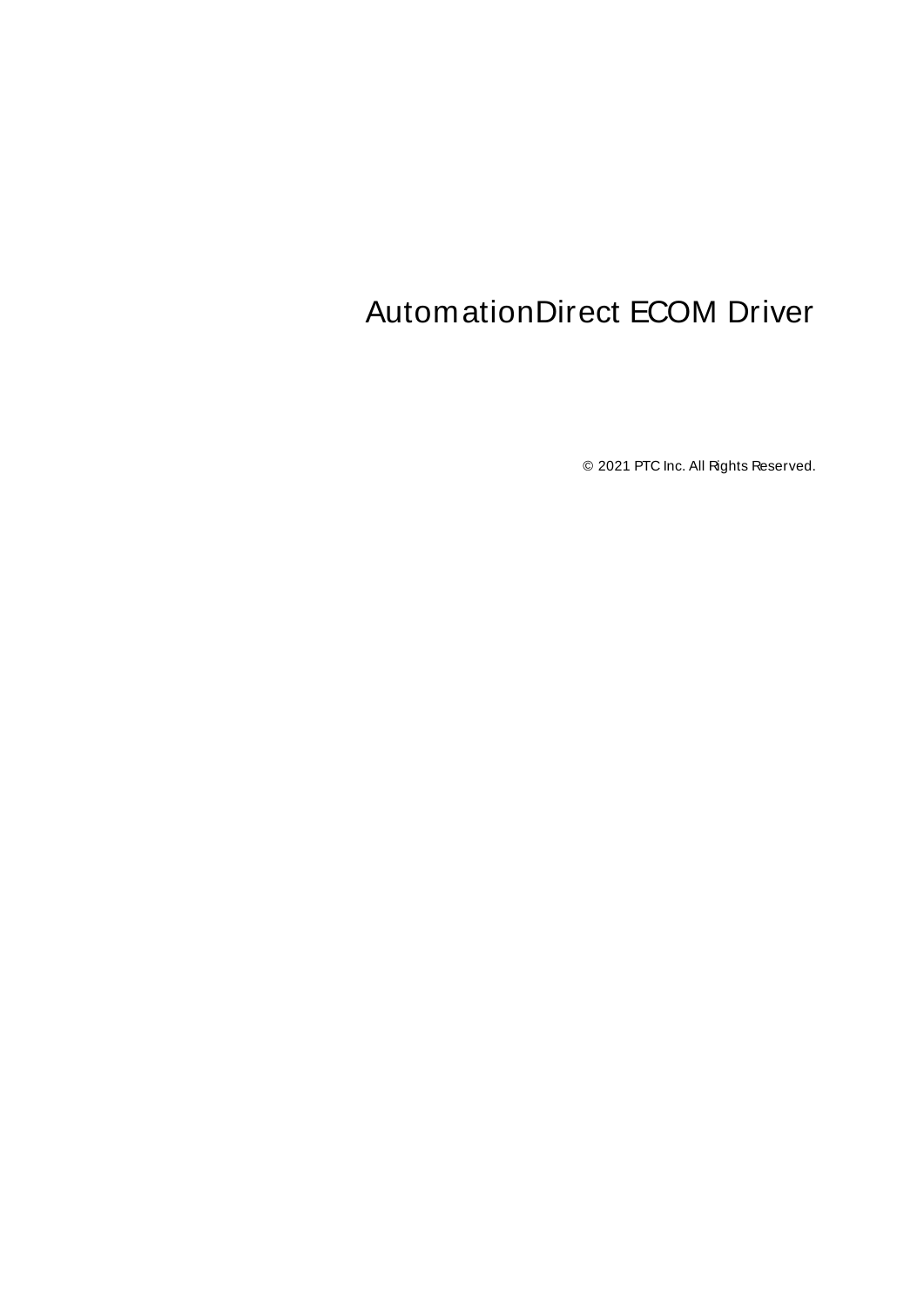# <span id="page-1-0"></span>Table of Contents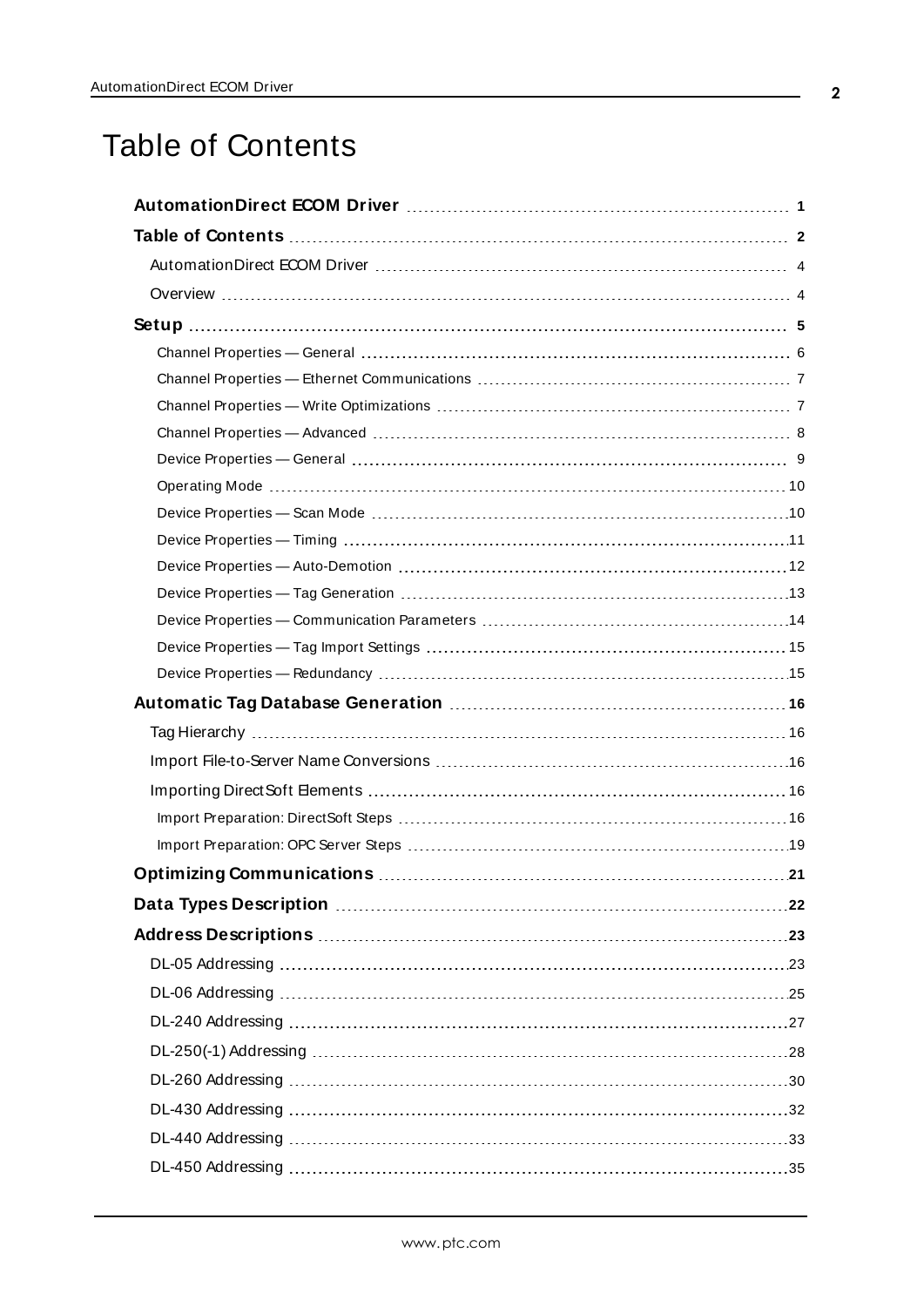| Address' <address>' is out of range for the specified device or register 39</address>                                 |  |
|-----------------------------------------------------------------------------------------------------------------------|--|
| Device address ' <address>' is not supported by model '<model name="">' 39</model></address>                          |  |
|                                                                                                                       |  |
|                                                                                                                       |  |
|                                                                                                                       |  |
|                                                                                                                       |  |
|                                                                                                                       |  |
| Winsock V1.1 or higher must be installed to use the AutomationDirect ECOM device driver 41                            |  |
| Bad address in block [ <start address=""> to <end address="">] on device '<device name="">' 41</device></end></start> |  |
| Unable to generate a tag database for device <device name="">. Reason: Low memory resources 41</device>               |  |
| Unable to generate a tag database for device <device name="">. Reason: Import file is invalid or cor-</device>        |  |
|                                                                                                                       |  |
|                                                                                                                       |  |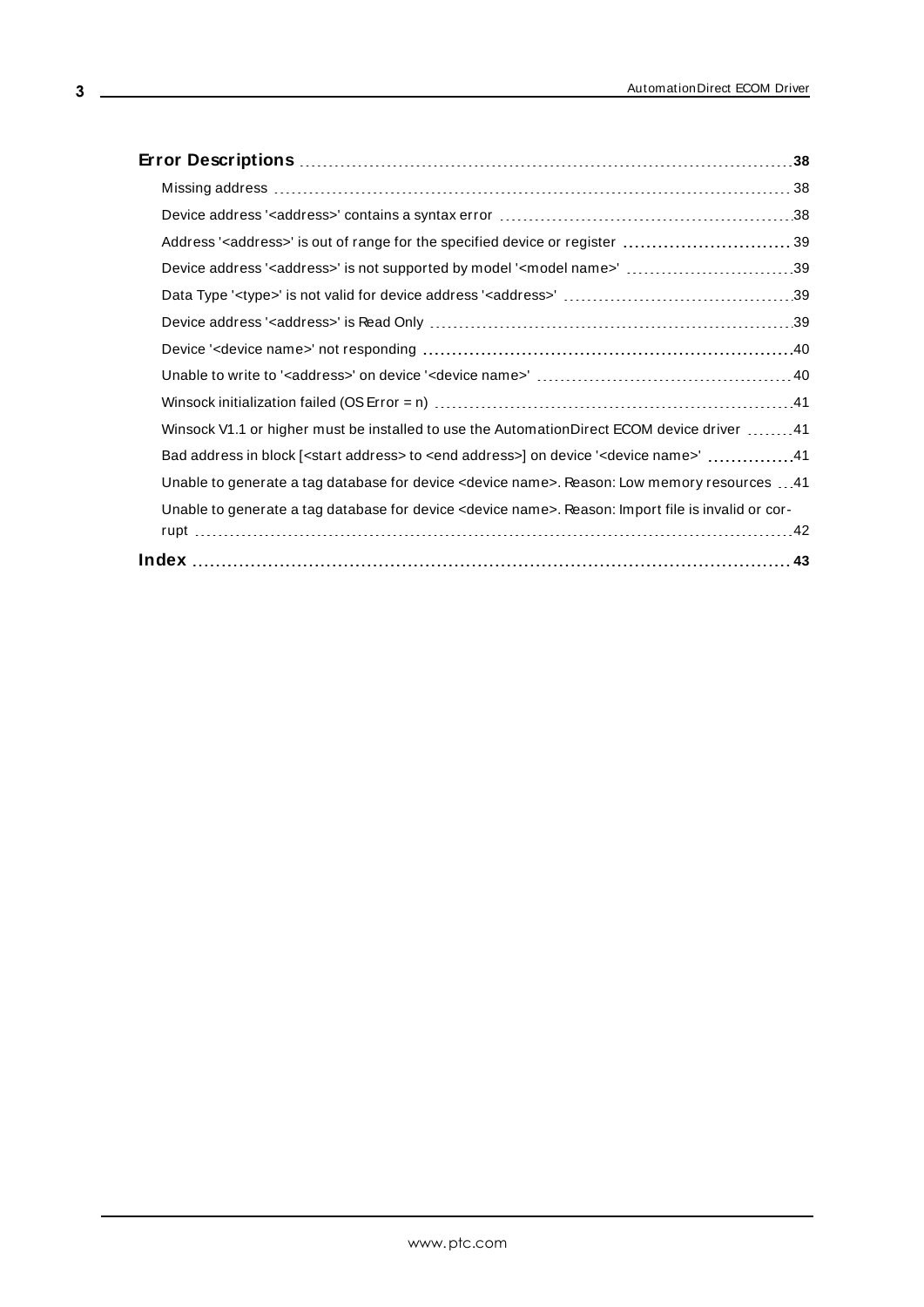## <span id="page-3-0"></span>**AutomationDirect ECOM Driver**

Help version 1.022

#### **CONTENTS**

**[Overview](#page-3-1)** What is the AutomationDirect ECOM Driver?

**[Device](#page-4-0) Setup** How do I configure a device for use with this driver?

**Automatic Tag Database [Generation](#page-15-0)** How can I easily configure tags for theAutomationDirect ECOM Driver?

**Optimizing [Communications](#page-20-0)** How do I get the best performance from the driver?

**Data Types [Description](#page-21-0)** What data types does this driver support?

**Address [Descriptions](#page-22-0)** How do I address a data location on an AutomationDirect device?

**Error [Descriptions](#page-37-0)**

<span id="page-3-1"></span>What error messages does the AutomationDirect ECOM Driver produce?

#### **Overview**

The AutomationDirect ECOM Driver provides a reliable way to connect AutomationDirect ECOM controllers to OPC client applications, including HMI, SCADA, Historian, MES, ERP, and countless custom applications. It is intended for use with AutomationDirect Programmable Logic Controllers that may be accessed via an ECOM Ethernet module.

**4**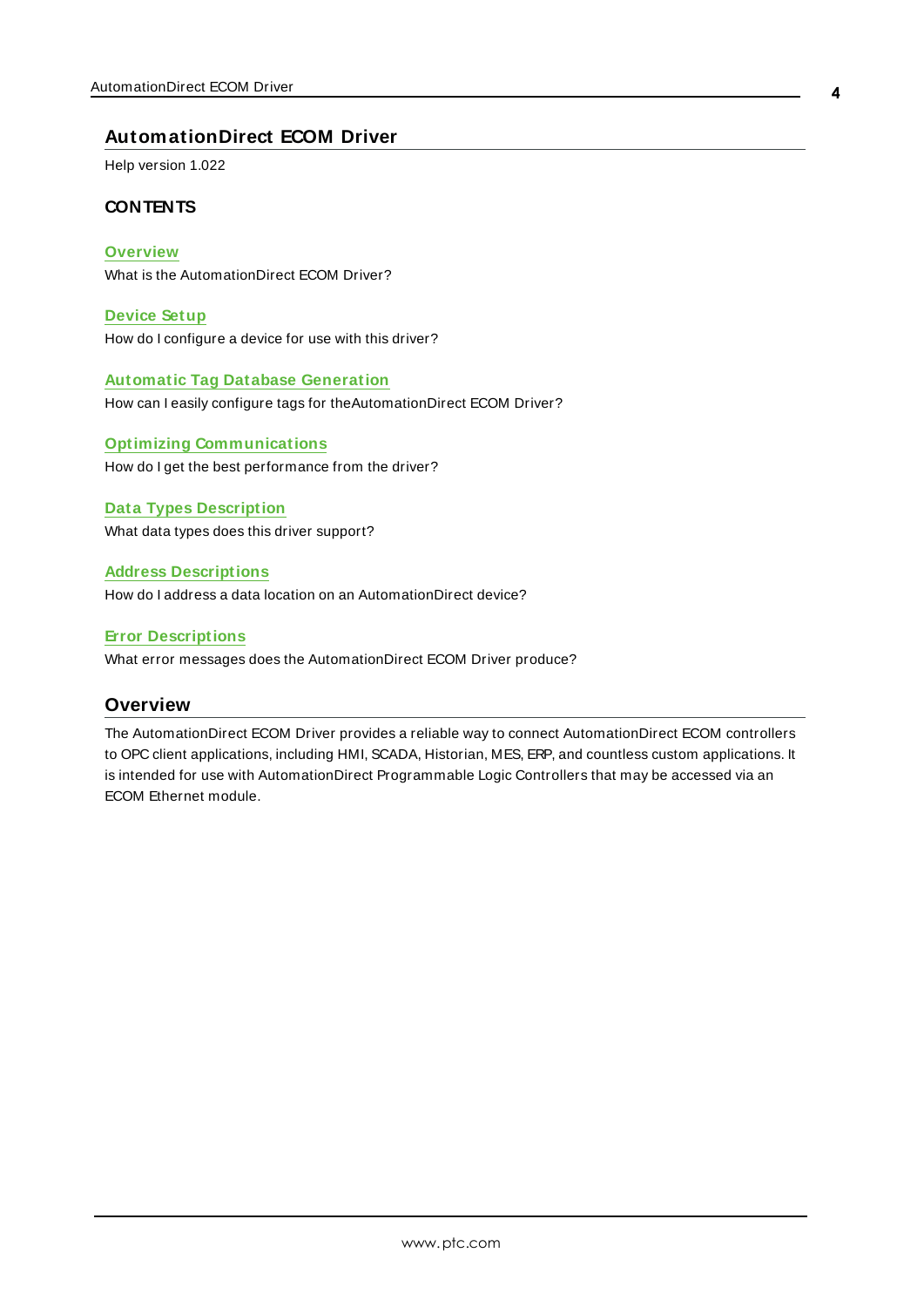## <span id="page-4-0"></span>**Setup**

**Supported Devices\***

DL-05 DL-06 DL-240 DL-250(-1) DL-260 DL-430 DL-440 DL-450

<span id="page-4-2"></span>\* All PLCs via an Hx-ECOM module.

#### **Communication Protocol**

Ethernet using Winsock V1.1 or higher.

#### <span id="page-4-4"></span>**Connection Timeout**

This property specifies the time that the driver will wait for a connection to be made with a device. Depending on network load, the connect time may vary with each connection attempt. The default setting is 3 seconds. The valid range is 1 to 60 seconds.

#### **Request Timeout**

This property specifies the time the driver will wait on a response from the device before giving up and going on to the next request. Longer timeouts only affect performance if a device is not responding. The default setting is 250 milliseconds. The valid range is 50 to 9999 milliseconds.

#### **Retry Attempts**

This property specifies the number of times the driver will retry a message before giving up and going on to the next message. The default setting is 3 retries. The valid range is 1 to 10.

#### <span id="page-4-3"></span><span id="page-4-1"></span>**Channel and Device Limits**

The maximum number of channels supported by this driver is 100. The maximum number of devices supported by this driver is 1024 per channel. Each device on the channel must be uniquely identified by its own IP address. In general, the Device ID has the following format: YYY.YYY.YYY.YYY where YYY designates the device IPaddress. Each YYYbyte should be in the range of 0 to 255. An ECOM module's IPaddress can be determined using NetEdit, an AutomationDirect device configuration utility. To launch NetEdit, select the Device ID Wizard button on the General property group in Device Properties.

**Note:** NetEdit has the ability to query the network, configure network parameters and update firmware for ECOM devices.

#### **Automatic Tag Database Generation**

**Tag Import [Settings](#page-14-0)**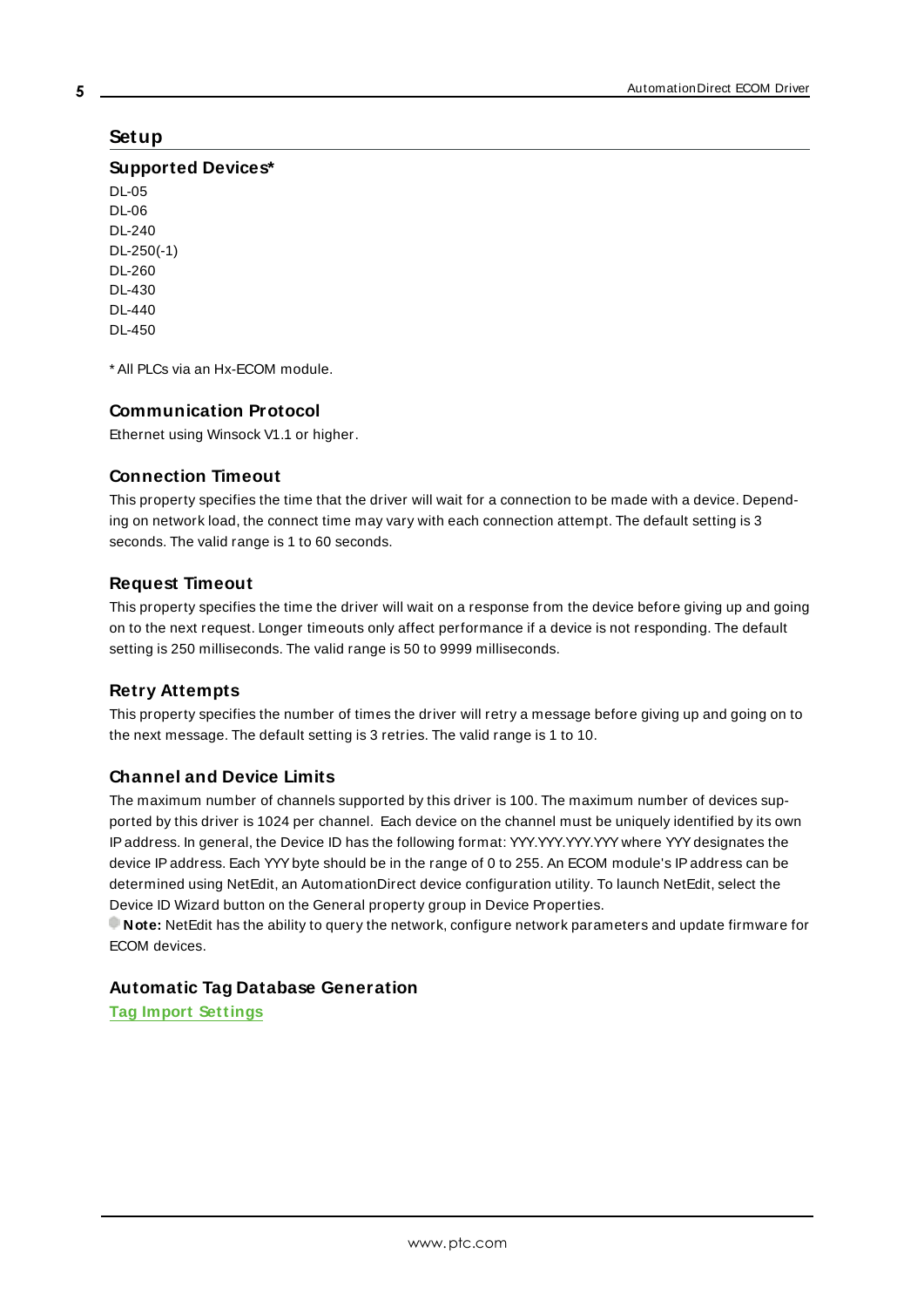#### <span id="page-5-0"></span>**Channel Properties — General**

This server supports the use of multiple simultaneous communications drivers. Each protocol or driver used in a server project is called a channel. A server project may consist of many channels with the same communications driver or with unique communications drivers. A channel acts as the basic building block of an OPC link. This group is used to specify general channel properties, such as the identification attributes and operating mode.

| <b>Property Groups</b> | <b>Identification</b><br>$\overline{ }$ |                |
|------------------------|-----------------------------------------|----------------|
| General                | Name                                    |                |
| Write Optimizations    | Description                             |                |
|                        | Driver                                  |                |
| Advanced               | $\Box$ Diagnostics                      |                |
|                        | <b>Diagnostics Capture</b>              | <b>Disable</b> |

#### **Identification**

**Name**: Specify the user-defined identity of this channel. In each server project, each channel name must be unique. Although names can be up to 256 characters, some client applications have a limited display window when browsing the OPC server's tag space. The channel name is part of the OPC browser information. The property is required for creating a channel.

For information on reserved characters, refer to "How To... Properly Name a Channel, Device, Tag, and Tag Group" in the server help.

**Description**: Specify user-defined information about this channel.

Many of these properties, including Description, have an associated system tag.

**Driver**: Specify the protocol / driver for this channel. This property specifies the device driver that was selected during channel creation. It is a disabled setting in the channel properties. The property is required for creating a channel.

**Note**: With the server's online full-time operation, these properties can be changed at any time. This includes changing the channel name to prevent clients from registering data with the server. If a client has already acquired an item from the server before the channel name is changed, the items are unaffected. If, after the channel name has been changed, the client application releases the item and attempts to reacquire using the old channel name, the item is not accepted. Changes to the properties should not be made once a large client application has been developed. Utilize proper user role and privilege management to prevent operators from changing properties or accessing server features.

#### **Diagnostics**

**Diagnostics Capture**: When enabled, this option makes the channel's diagnostic information available to OPC applications. Because the server's diagnostic features require a minimal amount of overhead processing, it is recommended that they be utilized when needed and disabled when not. The default is disabled.

**Note:** This property is not available if the driver does not support diagnostics.

For more information, refer to "Communication Diagnostics" and "Statistics Tags" in the server help.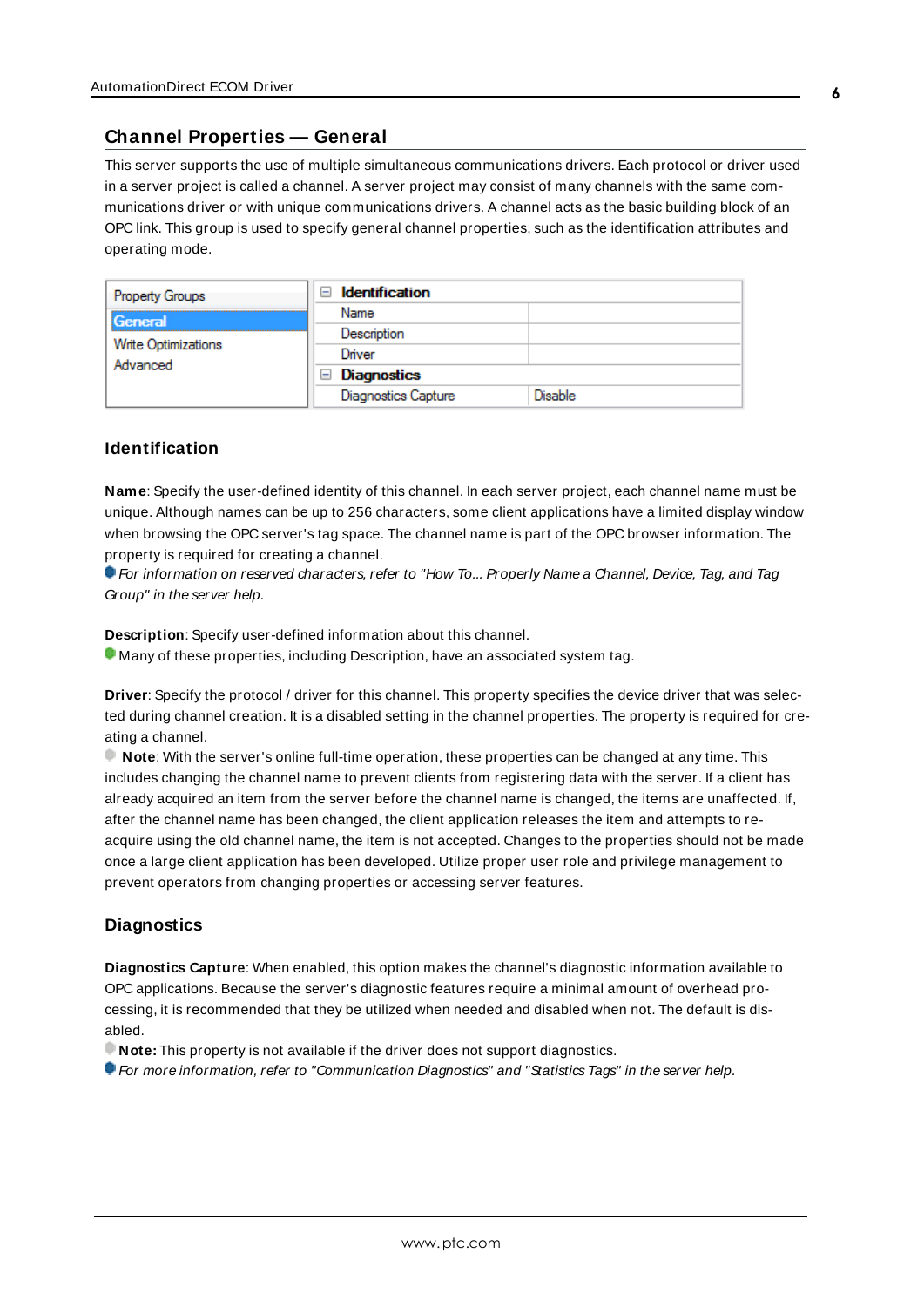## <span id="page-6-0"></span>**Channel Properties — Ethernet Communications**

Ethernet Communication can be used to communicate with devices.

| <b>Property Groups</b>         | <b>Ethemet Settings</b> |         |                          |
|--------------------------------|-------------------------|---------|--------------------------|
| General                        | Network Adapter         | Default | $\overline{\phantom{0}}$ |
| <b>Ethernet Communications</b> |                         |         |                          |
| <b>Write Optimizations</b>     |                         |         |                          |
| Advanced                       |                         |         |                          |

#### **Ethernet Settings**

**Network Adapter**: Specify the network adapter to bind. When left blank or Default is selected, the operating system selects the default adapter.

## <span id="page-6-1"></span>**Channel Properties — Write Optimizations**

The server must ensure that the data written from the client application gets to the device on time. Given this goal, the server provides optimization properties to meet specific needs or improve application responsiveness.

| <b>Property Groups</b>     | $\Box$ Write Optimizations |                                      |
|----------------------------|----------------------------|--------------------------------------|
| General                    | <b>Optimization Method</b> | Write Only Latest Value for All Tags |
|                            | Duty Cycle                 | 10                                   |
| <b>Write Optimizations</b> |                            |                                      |

#### **Write Optimizations**

**Optimization Method**: Controls how write data is passed to the underlying communications driver. The options are:

- <sup>l</sup> **Write All Values for All Tags**: This option forces the server to attempt to write every value to the controller. In this mode, the server continues to gather write requests and add them to the server's internal write queue. The server processes the write queue and attempts to empty it by writing data to the device as quickly as possible. This mode ensures that everything written from the client applications is sent to the target device. This mode should be selected if the write operation order or the write item's content must uniquely be seen at the target device.
- <sup>l</sup> **Write Only Latest Value for Non-Boolean Tags**: Many consecutive writes to the same value can accumulate in the write queue due to the time required to actually send the data to the device. If the server updates a write value that has already been placed in the write queue, far fewer writes are needed to reach the same final output value. In this way, no extra writes accumulate in the server's queue. When the user stops moving the slide switch, the value in the device is at the correct value at virtually the same time. As the mode states, any value that is not a Boolean value is updated in the server's internal write queue and sent to the device at the next possible opportunity. This can greatly improve the application performance.

**Note**: This option does not attempt to optimize writes to Boolean values. It allows users to optimize the operation of HMI data without causing problems with Boolean operations, such as a momentary push button.

<sup>l</sup> **Write Only Latest Value for All Tags**: This option takes the theory behind the second optimization mode and applies it to all tags. It is especially useful if the application only needs to send the latest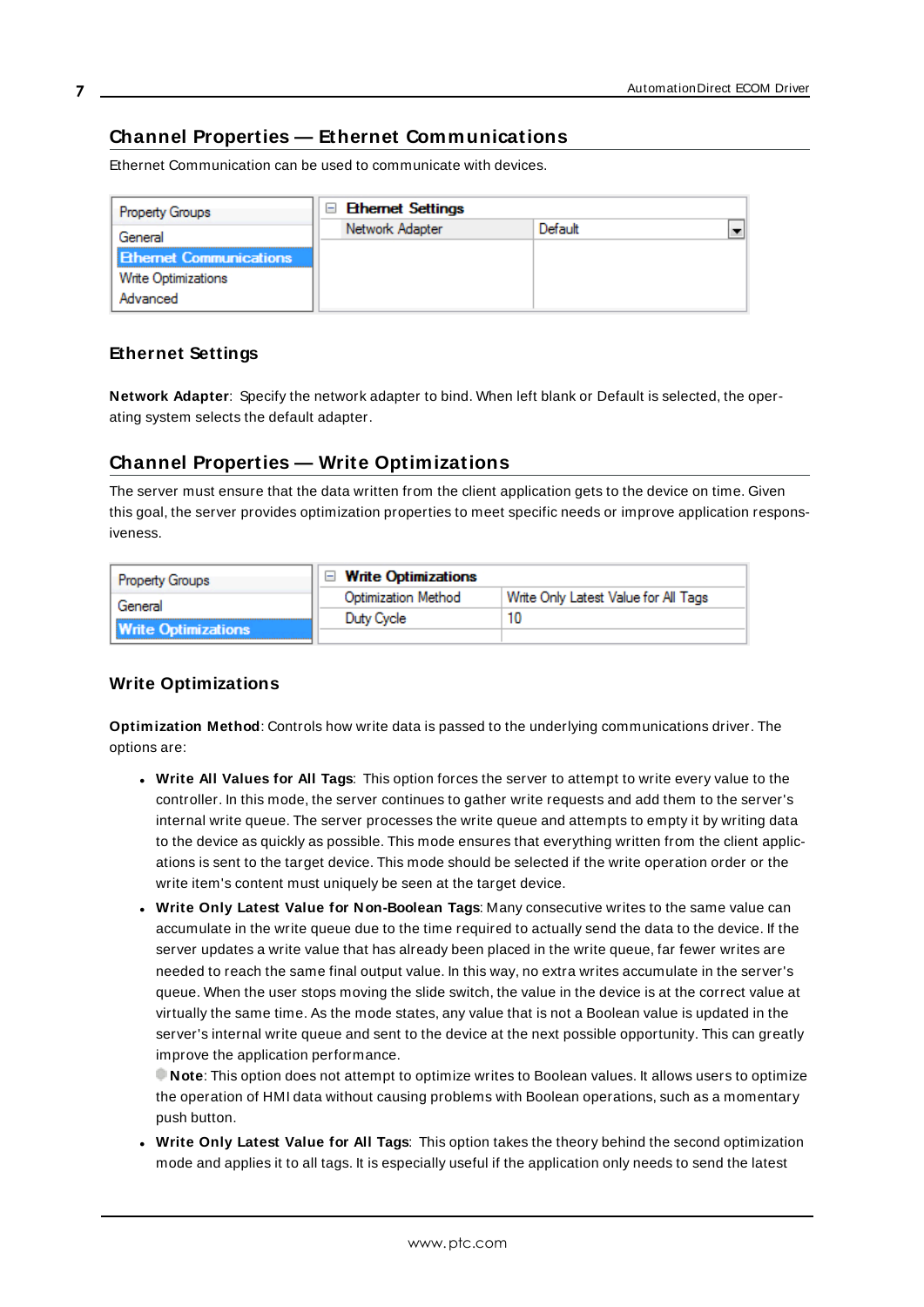value to the device. This mode optimizes all writes by updating the tags currently in the write queue before they are sent. This is the default mode.

**Duty Cycle**: is used to control the ratio of write to read operations. The ratio is always based on one read for every one to ten writes. The duty cycle is set to ten by default, meaning that ten writes occur for each read operation. Although the application is performing a large number of continuous writes, it must be ensured that read data is still given time to process. A setting of one results in one read operation for every write operation. If there are no write operations to perform, reads are processed continuously. This allows optimization for applications with continuous writes versus a more balanced back and forth data flow. **Note**: It is recommended that the application be characterized for compatibility with the write optimization enhancements before being used in a production environment.

#### <span id="page-7-0"></span>**Channel Properties — Advanced**

This group is used to specify advanced channel properties. Not all drivers support all properties; so the Advanced group does not appear for those devices.

| <b>Property Groups</b> | $\Box$ Non-Normalized Float Handling            |                   |
|------------------------|-------------------------------------------------|-------------------|
| General                | <b>Floating-Point Values</b>                    | Replace with Zero |
| Write Optimizations    | <b>Inter-Device Delay</b><br>$\mathord{\vdash}$ |                   |
| <b>Advanced</b>        | Inter-Device Delay (ms)                         |                   |
|                        |                                                 |                   |

**Non-Normalized Float Handling**: A non-normalized value is defined as Infinity, Not-a-Number (NaN), or as a Denormalized Number. The default is Replace with Zero. Drivers that have native float handling may default to Unmodified. Non-normalized float handling allows users to specify how a driver handles non-normalized IEEE-754 floating point data. Descriptions of the options are as follows:

- <sup>l</sup> **Replace with Zero**: This option allows a driver to replace non-normalized IEEE-754 floating point values with zero before being transferred to clients.
- <sup>l</sup> **Unmodified**: This option allows a driver to transfer IEEE-754 denormalized, normalized, non-number, and infinity values to clients without any conversion or changes.

**Note:** This property is not available if the driver does not support floating-point values or if it only supports the option that is displayed. According to the channel's float normalization setting, only real-time driver tags (such as values and arrays) are subject to float normalization. For example, EFM data is not affected by this setting.

For more information on the floating-point values, refer to "How To ... Work with Non-Normalized Floating-Point Values" in the server help.

**Inter-Device Delay**: Specify the amount of time the communications channel waits to send new requests to the next device after data is received from the current device on the same channel. Zero (0) disables the delay.

**Note:** This property is not available for all drivers, models, and dependent settings.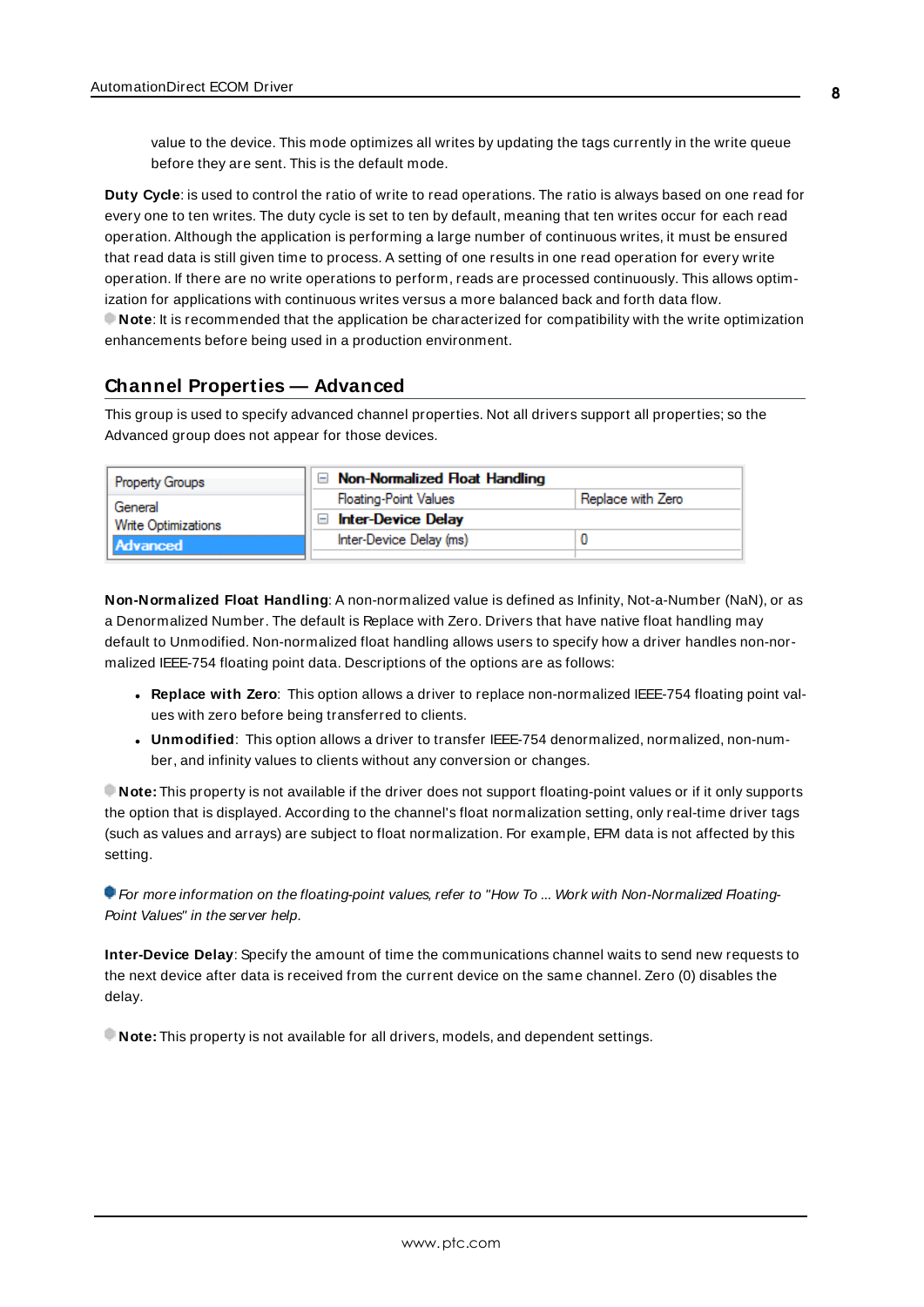## <span id="page-8-0"></span>**Device Properties — General**

A device represents a single target on a communications channel. If the driver supports multiple controllers, users must enter a device ID for each controller.

| Property Groups      | <b>Identification</b><br>$\equiv$ |         |
|----------------------|-----------------------------------|---------|
| General<br>Scan Mode | Name                              |         |
|                      | Description                       |         |
|                      | Channel Assignment                |         |
|                      | Driver                            |         |
|                      | Model                             |         |
|                      | <b>ID</b> Format                  | Decimal |
|                      | ID                                | っ       |

#### <span id="page-8-5"></span>**Identification**

**Name**: Specify the name of the device. It is a logical user-defined name that can be up to 256 characters long and may be used on multiple channels.

**Note**: Although descriptive names are generally a good idea, some OPC client applications may have a limited display window when browsing the OPC server's tag space. The device name and channel name become part of the browse tree information as well. Within an OPC client, the combination of channel name and device name would appear as "ChannelName.DeviceName".

For more information, refer to "How To... Properly Name a Channel, Device, Tag, and Tag Group" in server help.

**Description**: Specify the user-defined information about this device.

<span id="page-8-1"></span>**Many of these properties, including Description, have an associated system tag.** 

<span id="page-8-2"></span>**Channel Assignment**: Specify the user-defined name of the channel to which this device currently belongs.

<span id="page-8-4"></span>**Driver**: Selected protocol driver for this device.

**Model**: Specify the type of device that is associated with this ID. The contents of the drop-down menu depend on the type of communications driver being used. Models that are not supported by a driver are disabled. If the communications driver supports multiple device models, the model selection can only be changed when there are no client applications connected to the device.

**Note:** If the communication driver supports multiple models, users should try to match the model selection to the physical device. If the device is not represented in the drop-down menu, select a model that conforms closest to the target device. Some drivers support a model selection called "Open," which allows users to communicate without knowing the specific details of the target device. For more information, refer to the driver help documentation.

<span id="page-8-3"></span>**ID**: Specify the device's driver-specific station or node. The type of ID entered depends on the communications driver being used. For many communication drivers, the ID is a numeric value. Drivers that support a Numeric ID provide users with the option to enter a numeric value whose format can be changed to suit the needs of the application or the characteristics of the selected communications driver. The format is set by the driver by default. Options include Decimal, Octal, and Hexadecimal.

**Note**: If the driver is Ethernet-based or supports an unconventional station or node name, the device's TCP/IPaddress may be used as the device ID. TCP/IPaddresses consist of four values that are separated by periods, with each value in the range of 0 to 255. Some device IDs are string based. There may be additional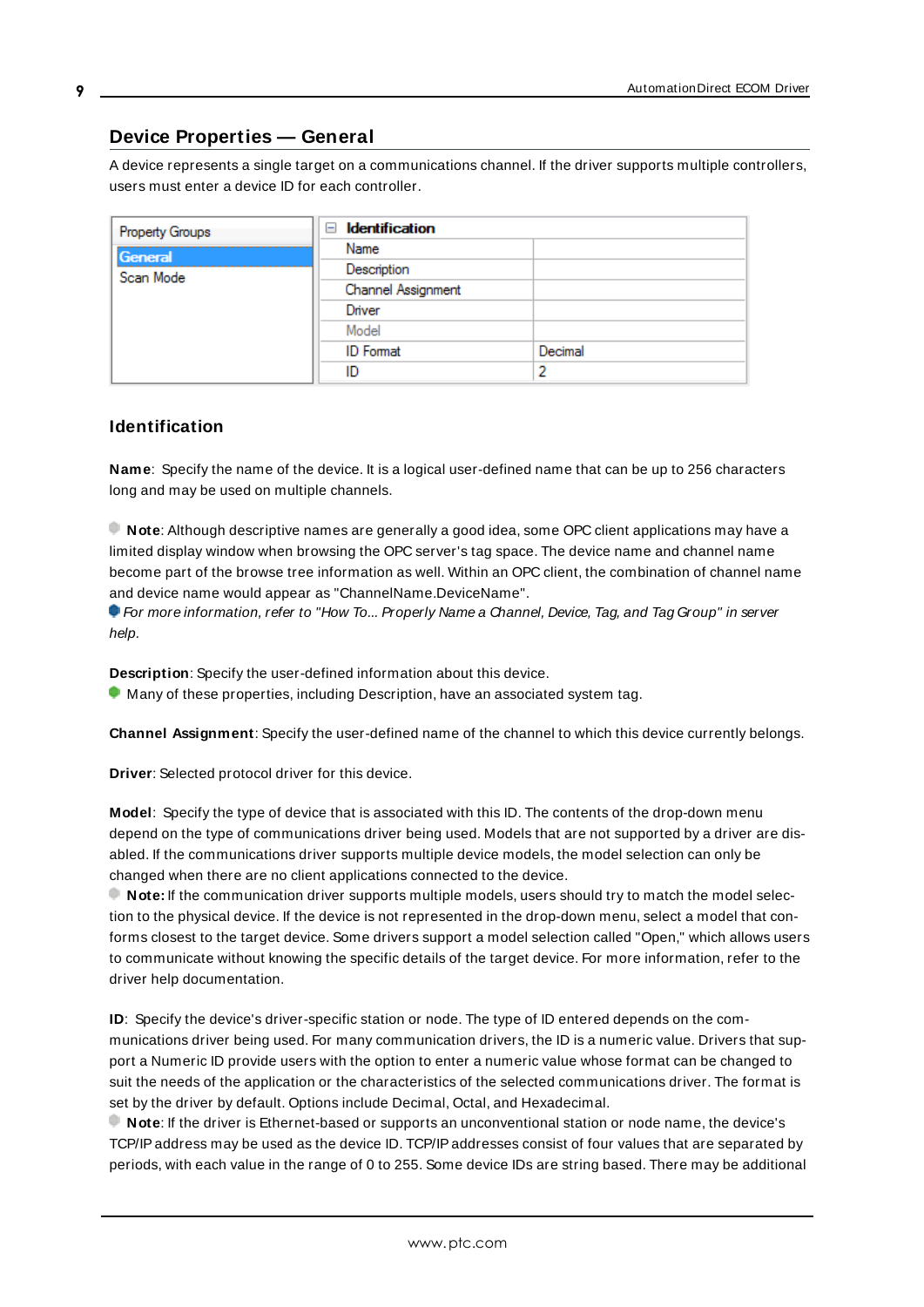properties to configure within the ID field, depending on the driver. For more information, refer to the driver's help documentation.

#### <span id="page-9-0"></span>**Operating Mode**

| <b>Property Groups</b> | <b>Identification</b> |        |
|------------------------|-----------------------|--------|
| General                | <b>Operating Mode</b> |        |
| Scan Mode              | Data Collection       | Enable |
|                        | Simulated             | No     |

<span id="page-9-2"></span>**Data Collection**: This property controls the device's active state. Although device communications are enabled by default, this property can be used to disable a physical device. Communications are not attempted when a device is disabled. From a client standpoint, the data is marked as invalid and write operations are not accepted. This property can be changed at any time through this property or the device system tags.

<span id="page-9-4"></span>**Simulated**: Place the device into or out of Simulation Mode. In this mode, the driver does not attempt to communicate with the physical device, but the server continues to return valid OPC data. Simulated stops physical communications with the device, but allows OPC data to be returned to the OPC client as valid data. While in Simulation Mode, the server treats all device data as reflective: whatever is written to the simulated device is read back and each OPC item is treated individually. The item's memory map is based on the group Update Rate. The data is not saved if the server removes the item (such as when the server is reinitialized). The default is No.

**Notes:**

- 1. This System tag (Simulated) is read only and cannot be written to for runtime protection. The System tag allows this property to be monitored from the client.
- 2. In Simulation mode, the item's memory map is based on client update rate(s) (Group Update Rate for OPC clients or Scan Rate for native and DDEinterfaces). This means that two clients that reference the same item with different update rates return different data.

 Simulation Mode is for test and simulation purposes only. It should never be used in a production environment.

#### <span id="page-9-1"></span>**Device Properties — Scan Mode**

The Scan Mode specifies the subscribed-client requested scan rate for tags that require device communications. Synchronous and asynchronous device reads and writes are processed as soon as possible; unaffected by the Scan Mode properties.

| Property Groups | $\Box$ Scan Mode           |                                    |
|-----------------|----------------------------|------------------------------------|
| General         | Scan Mode                  | Respect Client-Specified Scan Rate |
| Scan Mode       | Initial Updates from Cache | <b>Disable</b>                     |
|                 |                            |                                    |

<span id="page-9-3"></span>**Scan Mode**: Specify how tags in the device are scanned for updates sent to subscribing clients. Descriptions of the options are:

- <sup>l</sup> **Respect Client-Specified Scan Rate**: This mode uses the scan rate requested by the client.
- <sup>l</sup> **Request Data No Faster than Scan Rate**: This mode specifies the value set as the maximum scan rate. The valid range is 10 to 99999990 milliseconds. The default is 1000 milliseconds.

**Note**: When the server has an active client and items for the device and the scan rate value is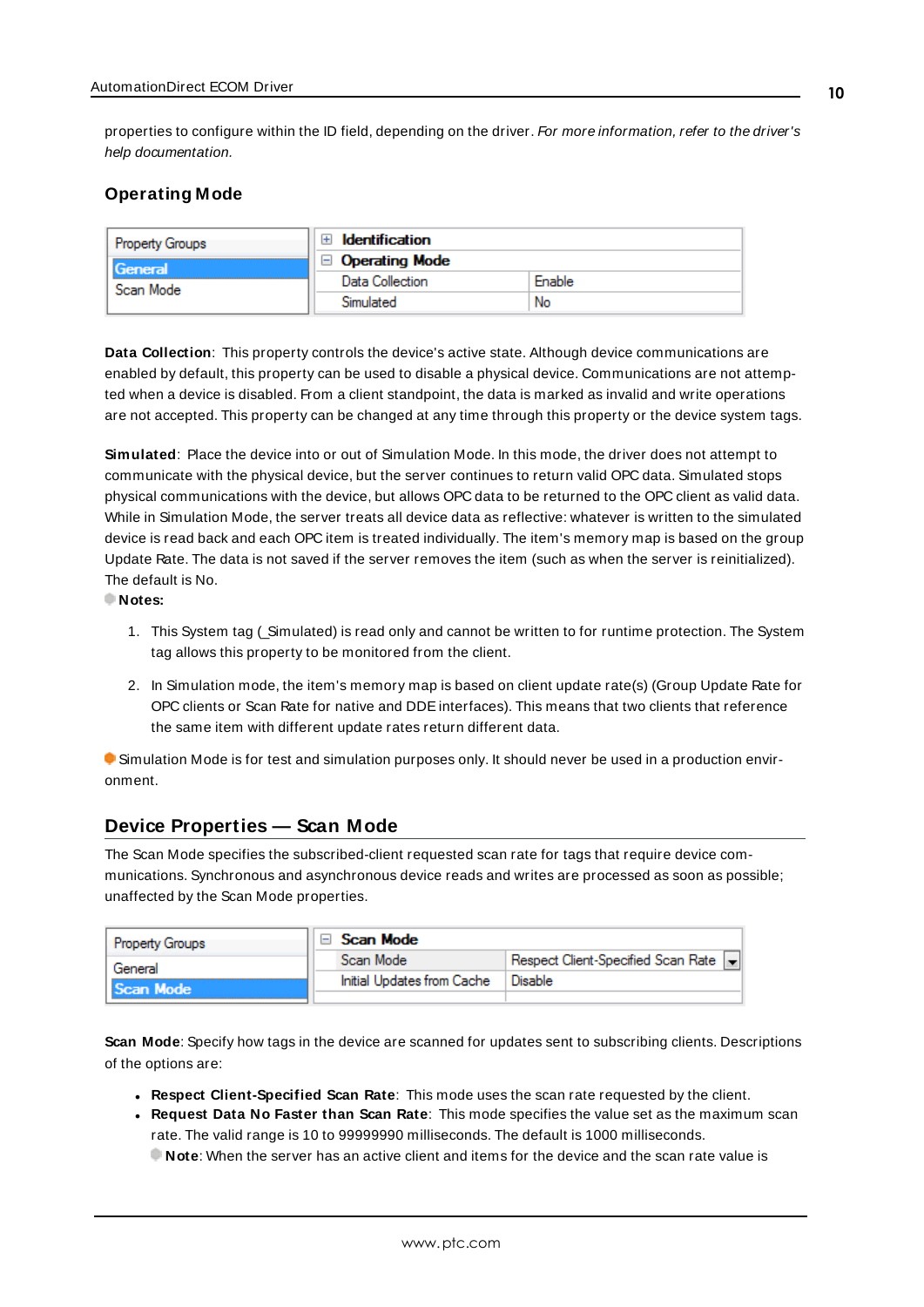increased, the changes take effect immediately. When the scan rate value is decreased, the changes do not take effect until all client applications have been disconnected.

- <span id="page-10-3"></span><sup>l</sup> **Request All Data at Scan Rate**: This mode forces tags to be scanned at the specified rate for subscribed clients. The valid range is 10 to 99999990 milliseconds. The default is 1000 milliseconds.
- <sup>l</sup> **Do Not Scan, Demand Poll Only**: This mode does not periodically poll tags that belong to the device nor perform a read to get an item's initial value once it becomes active. It is the OPC client's responsibility to poll for updates, either by writing to the \_DemandPoll tag or by issuing explicit device reads for individual items. For more information, refer to "Device Demand Poll" in server help.
- <span id="page-10-6"></span><sup>l</sup> **Respect Tag-Specified Scan Rate**: This mode forces static tags to be scanned at the rate specified in their static configuration tag properties. Dynamic tags are scanned at the client-specified scan rate.

<span id="page-10-4"></span>**Initial Updates from Cache**: When enabled, this option allows the server to provide the first updates for newly activated tag references from stored (cached) data. Cache updates can only be provided when the new item reference shares the same address, scan rate, data type, client access, and scaling properties. A device read is used for the initial update for the first client reference only. The default is disabled; any time a client activates a tag reference the server attempts to read the initial value from the device.

## <span id="page-10-1"></span><span id="page-10-0"></span>**Device Properties — Timing**

The device Timing properties allow the driver's response to error conditions to be tailored to fit the application's needs. In many cases, the environment requires changes to these properties for optimum performance. Factors such as electrically generated noise, modem delays, and poor physical connections can influence how many errors or timeouts a communications driver encounters. Timing properties are specific to each configured device.

| <b>Communication Timeouts</b><br>$\overline{ }$ |      |
|-------------------------------------------------|------|
| Connect Timeout (s)                             |      |
| Request Timeout (ms)                            | 1000 |
| Attempts Before Timeout                         |      |
| Timing<br>$\overline{}$                         |      |
| Inter-Request Delay (ms)                        |      |
|                                                 |      |

#### <span id="page-10-2"></span>**Communications Timeouts**

**Connect Timeout**: This property (which is used primarily by Ethernet based drivers) controls the amount of time required to establish a socket connection to a remote device. The device's connection time often takes longer than normal communications requests to that same device. The valid range is 1 to 30 seconds. The default is typically 3 seconds, but can vary depending on the driver's specific nature. If this setting is not supported by the driver, it is disabled.

**Note:** Due to the nature of UDP connections, the connection timeout setting is not applicable when communicating via UDP.

<span id="page-10-5"></span>**Request Timeout**: Specify an interval used by all drivers to determine how long the driver waits for a response from the target device to complete. The valid range is 50 to 9,999,999 milliseconds (167.6667 minutes). The default is usually 1000 milliseconds, but can vary depending on the driver. The default timeout for most serial drivers is based on a baud rate of 9600 baud or better. When using a driver at lower baud rates, increase the timeout to compensate for the increased time required to acquire data.

**Attempts Before Timeout**: Specify how many times the driver issues a communications request before considering the request to have failed and the device to be in error. The valid range is 1 to 10. The default is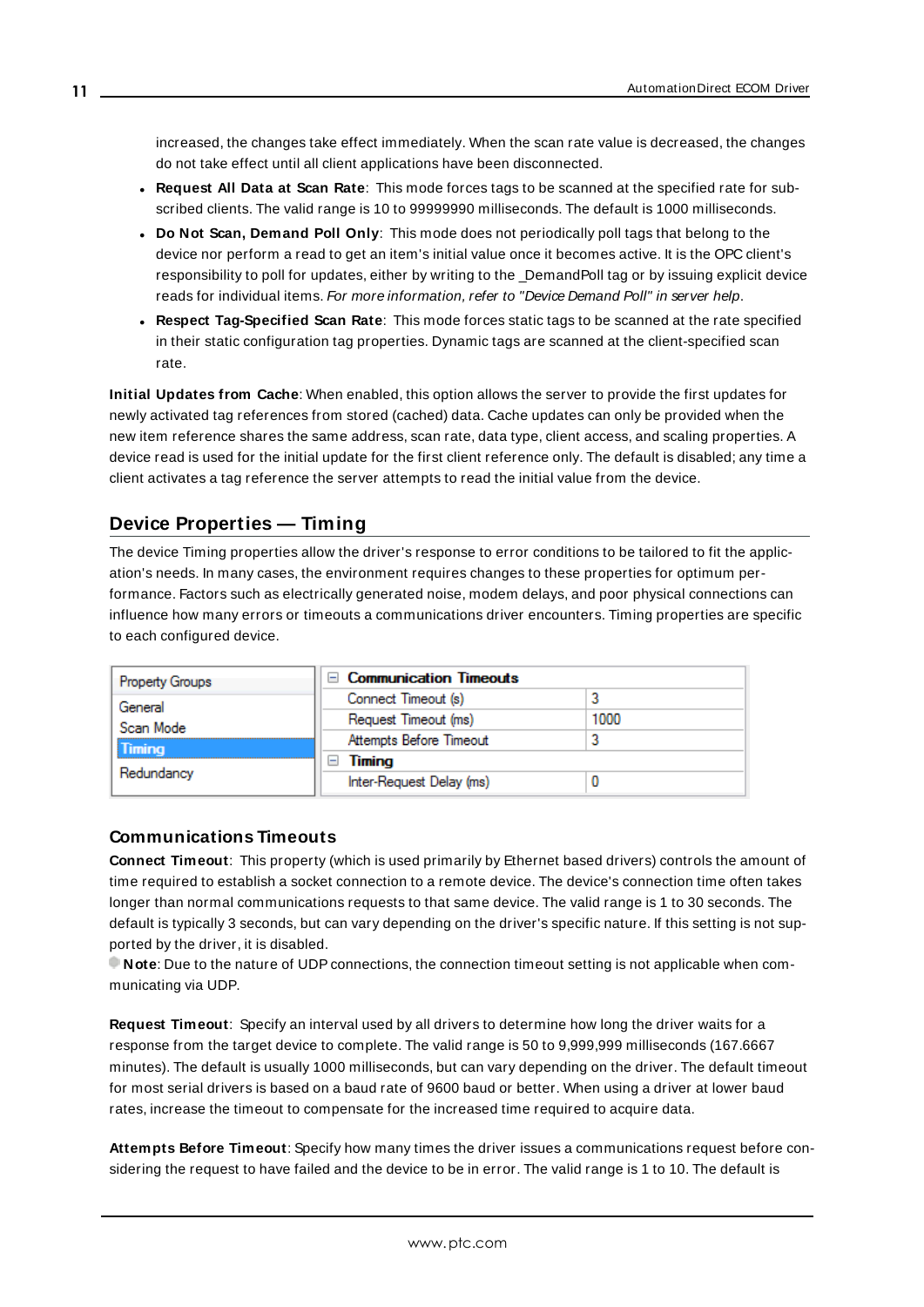<span id="page-11-1"></span>typically 3, but can vary depending on the driver's specific nature. The number of attempts configured for an application depends largely on the communications environment. This property applies to both connection attempts and request attempts.

#### <span id="page-11-5"></span>**Timing**

**Inter-Request Delay**: Specify how long the driver waits before sending the next request to the target device. It overrides the normal polling frequency of tags associated with the device, as well as one-time reads and writes. This delay can be useful when dealing with devices with slow turnaround times and in cases where network load is a concern. Configuring a delay for a device affects communications with all other devices on the channel. It is recommended that users separate any device that requires an interrequest delay to a separate channel if possible. Other communications properties (such as communication serialization) can extend this delay. The valid range is 0 to 300,000 milliseconds; however, some drivers may limit the maximum value due to a function of their particular design. The default is 0, which indicates no delay between requests with the target device.

<span id="page-11-0"></span>**Note**: Not all drivers support Inter-Request Delay. This setting does not appear if it is not available.

#### **Device Properties — Auto-Demotion**

The Auto-Demotion properties can temporarily place a device off-scan in the event that a device is not responding. By placing a non-responsive device offline for a specific time period, the driver can continue to optimize its communications with other devices on the same channel. After the time period has been reached, the driver re-attempts to communicate with the non-responsive device. If the device is responsive, the device is placed on-scan; otherwise, it restarts its off-scan time period.

| <b>Property Groups</b> | <b>Auto-Demotion</b>          |               |
|------------------------|-------------------------------|---------------|
| General                | Demote on Failure             | <b>Enable</b> |
| Scan Mode              | Timeouts to Demote            |               |
| Timina                 | Demotion Period (ms)          | 10000         |
| Auto-Demotion          | Discard Requests when Demoted | Disable       |
|                        |                               |               |

<span id="page-11-2"></span>**Demote on Failure**: When enabled, the device is automatically taken off-scan until it is responding again. **Tip:** Determine when a device is off-scan by monitoring its demoted state using the \_AutoDemoted system tag.

<span id="page-11-6"></span>**Timeouts to Demote**: Specify how many successive cycles of request timeouts and retries occur before the device is placed off-scan. The valid range is 1 to 30 successive failures. The default is 3.

<span id="page-11-3"></span>**Demotion Period**: Indicate how long the device should be placed off-scan when the timeouts value is reached. During this period, no read requests are sent to the device and all data associated with the read requests are set to bad quality. When this period expires, the driver places the device on-scan and allows for another attempt at communications. The valid range is 100 to 3600000 milliseconds. The default is 10000 milliseconds.

<span id="page-11-4"></span>**Discard Requests when Demoted**: Select whether or not write requests should be attempted during the off-scan period. Disable to always send write requests regardless of the demotion period. Enable to discard writes; the server automatically fails any write request received from a client and does not post a message to the Event Log.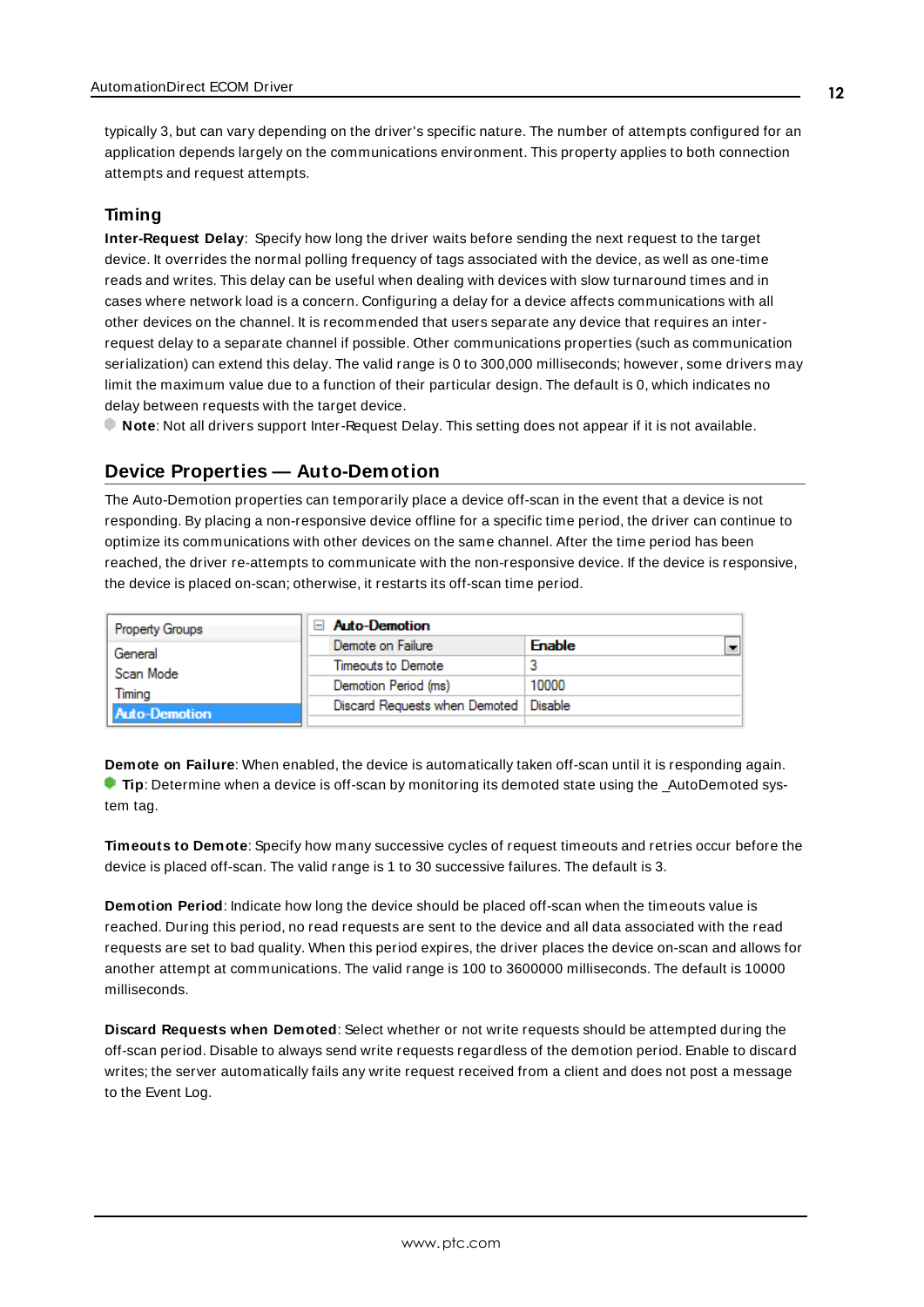## <span id="page-12-0"></span>**Device Properties — Tag Generation**

The automatic tag database generation features make setting up an application a plug-and-play operation. Select communications drivers can be configured to automatically build a list of tags that correspond to device-specific data. These automatically generated tags (which depend on the nature of the supporting driver) can be browsed from the clients.

Not all devices and drivers support full automatic tag database generation and not all support the same data types. Consult the data types descriptions or the supported data type lists for each driver for specifics.

If the target device supports its own local tag database, the driver reads the device's tag information and uses the data to generate tags within the server. If the device does not natively support named tags, the driver creates a list of tags based on driver-specific information. An example of these two conditions is as follows:

- 1. If a data acquisition system supports its own local tag database, the communications driver uses the tag names found in the device to build the server's tags.
- 2. If an Ethernet I/O system supports detection of its own available I/O module types, the communications driver automatically generates tags in the server that are based on the types of I/O modules plugged into the Ethernet I/O rack.

**Note**: Automatic tag database generation's mode of operation is completely configurable. For more information, refer to the property descriptions below.

| Property Groups       | <b>Tag Generation</b><br>н              |                            |
|-----------------------|-----------------------------------------|----------------------------|
| General               | On Property Change                      | Yes                        |
| Scan Mode             | On Device Startup                       | Do Not Generate on Startup |
| Timina                | On Duplicate Tag                        | Delete on Create           |
| Auto-Demotion         | Parent Group                            |                            |
| <b>Tag Generation</b> | Allow Automatically Generated Subgroups | <b>Enable</b>              |
|                       | Create                                  | Create tags                |
| Redundancy            |                                         |                            |

<span id="page-12-3"></span>**On Property Change**: If the device supports automatic tag generation when certain properties change, the **On Property Change** option is shown. It is set to **Yes** by default, but it can be set to **No** to control over when tag generation is performed. In this case, the **Create tags** action must be manually invoked to perform tag generation.

<span id="page-12-2"></span>**On Device Startup**: Specify when OPC tags are automatically generated. Descriptions of the options are as follows:

- <span id="page-12-1"></span><sup>l</sup> **Do Not Generate on Startup**: This option prevents the driver from adding any OPC tags to the tag space of the server. This is the default setting.
- <sup>l</sup> **Always Generate on Startup**: This option causes the driver to evaluate the device for tag information. It also adds tags to the tag space of the server every time the server is launched.
- <sup>l</sup> **Generate on First Startup**: This option causes the driver to evaluate the target device for tag information the first time the project is run. It also adds any OPC tags to the server tag space as needed.

**Note**: When the option to automatically generate OPC tags is selected, any tags that are added to the server's tag space must be saved with the project. Users can configure the project to automatically save from the **Tools** | **Options** menu.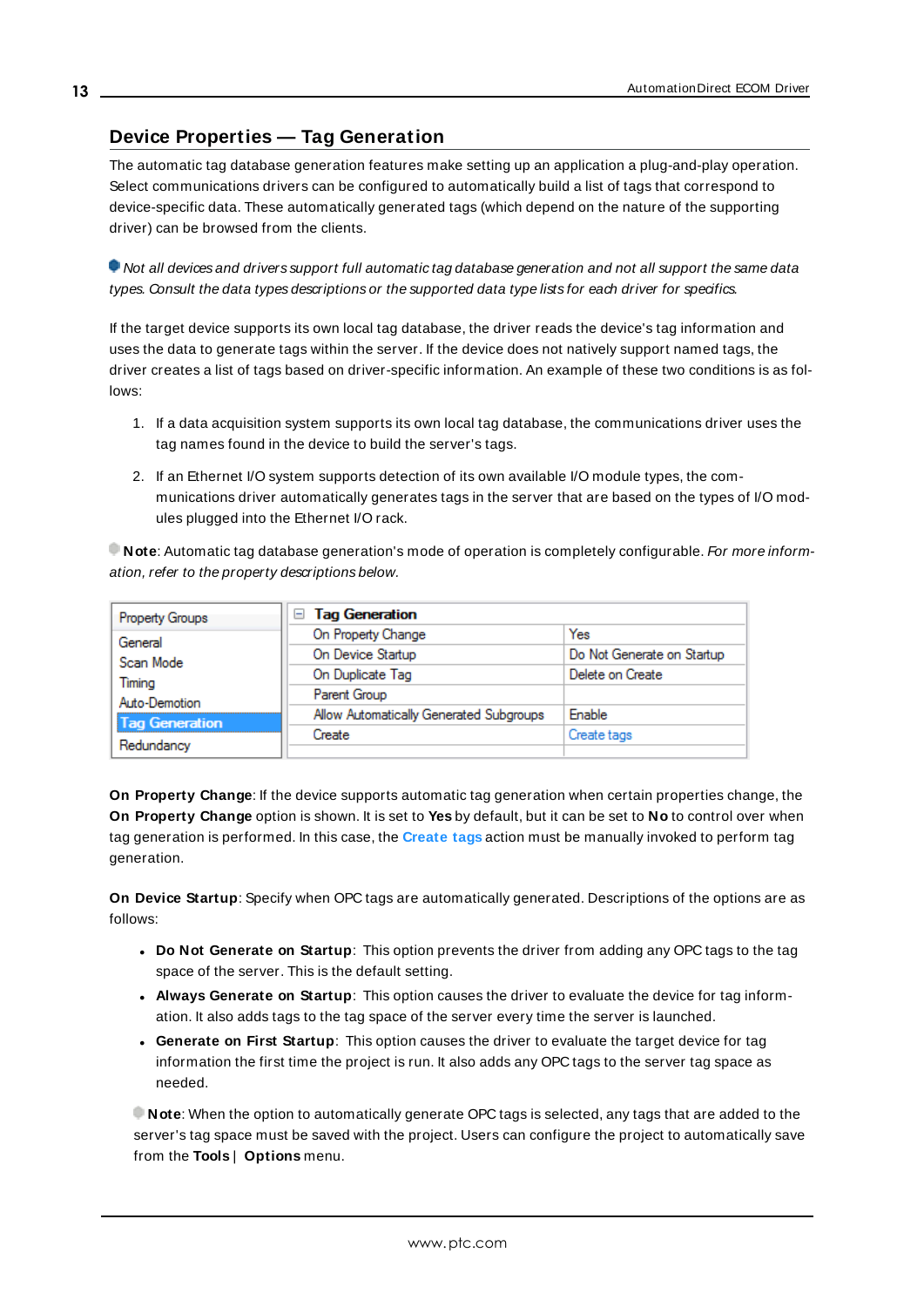<span id="page-13-4"></span>**On Duplicate Tag**: When automatic tag database generation is enabled, the server needs to know what to do with the tags that it may have previously added or with tags that have been added or modified after the communications driver since their original creation. This setting controls how the server handles OPC tags that were automatically generated and currently exist in the project. It also prevents automatically generated tags from accumulating in the server.

For example, if a user changes the I/O modules in the rack with the server configured to **Always Generate on Startup**, new tags would be added to the server every time the communications driver detected a new I/O module. If the old tags were not removed, many unused tags could accumulate in the server's tag space. The options are:

- <span id="page-13-5"></span><span id="page-13-3"></span><sup>l</sup> **Delete on Create**: This option deletes any tags that were previously added to the tag space before any new tags are added. This is the default setting.
- <sup>l</sup> **Overwrite as Necessary**: This option instructs the server to only remove the tags that the communications driver is replacing with new tags. Any tags that are not being overwritten remain in the server's tag space.
- **Do** not Overwrite: This option prevents the server from removing any tags that were previously generated or already existed in the server. The communications driver can only add tags that are completely new.
- <sup>l</sup> **Do not Overwrite, Log Error**: This option has the same effect as the prior option, and also posts an error message to the server's Event Log when a tag overwrite would have occurred.

**Note:** Removing OPC tags affects tags that have been automatically generated by the communications driver as well as any tags that have been added using names that match generated tags. Users should avoid adding tags to the server using names that may match tags that are automatically generated by the driver.

<span id="page-13-6"></span>**Parent Group**: This property keeps automatically generated tags from mixing with tags that have been entered manually by specifying a group to be used for automatically generated tags. The name of the group can be up to 256 characters. This parent group provides a root branch to which all automatically generated tags are added.

<span id="page-13-1"></span>**Allow Automatically Generated Subgroups**: This property controls whether the server automatically creates subgroups for the automatically generated tags. This is the default setting. If disabled, the server generates the device's tags in a flat list without any grouping. In the server project, the resulting tags are named with the address value. For example, the tag names are not retained during the generation process. **Note**: If, as the server is generating tags, a tag is assigned the same name as an existing tag, the system automatically increments to the next highest number so that the tag name is not duplicated. For example, if the generation process creates a tag named "AI22" that already exists, it creates the tag as "AI23" instead.

<span id="page-13-2"></span>**Create**: Initiates the creation of automatically generated OPC tags. If the device's configuration has been modified, **Create tags** forces the driver to reevaluate the device for possible tag changes. Its ability to be accessed from the System tags allows a client application to initiate tag database creation. **Note**: **Create tags** is disabled if the Configuration edits a project offline.

# <span id="page-13-0"></span>**Device Properties — Communication Parameters**

#### **Port Number**

This property specifies the port number that the remote device is configured to use. The default port number is 28784 (0x7070).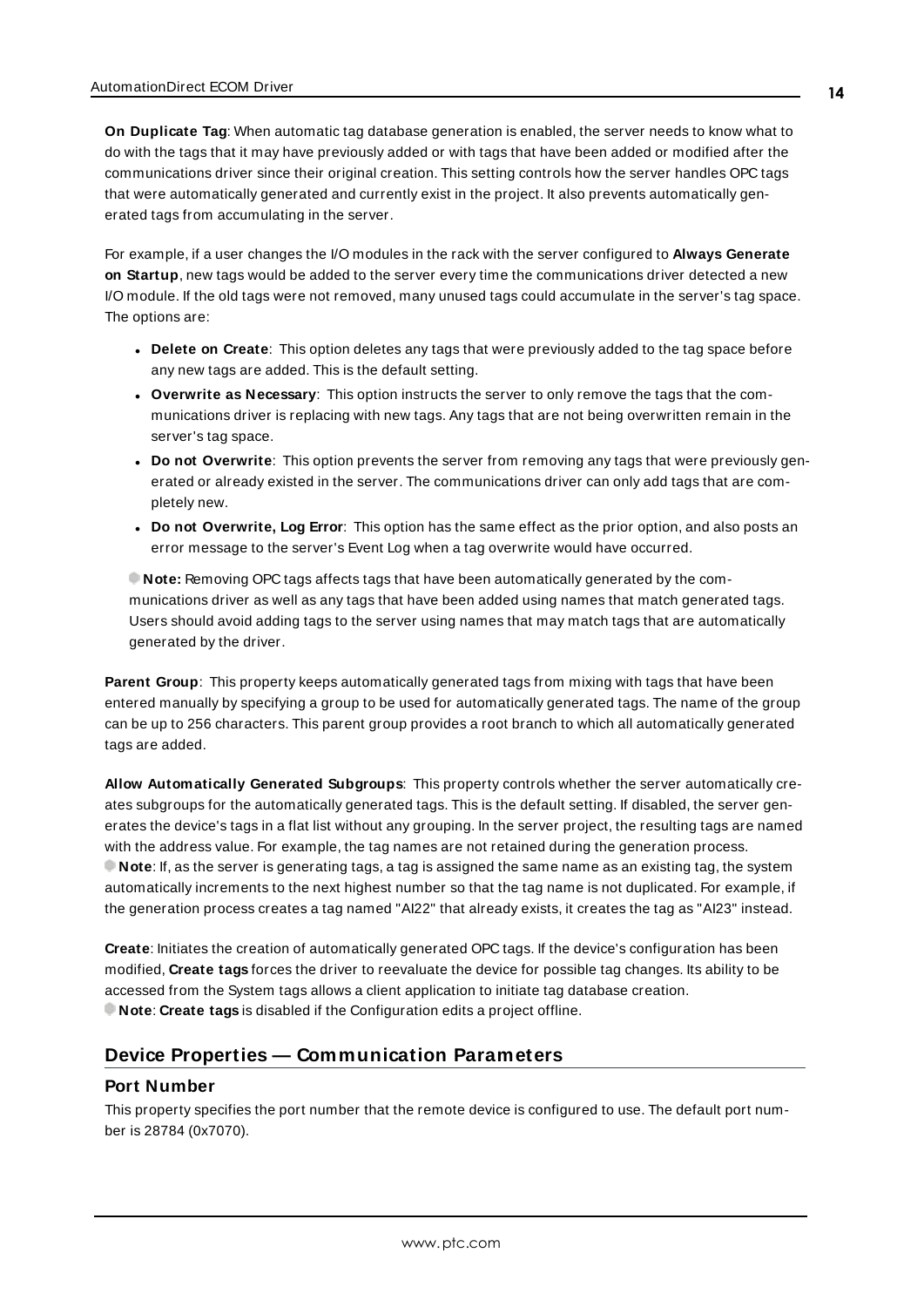## <span id="page-14-0"></span>**Device Properties — Tag Import Settings**

## **Tag Import File**

This property is used to specify the exact location of the DirectSoft export file from which tags will be imported. This file will be used when Automatic Tag Database Generation is instructed to create the tag database. The two files types that can be imported are Supported and Not Supported.

#### **Supported Import Files**

<span id="page-14-2"></span>Program (via Export), .txt extension Element Documentation (via Export), Standard Format, .csv extension

#### **Import Files Not Supported**

Element Documentation (via Export), Standard Format, .txt extension Element Documentation (via Export), EZ-Touch Format, .csv and .txt extension Element Documentation (auto created), .esd extension DirectSoft Project, .prj extension

#### **Display Descriptions**

When enabled, this option will import tag descriptions. A description will be given to tags with long names that states the original tag name when necessary.

<span id="page-14-1"></span>**See Also: Automatic Tag Database [Generation](#page-15-0)**

## **Device Properties — Redundancy**

| <b>Property Groups</b>     | Redundancy<br>$=$      |                                    |  |  |
|----------------------------|------------------------|------------------------------------|--|--|
| General<br>Scan Mode       | Secondary Path         | <b>Channel Device1</b><br>$\cdots$ |  |  |
|                            | <b>Operating Mode</b>  | Switch On Failure                  |  |  |
|                            | Monitor Item           |                                    |  |  |
| Timing<br>Auto-Demotion    | Monitor Interval (s)   | 300                                |  |  |
|                            | Return to Primary ASAP | Yes                                |  |  |
| <b>Tag Generation</b>      |                        |                                    |  |  |
| <b>Tag Import Settings</b> |                        |                                    |  |  |
| Redundancy                 |                        |                                    |  |  |

Redundancy is available with the Media-Level Redundancy Plug-In.

Consult the website, a sales representative, or the **user [manual](https://www.kepware.com/getattachment/35461efd-b53a-4219-a109-a89fad20b230/media-level-redundancy-manual.pdf)** for more information.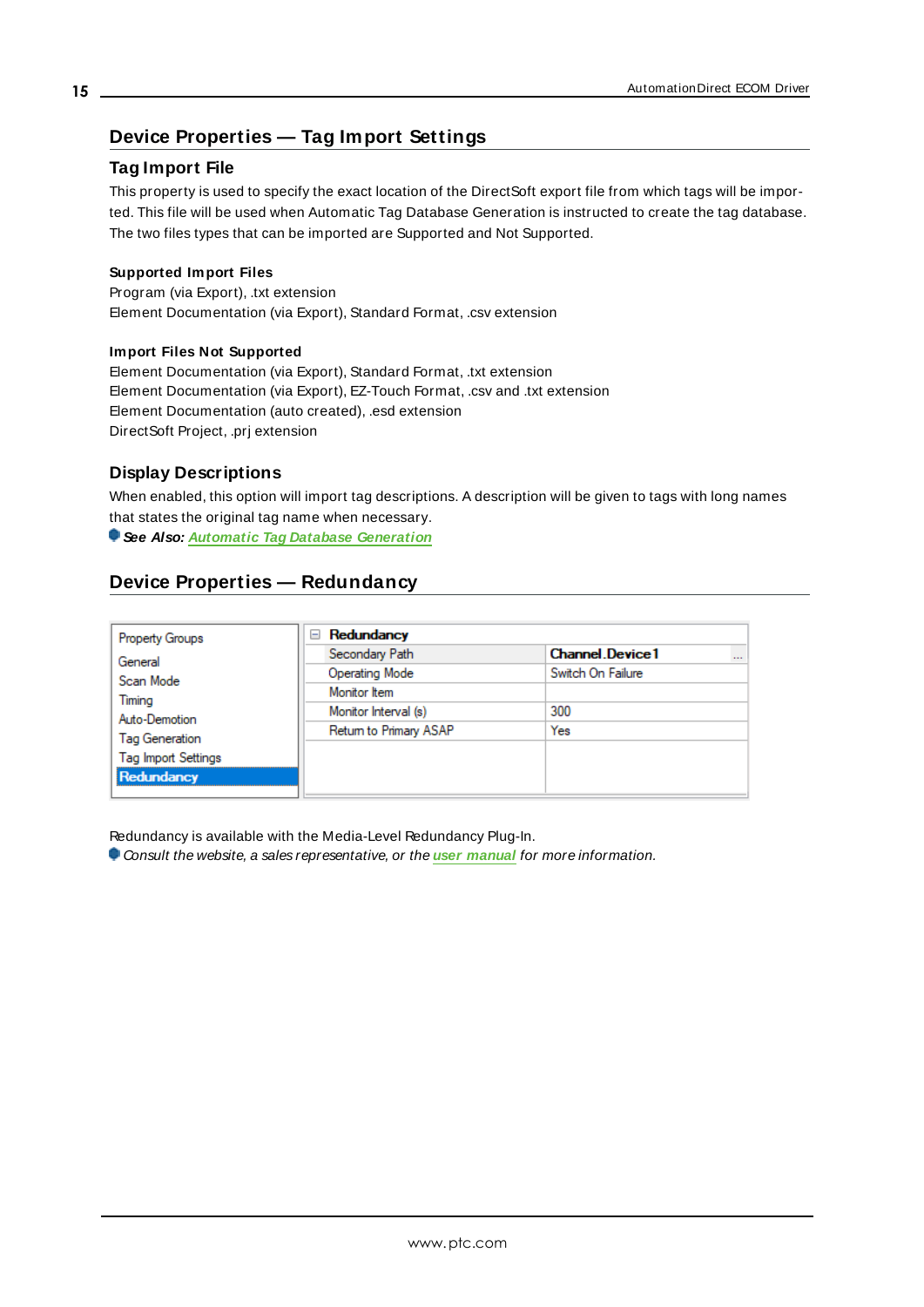#### <span id="page-15-0"></span>**Automatic Tag Database Generation**

The AutomationDirect ECOM Driver generates its tags offline, meaning that a connection to the device is not required to generate tags. Automatic Tag Database Generation is a two-step procedure. First, DirectSoft is used to create a tag export file. Then, the export file is accessed from within the OPC server to generate tags. For more information on creating an export file (\* .txt or \* .csv) from DirectSoft, refer to **[Import](#page-15-4) Preparation: [DirectSoft](#page-15-4) Steps**. For more information on configuring the OPCserver to use the DirectSoft file for automatic tag database generation, refer to **Import [Preparation:](#page-18-0) OPC Server Steps**. **See Also: Tag Import [Settings](#page-14-0)**

<span id="page-15-1"></span>**Tag Hierarchy**

The tags created by Automatic Tag Database Generation follow a specific hierarchy. The root level groups (or subgroup level of the group specified in "Add generated tags to the following group") are determined by the tag's memory type referenced (such as X, C, Vand etc.).

#### **Example**

Every variable that is of address type "X" will be placed in a root level group called "X." The only exception applies to counter and timer accumulator addresses CTA and TA, respectively. In these cases, the address is converted to a V-memory reference (TA0 = V0) but the tags generated will be assigned to the root level group CTA or TA, not V. But explicit V-memory references to CTA and TA locations will be assigned to the root level group V as intended.

#### <span id="page-15-2"></span>**Import File-to-Server Name Conversions**

#### **Leading Underscores**

Leading underscores (\_) in tag names will be removed. This is required since the server does not accept tag names beginning with an underscore.

#### **Invalid Characters in Name**

The only characters allowed in the server tag name are A-Z, a-z, 0-9, and underscore ( $\Delta$ ). As mentioned above, a tag name cannot begin with an underscore. All other invalid characters encountered will be removed from the tag name.

#### <span id="page-15-3"></span>**Importing DirectSoft Elements**

This driver uses files generated from DirectSoft via the Program or Element Documentation Export feature to generate the tag database. In both methods, the items of interest are the Elements (such as nickname, address and description) that were created in the DirectSoft Documentation Editor.

#### **How do I create a DirectSoft tag import file (\* .txt or \* .csv)?**

See **Import [Preparation:](#page-15-4) DirectSoft Steps**

## **How do I configure the OPC Server to use this import file for Automatic Tag Database Generation?**

<span id="page-15-4"></span>See **Import [Preparation:](#page-18-0) OPC Server Steps**

## **Import Preparation: DirectSoft Steps**

There are two supported methods for generating an export file in DirectSoft for the driver to use as a tag import file: Program Export (\* .txt extension) and Element Documentation Export, Standard Format (\* .csv extension).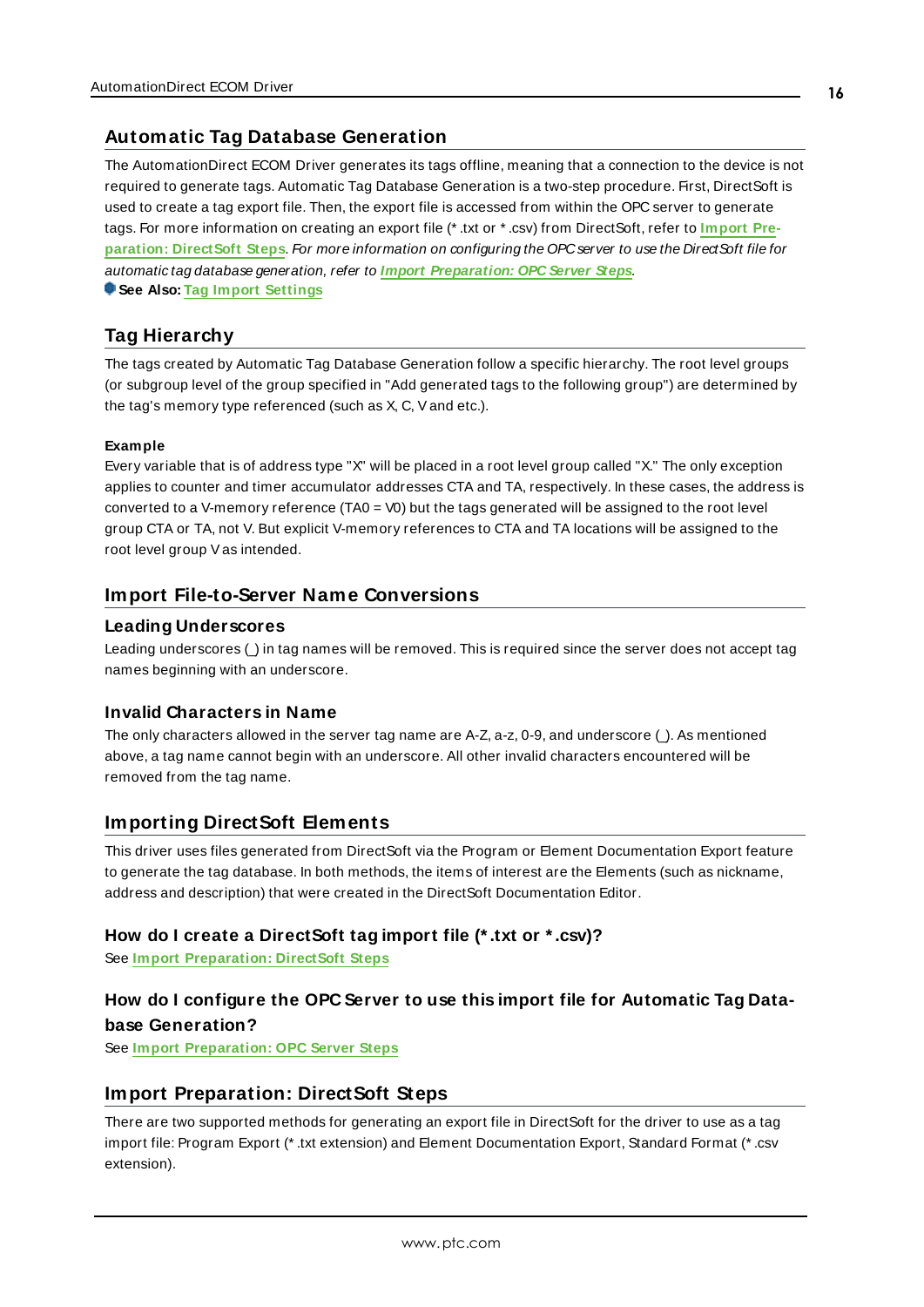## **Step 1: Create Nicknames**

- 1. Open the DirectSoft project containing the tags (elements) that will be ported to the OPC Server.
- 2. Launch the **Documentation Editor** by clicking **Tools** | **Documentation Editor**.
- 3. For each **Memory Reference** of interest, enter both a **Nickname** and a **Description**.

| $L = 1$<br>Documentation Editor |          |                   |             |  |  |
|---------------------------------|----------|-------------------|-------------|--|--|
|                                 |          | 练<br>$\mathbf{a}$ |             |  |  |
| Element                         | Nickname | Wiring Info       | Description |  |  |
| X27                             | Alarm1   |                   | Alarm 1 set |  |  |
| X30                             |          |                   |             |  |  |
| X31                             |          |                   |             |  |  |
| X32                             |          |                   |             |  |  |
| X33                             |          |                   |             |  |  |
| X34                             |          |                   |             |  |  |
| X35                             |          |                   |             |  |  |
| X36                             |          |                   |             |  |  |
| X37                             |          |                   |             |  |  |
| X40                             |          |                   |             |  |  |
| X41                             |          |                   |             |  |  |
| X42                             |          |                   |             |  |  |
| X43                             |          |                   |             |  |  |
| X44                             |          |                   |             |  |  |
| X45                             |          |                   |             |  |  |
| X46                             |          |                   |             |  |  |
| X47                             |          |                   |             |  |  |
| X50                             |          |                   |             |  |  |
| X51                             |          |                   |             |  |  |
| X52                             |          |                   |             |  |  |
| X53                             |          |                   |             |  |  |
| X54                             |          |                   |             |  |  |
| X55                             |          |                   |             |  |  |
| $\overline{\cdots}$             |          |                   |             |  |  |

#### **Step 2: Export the Elements**

**Program Export (.txt)**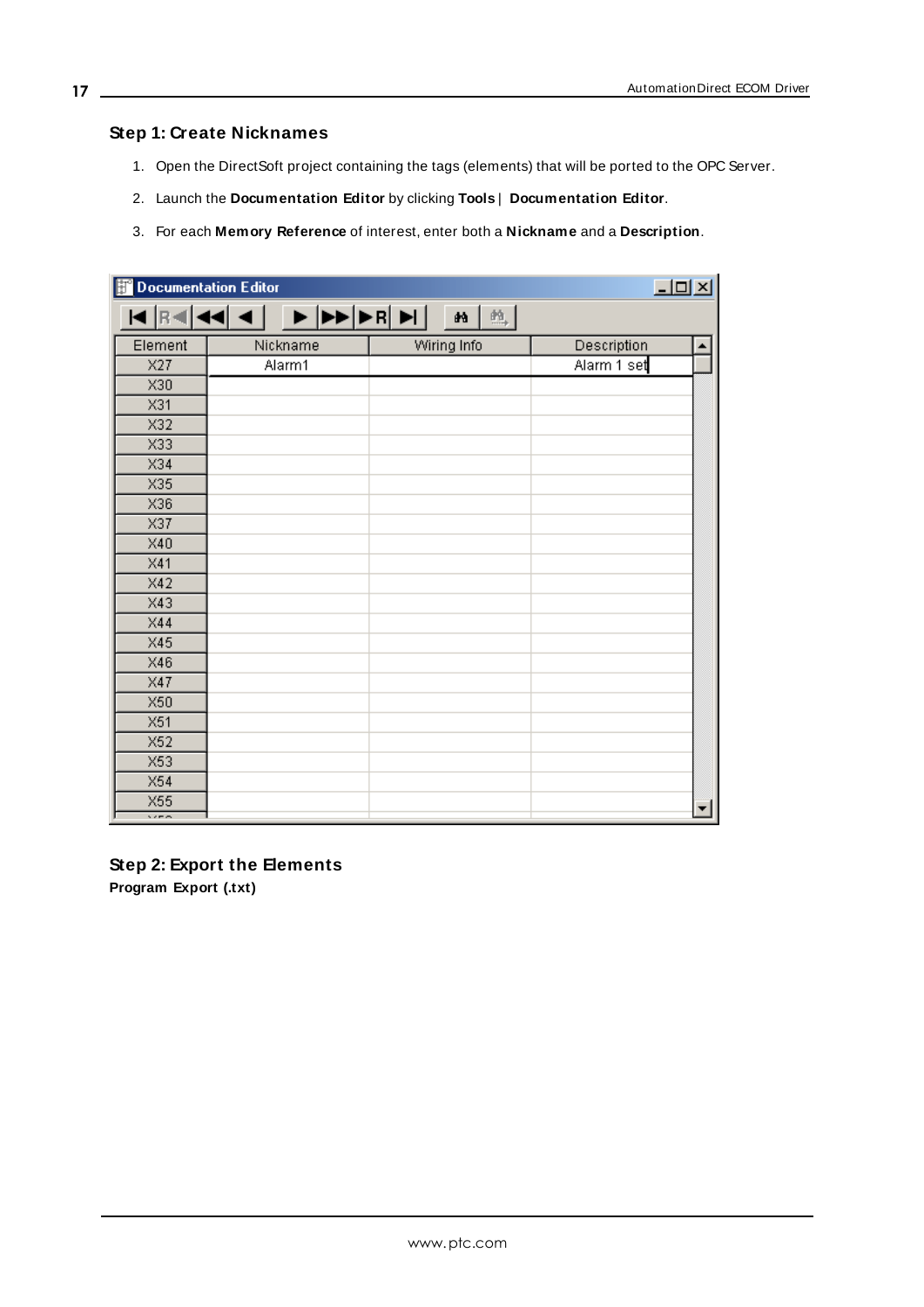1. In DirectSoft, click **File** | **Export**. Then, select **Program**.

| Edit Search<br>Eile:                                                                                      | View         | <b>Tools</b>           |                  | PLC Debug                                      | Window                         | $He$ lp              |
|-----------------------------------------------------------------------------------------------------------|--------------|------------------------|------------------|------------------------------------------------|--------------------------------|----------------------|
| New Project<br>Open Project<br>Close Project<br>Save Project<br>Save Project <u>A</u> s<br>Backup Project | Ctrl+0<br>▶  | ‡kup∣<br>Y2s<br>Zalue. |                  | Accept<br>1<br>Info<br>Mode                    | X<br>Cut<br>⊻<br><b>Syntax</b> | -14<br>Copy<br>Paste |
| Read Program<br>Write Program<br>Import                                                                   | ▶<br>ь       |                        |                  |                                                |                                |                      |
| Export                                                                                                    |              |                        | <u>P</u> rogram… |                                                |                                |                      |
| Print Preview<br>Print                                                                                    | $C$ trl+ $P$ |                        |                  | Element Documentation<br><u>R</u> ung Comments |                                |                      |
| Print All                                                                                                 |              |                        |                  |                                                |                                |                      |
| Print Setup                                                                                               |              |                        |                  |                                                |                                |                      |
| Properties                                                                                                |              |                        |                  |                                                |                                |                      |
| 1 C:\Llotitled.ori                                                                                        |              |                        |                  |                                                |                                |                      |

2. The Save dialog will appear, showing the file in text (\* .txt) format.

| <b>Export Program</b>                 |               | <u> 기지</u> |
|---------------------------------------|---------------|------------|
| Save in:                              | 鳳 My Computer | 7 8 1 8 8  |
| B 3½ Floppy (A:)                      |               |            |
| - (C)                                 |               |            |
| $\mathbf{Q}$ (D:)<br>$\clubsuit$ (E:) |               |            |
|                                       |               |            |
| File name:                            | UNTITLED      | Save       |
| Save as type:                         | Monic (*.txt) | Cancel     |
|                                       |               |            |
|                                       |               |            |

**Element Documentation Export (.csv)**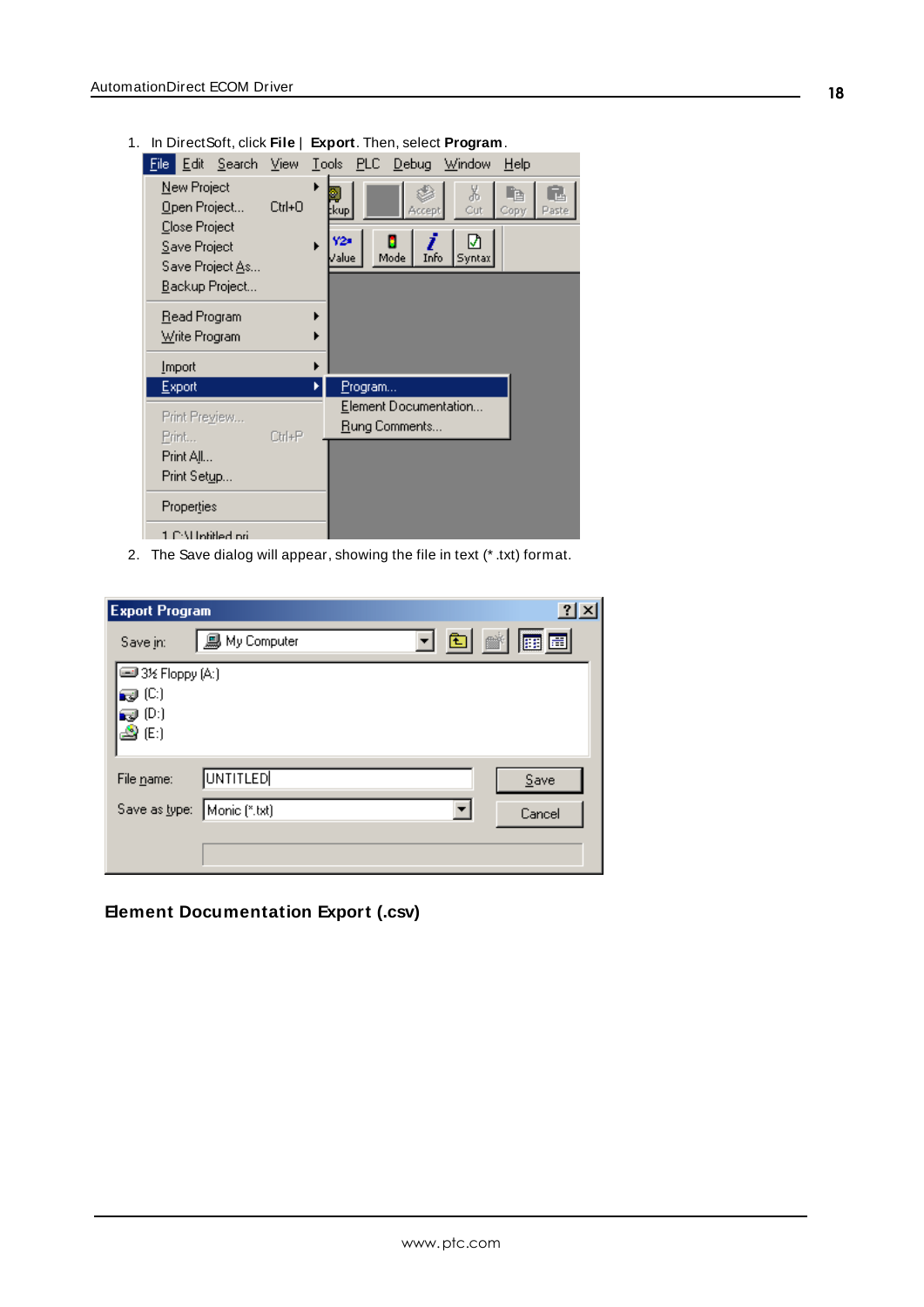|                                                                                                   |        | $\sim$ 2000 $\sim$ 3000 $\sim$ 3000 $\sim$ 1116 $\sim$ 2000 $\sim$ 3000 $\sim$ 2000 $\sim$ 2000 $\sim$ 3000 $\sim$ 3000 $\sim$ 3000 $\sim$ 3000 $\sim$ |
|---------------------------------------------------------------------------------------------------|--------|--------------------------------------------------------------------------------------------------------------------------------------------------------|
|                                                                                                   |        | File Edit Search View Tools PLC Debug Window<br>He                                                                                                     |
| New Project<br>Open Project<br>Close Project<br>Save Project<br>Save Project As<br>Backup Project | Ctrl+O | 56<br>Cut<br>:kup <br>Paste<br>Accept<br>Copy<br>Y2=<br>V<br>▶<br>Mode<br>Info<br>/alue<br>Syntax                                                      |
| Read Program<br>Write Program                                                                     |        | ▶                                                                                                                                                      |
| <b>Import</b>                                                                                     |        | ۱                                                                                                                                                      |
| Export                                                                                            |        | Program<br>▶                                                                                                                                           |
| Print Preview                                                                                     |        | Element Documentation                                                                                                                                  |
| Print                                                                                             | Ctrl+P | Rung Comments                                                                                                                                          |
| Print All                                                                                         |        |                                                                                                                                                        |
| Print Set <u>u</u> p                                                                              |        |                                                                                                                                                        |
| Properties                                                                                        |        |                                                                                                                                                        |
| 1 C:\Untitled.pri                                                                                 |        |                                                                                                                                                        |

1. In DirectSoft, click **File** | **Export**. Then, select **Element Documentation**.

2. The Save dialog will appear. Select **Comma Delimited (\* .csv)** and **Standard Format**.

| <b>Export Documentation</b>                                                                                                             | $ ?  \times$                                                                              |
|-----------------------------------------------------------------------------------------------------------------------------------------|-------------------------------------------------------------------------------------------|
| 白齡<br>围圈<br><b>图</b> My Computer<br>Save in:<br><b>E</b> 3½ Floppy (A:)<br><b>D</b> (C)<br>$\bigtriangledown$ (D:)<br>$\mathbf{B}$ (E:) | Content Format<br>G<br>Standard Format:<br>Element, Nickname,<br>Wiring Info, Description |
| <b>UNTITLED</b><br>File name:<br>Save<br>Comma Delimited (*.csv)<br>Save as type:<br>Cancel                                             | O<br>EZ-Touch Format:<br>Tag Name (Nickname),<br>Value Type, Element                      |
| Help<br>c:\untitled                                                                                                                     |                                                                                           |

**Note:** Any other format or file type will not import properly. The file will be in comma separated variable format.

## <span id="page-18-0"></span>**Import Preparation: OPC Server Steps**

An export file from DirectSoft must be created before completing the following steps. For more information, refer to **Import [Preparation:](#page-15-4) DirectSoft Steps**.

- 1. In the driver, click on the device of interest (for which tags will be generated).
- 2. Next, open its **Device Properties** dialog and select the **Tag Import Settings** property group.
- 3. Browse and select the location of the DirectSoft export file previously created and then click **Apply**.
- 4. Next, select the **Tag Generation** property group and configure the Tag Generation properties.
- 5. Click **Auto Create** to create the tag database.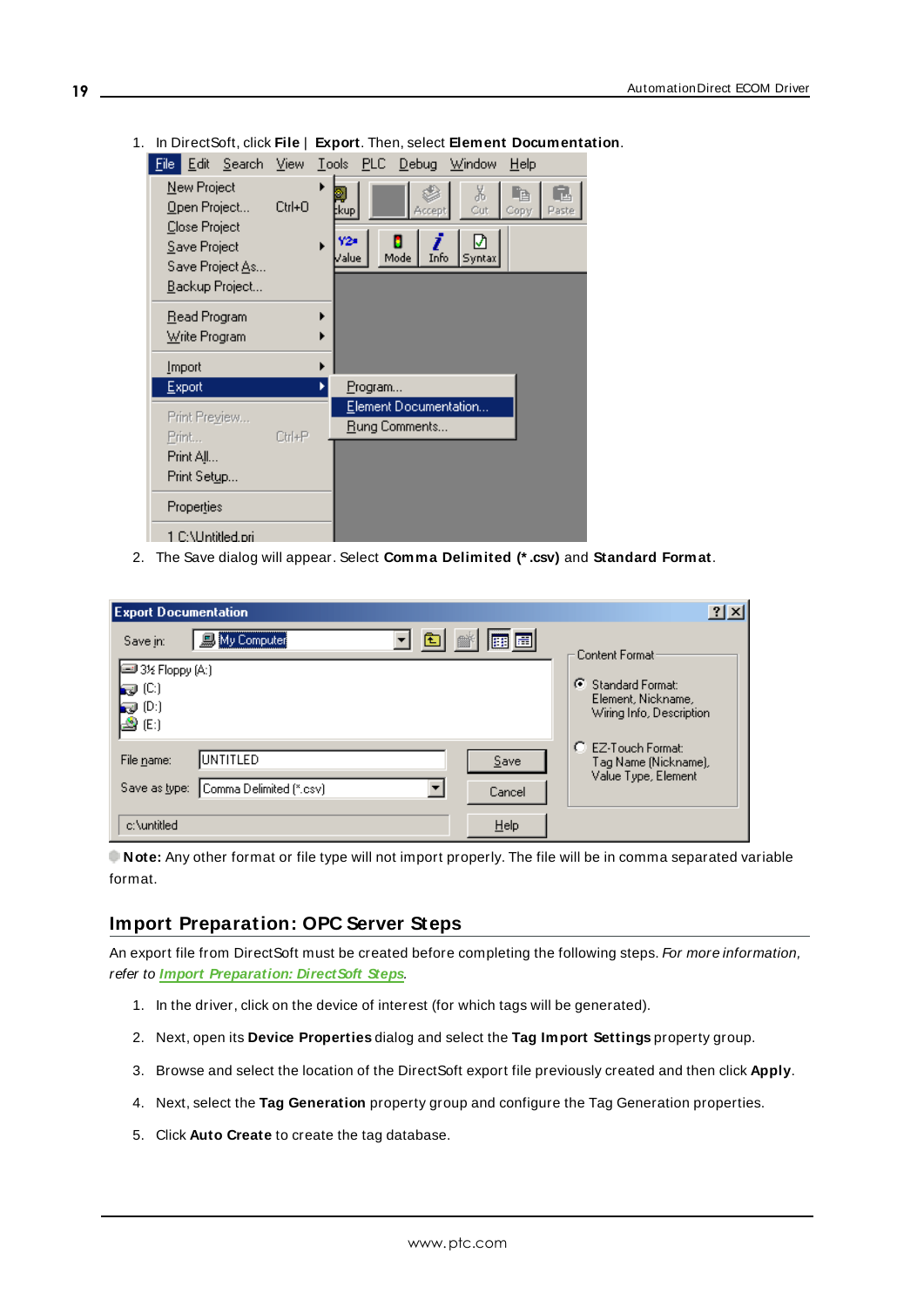6. The OPC Server will then attempt to create the tag database while posting messages to the event log on the status of the import. When finished, it will state that the tag import has completed. All elements exported out of DirectSoft will appear in the OPC Server in the layout discussed in **Tag [Hier](#page-15-1)[archy](#page-15-1)**.

**Note:** The OPC tags generated are given meaningful names in the OPC server that are based on the variables imported. These tags are also placed in meaningful tag groups to provide a structured and manageable interface. The end result is a well-organized OPC server project that directly reflects the variable import file.

**See Also: Import [File-To-Server](#page-15-2) Name Conversions** and **Tag Import [Settings](#page-14-0)**.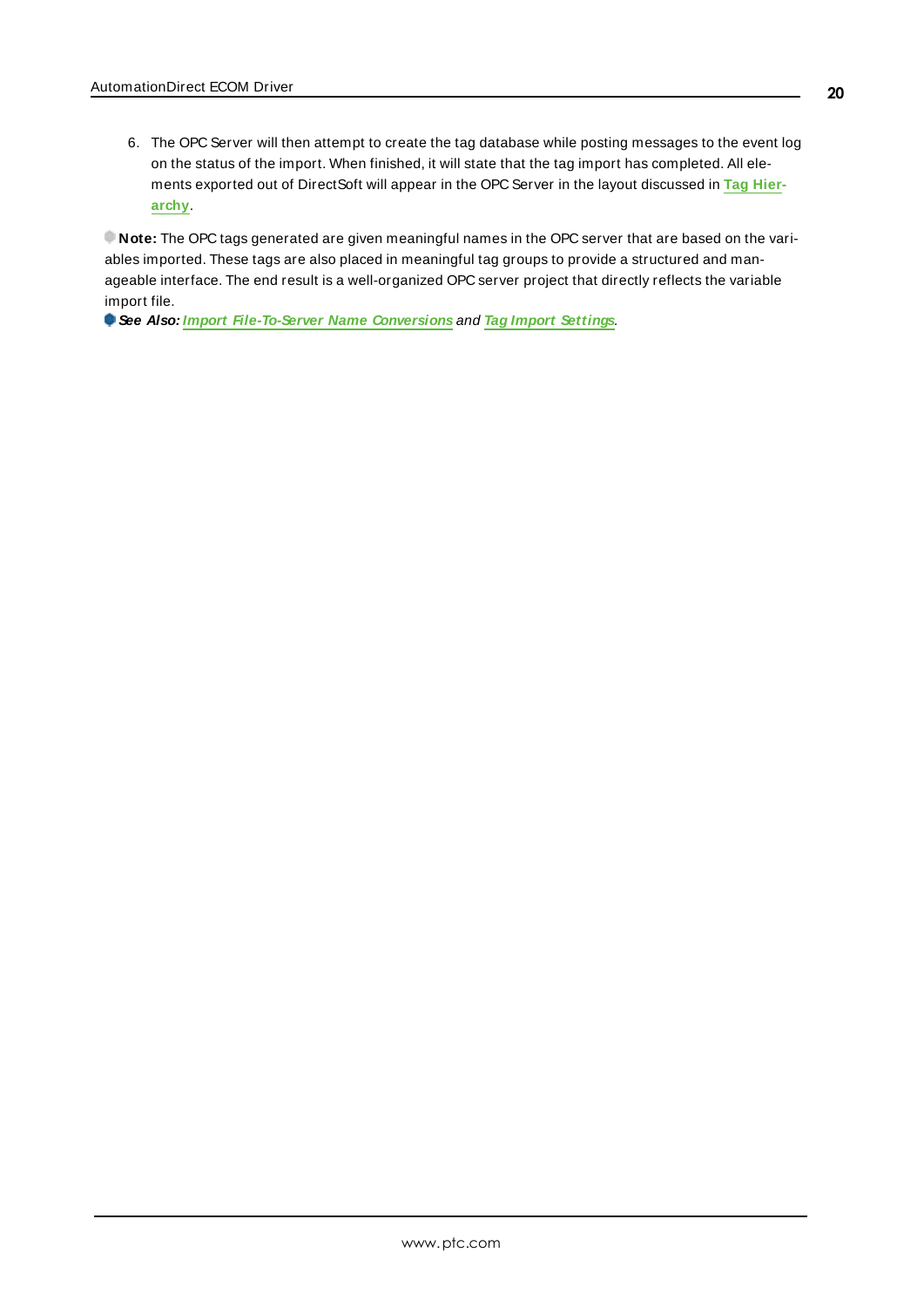## <span id="page-20-0"></span>**Optimizing Communications**

The AutomationDirect ECOM Driver has been designed to provide the best performance with the least amount of impact on the system's overall performance. While the AutomationDirect ECOM Driver is fast, there are a couple of guidelines that can be used to control and optimize the application and gain maximum performance.

The server refers to communications protocols like AutomationDirect ECOM as a channel. Each channel defined in the application represents a separate path of execution in the server. Once a channel has been defined, a series of devices must then be defined under that channel. Each of these devices represents a single AutomationDirect ECOM from which data will be collected. While this approach to defining the application will provide a high level of performance, it won't take full advantage of the AutomationDirect ECOM Driver or the network. An example of how the application may appear when configured using a single channel is shown below.



Each device appears under a single AutomationDirect ECOM channel. In this configuration, the driver must move from one device to the next as quickly as possible **the Device1** riguration, the arrival mass mose rate. As more devices are added or more  $\frac{1}{\|u\|}$  Device2 information is requested from a single device, the overall update rate begins to suf-

If the AutomationDirect ECOM Driver could only define one single channel, then the example shown above would be the only option available; however, the AutomationDirect ECOM Driver can define up to 100 channels. Using multiple channels distributes the data collection workload by simultaneously issuing multiple requests to the network. An example of how the same application may appear when configured using multiple channels to improve performance is shown below.



Each device can be defined under its own channel. In this configuration, a single path of execution is dedicated to the task of gathering data from each device. If the application has 100 or fewer devices, it can be optimized exactly how it is shown here.

The perice1 The performance will improve even if the application has more than 100 devices. While 100 or fewer devices may be ideal, the application will still benefit from additional channels. Although by spreading the device load across all channels will **Cause the server to move from device to device again, it can now do so with far** less devices to process on a single channel.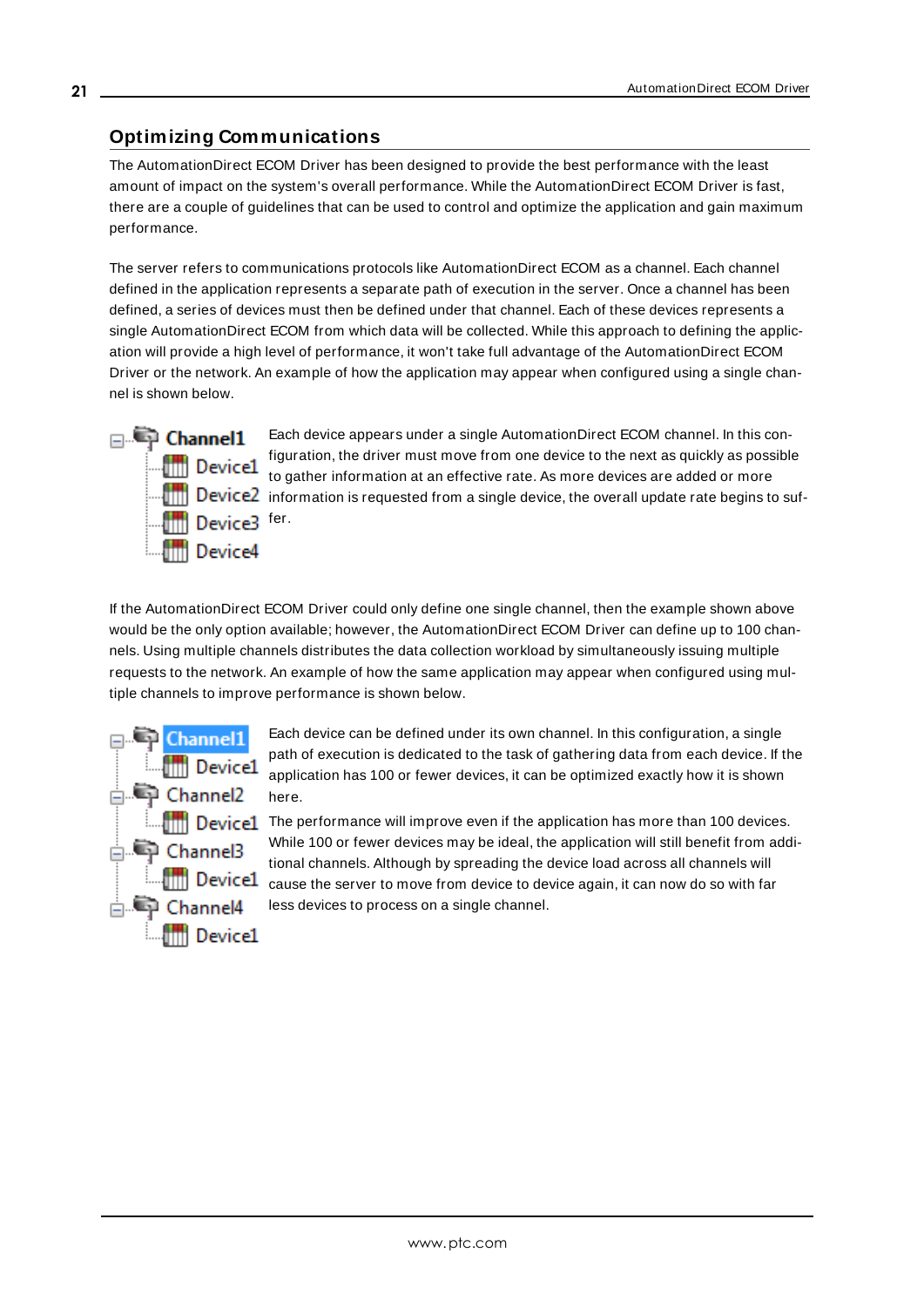# <span id="page-21-0"></span>**Data Types Description**

<span id="page-21-7"></span><span id="page-21-6"></span><span id="page-21-5"></span><span id="page-21-4"></span><span id="page-21-3"></span><span id="page-21-2"></span><span id="page-21-1"></span>

| <b>Data</b>  | <b>Description</b>                                                                             |
|--------------|------------------------------------------------------------------------------------------------|
| <b>Type</b>  |                                                                                                |
| Boolean      | Single bit                                                                                     |
| Word         | Unsigned 16-bit value                                                                          |
|              | bit 0 is the low bit                                                                           |
|              | bit 15 is the high bit                                                                         |
| Short        | Signed 16-bit value                                                                            |
|              | bit 0 is the low bit                                                                           |
|              | bit 14 is the high bit                                                                         |
|              | bit 15 is the sign bit                                                                         |
| <b>DWord</b> | Unsigned 32-bit value                                                                          |
|              | bit 0 is the low bit                                                                           |
|              | bit 31 is the high bit                                                                         |
| Long         | Signed 32-bit value                                                                            |
|              | bit 0 is the low bit                                                                           |
|              | bit 30 is the high bit                                                                         |
|              | bit 31 is the sign bit                                                                         |
| <b>Float</b> | 32-bit floating point value.                                                                   |
|              | The driver interprets two consecutive registers as a floating-point value by making the second |
|              | register the high word and the first register the low word.                                    |
| <b>BCD</b>   | Two byte packed BCD                                                                            |
|              | Value range is 0-9999. Behavior is undefined for values beyond this range.                     |
| String       | Null terminated ASCII string. Includes HiLo LoHi byte order selection.                         |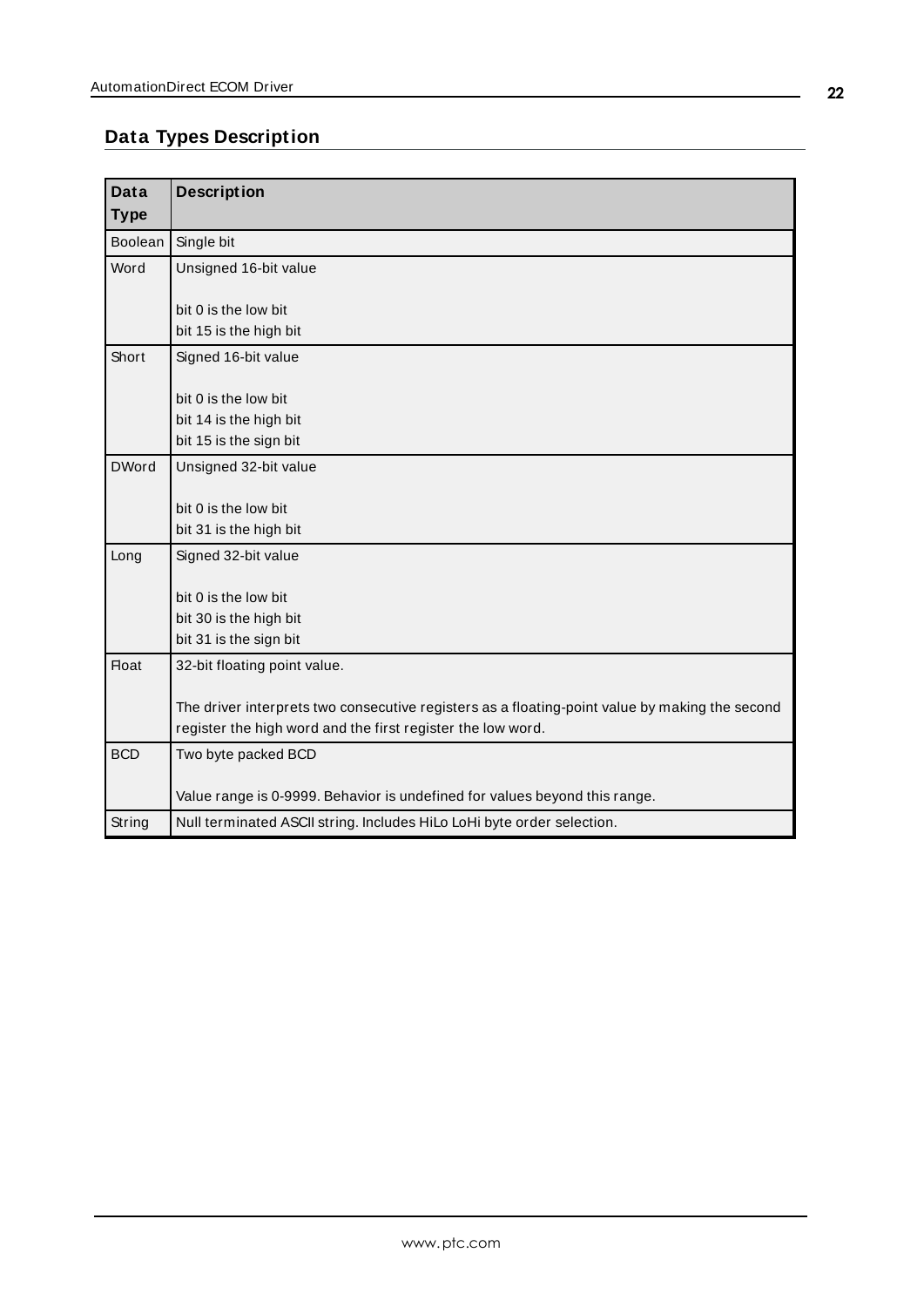## <span id="page-22-0"></span>**Address Descriptions**

Address specifications vary depending on the model in use. Select a link from the following list to obtain specific address information for the model of interest.

**[DL-05](#page-22-1) [DL-06](#page-24-0) [DL-240](#page-26-0) [DL-250\(-1\)](#page-27-0) [DL-260](#page-29-0) [DL-430](#page-31-0) [DL-440](#page-32-0) [DL-450](#page-34-0)**

## <span id="page-22-1"></span>**DL-05 Addressing**

The default data types are shown in **bold**.

| Memory Type | <b>Reference</b> | Data Types                                                                  |
|-------------|------------------|-----------------------------------------------------------------------------|
| $U$         | X,Y              | <b>Boolean</b>                                                              |
| Devices     | C, SP, T, CT, S  | <b>Boolean</b>                                                              |
| Data Words  |                  | Boolean, Word, Short, DWord, Long, LBCD, Float, String,<br>BCD <sup>*</sup> |

\* The default is for Timers and Counters only.

#### **Bit Access to V Memory**

Bit information can be directly accessed within V memory registers. To access a bit within a V memory register, a bit number can be appended to any V memory address. V memory addressing with bit access would appear as follows: V<xxxxx>.<yy> where xxxxx is the V memory register location and yy is the bit number (0 to 15) within that register. If the V memory location is either a Long or DWord, the bit number yy can be (0 to 31). For more information, refer to the examples below.

#### **Array Support for Data Words**

This driver supports array notation for V memory Data Word addresses. To specify an array, append the array size to the address specification as follows: address[array size] or address[rows][cols]. Array size is limited to 63 elements when referenced as a Word, Short, and BCD, and 31 elements when referenced as a DWord, Long, Float, and LBCD.

#### **Examples**

- 1. V1400 [63] @Word Array of 63 Words (Maximum allowed) starting at V1400.
- 2. V1400 [31] @DWord Array of 31 DWords (Maximum allowed) starting at V1400.

#### **String Access to Data Words**

This driver supports reading and writing V memory Data Words as an ASCII string. When using V memory for string data, each register will contain two bytes of ASCII data. The order of the ASCII data within a given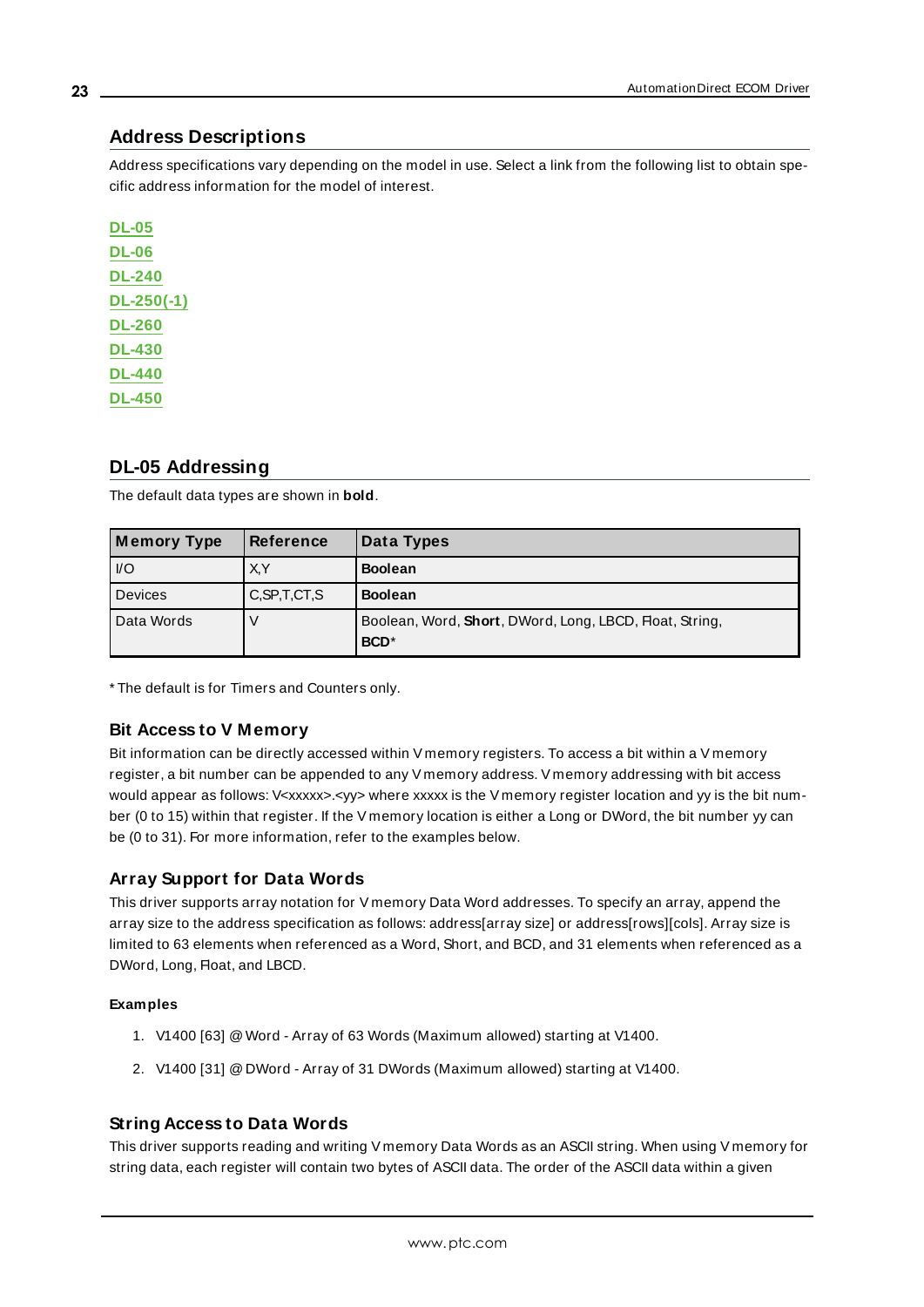register can be selected when the string is defined. The length of the string can be from 2 to 126 bytes and is entered in place of a bit number. The length must be entered as an even number. The byte order is specified by appending either a "H" or "L" to the address.

**Note:** The references are in Octal format.

| <b>Memory Type</b>             | <b>Discrete Memory Refer-</b> | <b>Word Memory Reference</b>          |
|--------------------------------|-------------------------------|---------------------------------------|
|                                | ence                          |                                       |
| <b>Input Points</b>            | X0-X377                       | V40400-V40417                         |
| <b>Output Points</b>           | Y0-Y377                       | V40500-V40517                         |
| <b>Control Relays</b>          | C0-C777                       | V40600-V40637                         |
| <b>Special Relays</b>          | <b>SP0-SP777</b>              | V41200-V41237                         |
| <b>Timer Status Bits</b>       | T0-T177                       | V41100-V41107                         |
| <b>Timer Current Values</b>    | N/A                           | V0-V177                               |
| <b>Counter Status Bits</b>     | CT0-CT177                     | V41140-V41147                         |
| <b>Counter Current Values</b>  | N/A                           | V1000-V1177                           |
| Data Words                     | N/A                           | V1200-V7377                           |
| Data Words                     | N/A                           | V1200.2H-V7377.126H                   |
| String Access HiLo Byte Order- |                               | .Bit is string length, range 2 to 126 |
| ing                            |                               | bytes.                                |
| Data Words                     | N/A                           | V1200.2L-V7377.126L                   |
| String Access LoHi Byte Order- |                               | .Bit is string length, range 2 to 126 |
| ing                            |                               | bytes.                                |
| Data Words (Non-volatile)      | N/A                           | V7400-V7577                           |
| Data Words (Non-volatile)      | N/A                           | V7400.2H-V7577.126H                   |
| String Access HiLo Byte Order- |                               | .Bit is string length, range 2 to 126 |
| ing                            |                               | bytes.                                |
| Data Words (Non-volatile)      | N/A                           | V7400.2L-V7577.126L                   |
| String Access LoHi Byte Order- |                               | Bit is string length, range 2 to 126  |
| ing                            |                               | bytes.                                |
| <b>Stages</b>                  | S0-S377                       | V41000-V41017                         |
| <b>System Parameters</b>       | N/A                           | V7600-V7777                           |

## **Examples**

| Example             | <b>Description</b>                                               |
|---------------------|------------------------------------------------------------------|
| V40401              | Bits 20-27 (octal) of X Input.                                   |
| V41100              | Timer status bits 0-17 (octal).                                  |
| V <sub>1200.1</sub> | Bit access to V1200 bit 1.                                       |
| V1200.100H          | String with length 100 and HiLo byte ordering starting at V1200. |
| V1500.78L           | String with length 78 and LoHi byte ordering starting at V1500.  |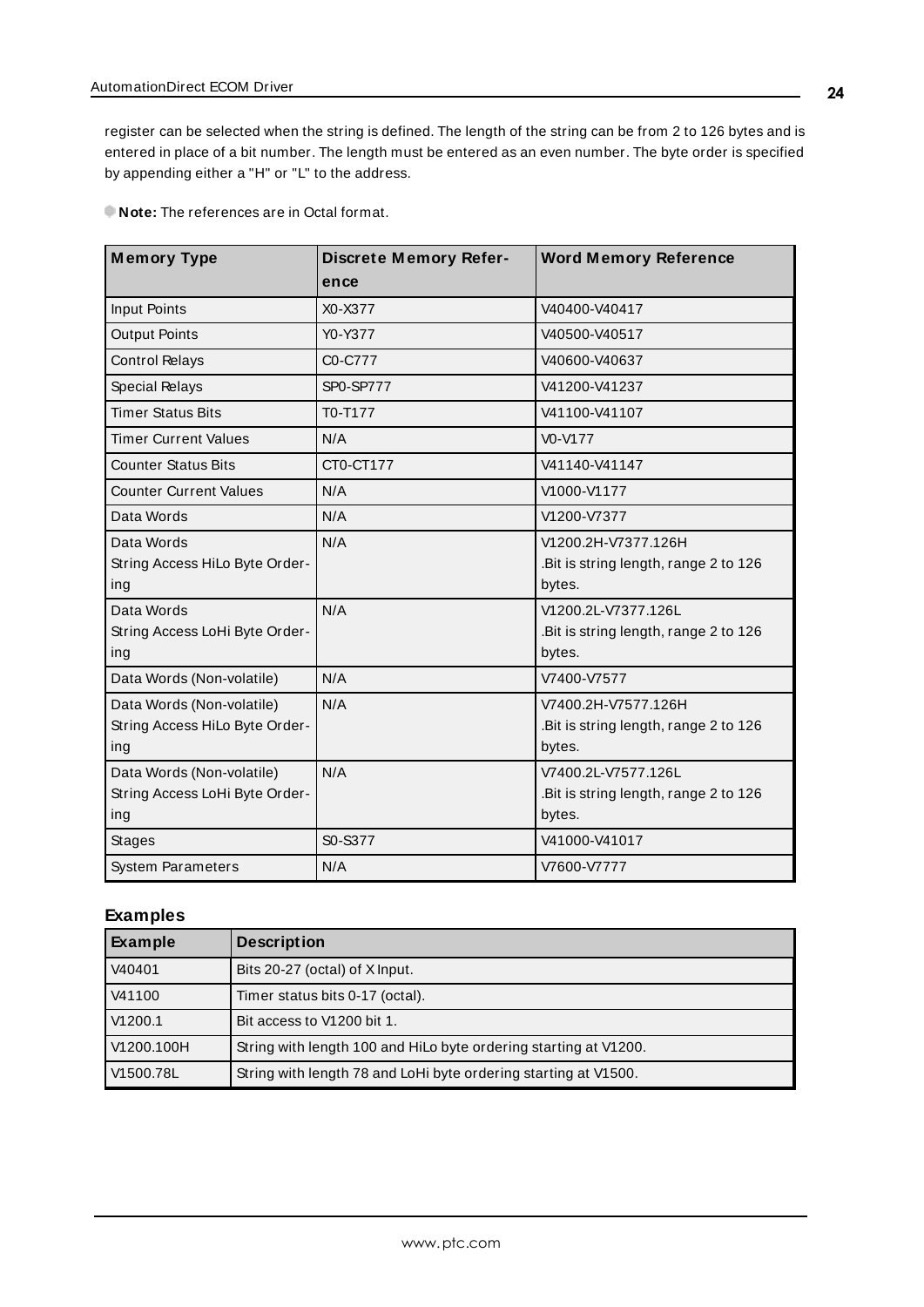## <span id="page-24-0"></span>**DL-06 Addressing**

The default data types are shown in **bold**.

| <b>Memory Type</b> | <b>Reference</b> | Data Types                                                                  |
|--------------------|------------------|-----------------------------------------------------------------------------|
| $ VO\rangle$       | X.Y.GX.GY        | <b>Boolean</b>                                                              |
| Devices            | C, SP, T, CT, S  | <b>Boolean</b>                                                              |
| Data Words         |                  | Boolean, Word, Short, DWord, Long, LBCD, Float, String,<br>BCD <sup>*</sup> |

\* The default is for Timers and Counters only.

#### **Bit Access to V Memory**

Bit information can be directly accessed within V memory registers. To access a bit within a V memory register, a bit number can be appended to any V memory address. V memory addressing with bit access would appear as follows: V<xxxxx>.<yy> where xxxxx is the V memory register location and yy is the bit number (0 to 15) within that register. If the V memory location is either a Long or DWord, the bit number yy can be (0 to 31). For more information, refer to the examples below.

#### **Array Support for Data Words**

This driver supports array notation for V memory Data Word addresses. To specify an array, append the array size to the address specification as follows: address[array size] or address[rows][cols]. Array size is limited to 63 elements when referenced as a Word, Short, and BCD, and 31 elements when referenced as a DWord, Long, Float, and LBCD.

#### **Examples**

- 1. V1200 [63] @Word Array of 63 Words (Maximum allowed) starting at V1200.
- 2. V1200 [31] @DWord Array of 31 DWords (Maximum allowed) starting at V1200.

#### **String Access to Data Words**

This driver supports reading and writing V memory Data Words as an ASCII string. When using V memory for string data, each register will contain two bytes of ASCII data. The order of the ASCII data within a given register can be selected when the string is defined. The length of the string can be from 2 to 126 bytes and is entered in place of a bit number. The length must be entered as an even number. The byte order is specified by appending either a "H" or "L" to the address.

| <b>Memory Type</b>       | <b>Discrete Memory Refer-</b> | <b>Word Memory Reference</b> |
|--------------------------|-------------------------------|------------------------------|
|                          | ence                          |                              |
| Input Points             | X0-X777                       | V40400-V40437                |
| <b>Output Points</b>     | Y0-Y777                       | V40500-V40537                |
| <b>Control Relays</b>    | C0-C1777                      | V40600-V40677                |
| <b>Special Relays</b>    | SP0-SP777                     | V41200-V41237                |
| <b>Timer Status Bits</b> | T0-T377                       | V41100-V41117                |

**Note:** The references are in Octal format.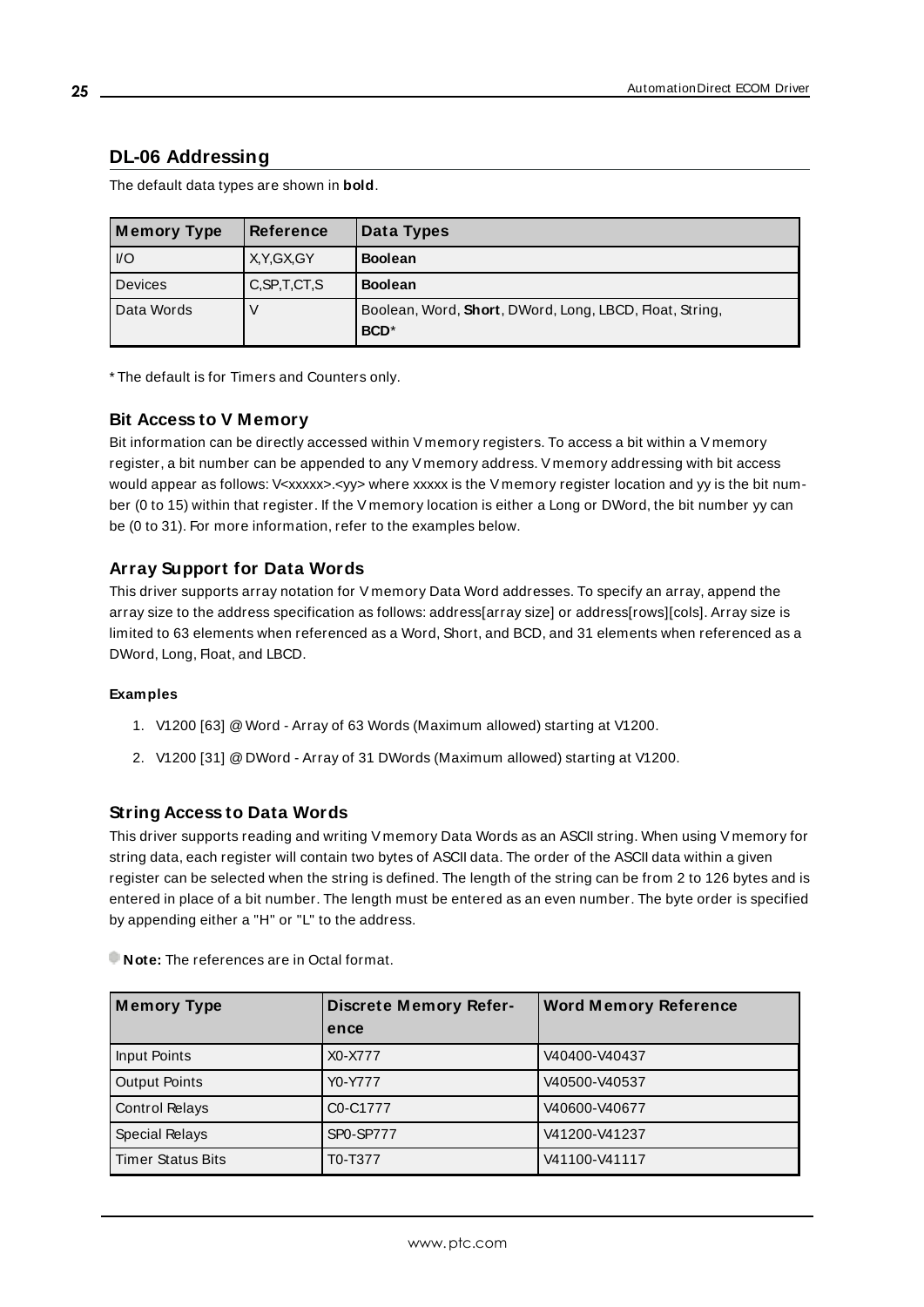| <b>Memory Type</b>                                                 | <b>Discrete Memory Refer-</b><br>ence | <b>Word Memory Reference</b>                                                                                         |
|--------------------------------------------------------------------|---------------------------------------|----------------------------------------------------------------------------------------------------------------------|
| <b>Timer Current Values</b>                                        | N/A                                   | V0-V377                                                                                                              |
| <b>Counter Status Bits</b>                                         | CT0-CT177                             | V41040-V41147                                                                                                        |
| <b>Counter Current Values</b>                                      | N/A                                   | V1000-V1177                                                                                                          |
| Data Words                                                         | N/A                                   | V400-V677<br>V1200-V7377<br>V10000-V17777                                                                            |
| Data Words<br>String Access HiLo Byte Order-<br>ing                | N/A                                   | V400.2H-V677.126H<br>V1200.2H-V7377.126H<br>V10000.2H-V17777.126H<br>.Bit is string length, range 2 to 126<br>bytes. |
| Data Words<br>String Access LoHi Byte Order-<br>ing                | N/A                                   | V400.2L-V677.126L<br>V1200.2L-V7377.126L<br>V10000.2L-V17777.126L<br>.Bit is string length, range 2 to 126<br>bytes. |
| Data Words (Non-volatile)                                          | N/A                                   | V7400-V7577                                                                                                          |
| Data Words (Non-volatile)<br>String Access HiLo Byte Order-<br>ing | N/A                                   | V7400.2H-V7577.126H<br>.Bit is string length, range 2 to 126<br>bytes.                                               |
| Data Words (Non-volatile)<br>String Access LoHi Byte Order-<br>ing | N/A                                   | V7400.2L-V7577.126L<br>.Bit is string length, range 2 to 126<br>bytes.                                               |
| <b>Stages</b>                                                      | S0-S1777                              | V41000-V41077                                                                                                        |
| Remote I/O                                                         | GX0-GX3777<br>GY0-GY3777              | V40000-V40177<br>V40200-V40377                                                                                       |
| <b>System Parameters</b>                                           | N/A                                   | V700-V737<br>V7600-V7777<br>V36000-V37777                                                                            |

# **Examples**

| Example    | <b>Description</b>                                               |
|------------|------------------------------------------------------------------|
| V40401     | Bits 20-27 (octal) of X Input.                                   |
| V41100     | Timer status bits 0-17 (octal).                                  |
| V700       | System parameter word 700.                                       |
| V2000.1    | Bit access to V2000 bit 1.                                       |
| V1200.100H | String with length 100 and HiLo byte ordering starting at V1200. |
| V1500.78L  | String with length 78 and LoHi byte ordering starting at V1500.  |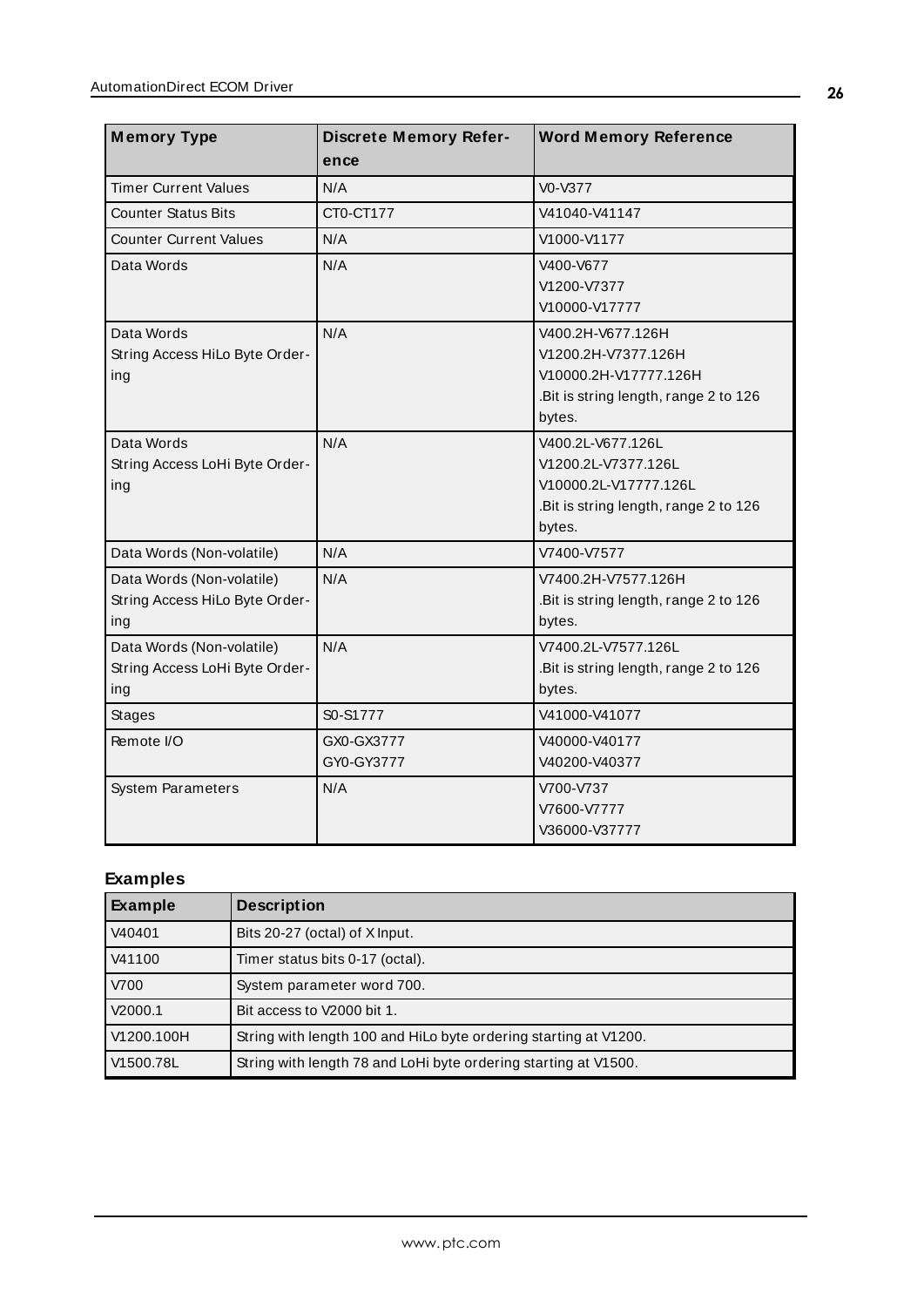## <span id="page-26-0"></span>**DL-240 Addressing**

The default data types are shown in **bold**.

| <b>Memory Type</b> | <b>Reference</b> | Data Types                                                                  |
|--------------------|------------------|-----------------------------------------------------------------------------|
| $ VO\rangle$       | X.Y              | <b>Boolean</b>                                                              |
| Devices            | C, SP, T, CT, S  | <b>Boolean</b>                                                              |
| Data Words         |                  | Boolean, Word, Short, DWord, Long, LBCD, Float, String,<br>BCD <sup>*</sup> |

\* The default is for Timers and Counters only.

#### **Bit Access to V Memory**

Bit information can be directly accessed within V memory registers. To access a bit within a V memory register, a bit number can be appended to any V memory address. V memory addressing with bit access would appear as follows: V<xxxxx>.<yy> where xxxxx is the V memory register location and yy is the bit number (0 to 15) within that register. If the V memory location is either a Long or DWord, the bit number yy can be (0 to 31). For more information, refer to the examples below.

#### **Array Support for Data Words**

This driver supports array notation for V memory Data Word addresses. To specify an array, append the array size to the address specification as follows: address[array size] or address[rows][cols]. Array size is limited to 63 elements when referenced as a Word, Short, and BCD, and 31 elements when referenced as a DWord, Long, Float, and LBCD.

#### **Examples**

1. V2000 [63] @Word - Array of 63 Words (Maximum allowed) starting at V2000.

2. V2000 [31] @DWord - Array of 31 DWords (Maximum allowed) starting at V2000.

#### **String Access to Data Words**

This driver supports reading and writing V memory Data Words as an ASCII string. When using V memory for string data, each register will contain two bytes of ASCII data. The order of the ASCII data within a given register can be selected when the string is defined. The length of the string can be from 2 to 126 bytes and is entered in place of a bit number. The length must be entered as an even number. The byte order is specified by appending either a "H" or "L" to the address.

| <b>Memory Type</b>  | <b>Discrete Memory Refer-</b>    | <b>Word Memory Reference</b> |
|---------------------|----------------------------------|------------------------------|
|                     | ence                             |                              |
| Input Points        | X0-X477                          | V40400-V40423                |
| Output Points       | Y0-Y477                          | V40500-V40523                |
| Control Relays      | C <sub>0</sub> -C <sub>377</sub> | V40600-V40617                |
| Special Relays      | SP0-SP137                        | V41200-V41205                |
|                     | SP540-SP617                      | V41226-V41230                |
| l Timer Status Bits | T0-T177                          | V41100-V41107                |

**Note:** The references are in Octal format.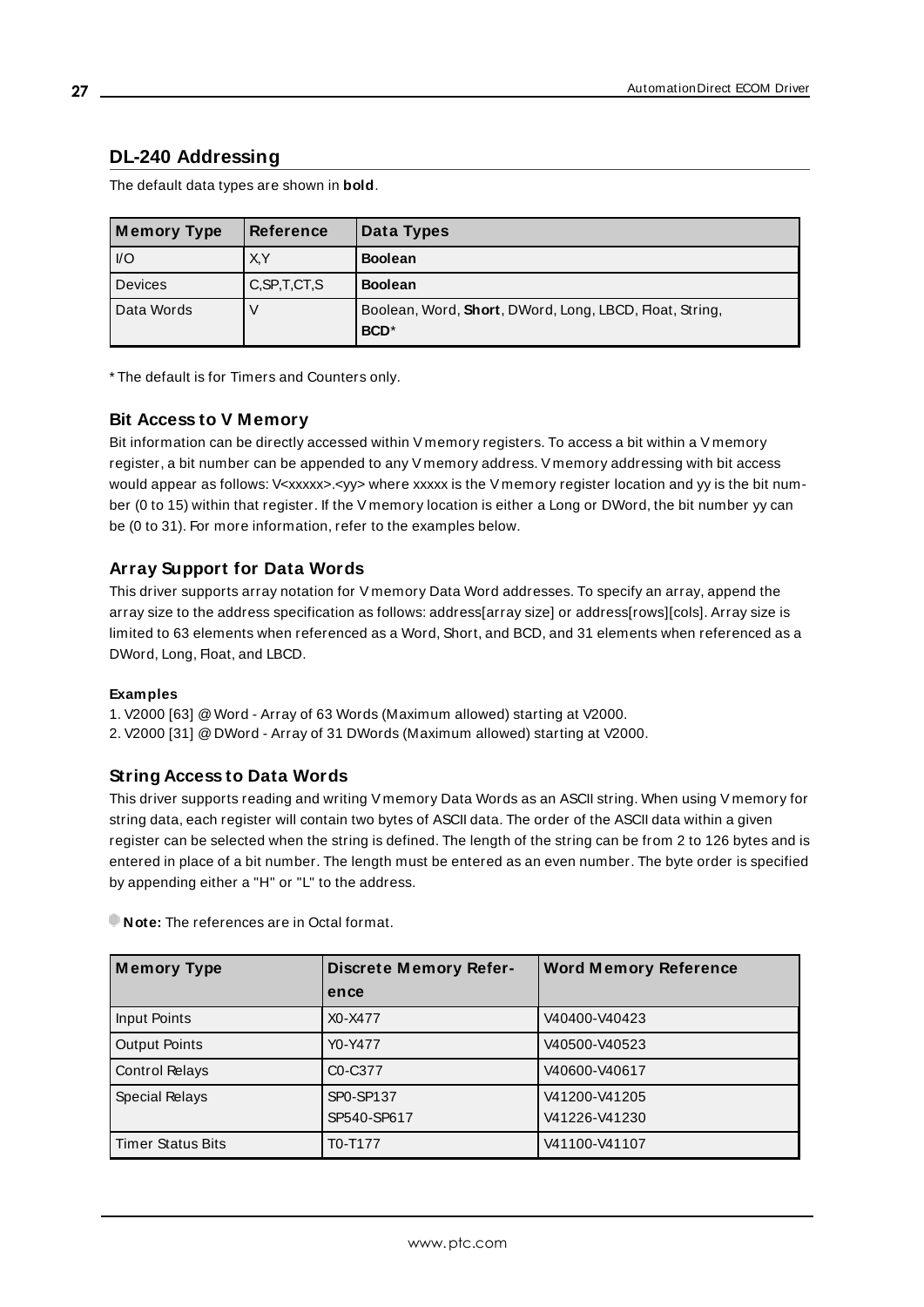| <b>Memory Type</b>                                                 | <b>Discrete Memory Refer-</b><br>ence | <b>Word Memory Reference</b>                                           |
|--------------------------------------------------------------------|---------------------------------------|------------------------------------------------------------------------|
| <b>Timer Current Values</b>                                        | N/A                                   | $V0-V177$                                                              |
| <b>Counter Status Bits</b>                                         | CT0-CT177                             | V41140-V41147                                                          |
| <b>Counter Current Values</b>                                      | N/A                                   | V1000-V1177                                                            |
| Data Words                                                         | N/A                                   | V2000-V3777                                                            |
| Data Words<br>String Access HiLo Byte Order-<br>ing                | N/A                                   | V2000.2H-V3777.126H<br>.Bit is string length, range 2 to 126<br>bytes. |
| Data Words<br>String Access LoHi Byte Order-<br>ing                | N/A                                   | V2000.2L-V3777.126L<br>Bit is string length, range 2 to 126<br>bytes.  |
| Data Words (Non-volatile)                                          | N/A                                   | V4000-V4377                                                            |
| Data Words (Non-volatile)<br>String Access HiLo Byte Order-<br>ing | N/A                                   | V4000.2H-V4377.126H<br>Bit is string length, range 2 to 126<br>bytes.  |
| Data Words (Non-volatile)<br>String Access LoHi Byte Order-<br>ing | N/A                                   | V4000.2L-V4377.126L<br>Bit is string length, range 2 to 126<br>bytes.  |
| <b>Stages</b>                                                      | S0-S777                               | V41000-V41037                                                          |
| <b>System Parameters</b>                                           | N/A                                   | V7620-V7737<br>V7746-V7777                                             |

## **Examples**

| <b>Example</b>   | <b>Description</b>                                               |
|------------------|------------------------------------------------------------------|
| V40500           | bits 0-17 (octal) of Y Output.                                   |
| CT <sub>65</sub> | Counter contact 65.                                              |
| S <sub>57</sub>  | Stage control bit 57.                                            |
| V2000.1          | Bit access to V2000 bit 1.                                       |
| V2000.100H       | String with length 100 and HiLo byte ordering starting at V2000. |
| V2000.78L        | String with length 78 and LoHi byte ordering starting at V2000.  |

# <span id="page-27-0"></span>**DL-250(-1) Addressing**

The default data types are shown in **bold**.

| <b>Memory Type</b> | <b>Reference</b> | Data Types                                                              |
|--------------------|------------------|-------------------------------------------------------------------------|
| $ $ $ $ /O         | X,Y              | <b>Boolean</b>                                                          |
| <b>Devices</b>     | C, SP, T, CT, S  | <b>Boolean</b>                                                          |
| Data Words         |                  | Boolean, Word, Short, DWord, Long, LBCD, Float, String,<br><b>BCD</b> * |

\* The default is for Timers and Counters only.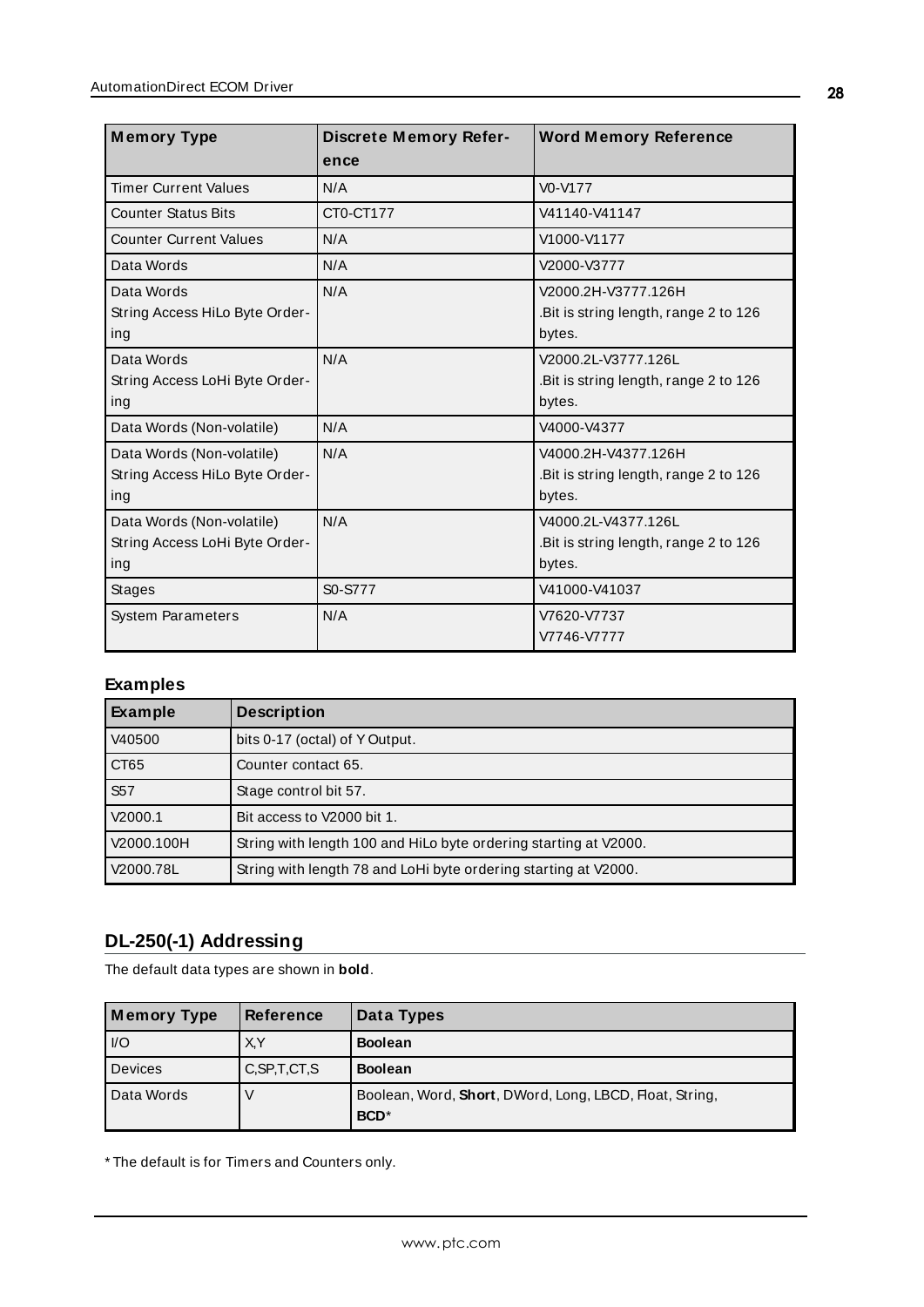#### **Bit Access to V Memory**

Bit information can be directly accessed within V memory registers. To access a bit within a V memory register, a bit number can be appended to any V memory address. V memory addressing with bit access would appear as follows: V<xxxxx>.<vy> where xxxxx is the V memory register location and yy is the bit number (0 to 15) within that register. If the V memory location is either a Long or DWord, the bit number yy can be (0 to 31). For more information, refer to the examples below.

#### **Array Support for Data Words**

This driver supports array notation for V memory Data Word addresses. To specify an array, append the array size to the address specification as follows: address[array size] or address[rows][cols]. Array size is limited to 63 elements when referenced as a Word, Short, and BCD, and 31 elements when referenced as a DWord, Long, Float, and LBCD.

#### **Examples**

- 1. V1400 [63] @Word Array of 63 Words (Maximum allowed) starting at V1400.
- 2. V1400 [31] @DWord Array of 31 DWords (Maximum allowed) starting at V1400.

#### **String Access to Data Words**

This driver supports reading and writing V memory Data Words as an ASCII string. When using V memory for string data, each register will contain two bytes of ASCII data. The order of the ASCII data within a given register can be selected when the string is defined. The length of the string can be from 2 to 126 bytes and is entered in place of a bit number. The length must be entered as an even number. The byte order is specified by appending either a "H" or "L" to the address.

| <b>Memory Type</b>             | <b>Discrete Memory Refer-</b><br>ence | <b>Word Memory Reference</b>         |
|--------------------------------|---------------------------------------|--------------------------------------|
| Input Points                   | X0-X777                               | V40400-V40437                        |
| <b>Output Points</b>           | Y0-Y777                               | V40500-V40537                        |
| <b>Control Relays</b>          | C0-C1777                              | V40600-V40677                        |
| Special Relays                 | <b>SP0-SP777</b>                      | V41200-V41237                        |
| <b>Timer Status Bits</b>       | T0-T377                               | V41100-V41117                        |
| <b>Timer Current Values</b>    | N/A                                   | V0-V377                              |
| <b>Counter Status Bits</b>     | CT0-CT177                             | V41140-V41147                        |
| <b>Counter Current Values</b>  | N/A                                   | V1000-V1177                          |
| Data Words                     | N/A                                   | V1400-V7377                          |
|                                |                                       | V10000-V17777                        |
| Data Words                     | N/A                                   | V1400.2H-V7377.126H                  |
| String Access HiLo Byte Order- |                                       | V10000.2H-V17777.126H                |
| ing                            |                                       | Bit is string length, range 2 to 126 |
|                                |                                       | bytes.                               |
| Data Words                     | N/A                                   | V1400.2L-V7377.126L                  |
| String Access LoHi Byte Order- |                                       | V10000.2L-V17777.126L                |
| ing                            |                                       | Bit is string length, range 2 to 126 |
|                                |                                       | bytes.                               |

**Note:** The references are in Octal format.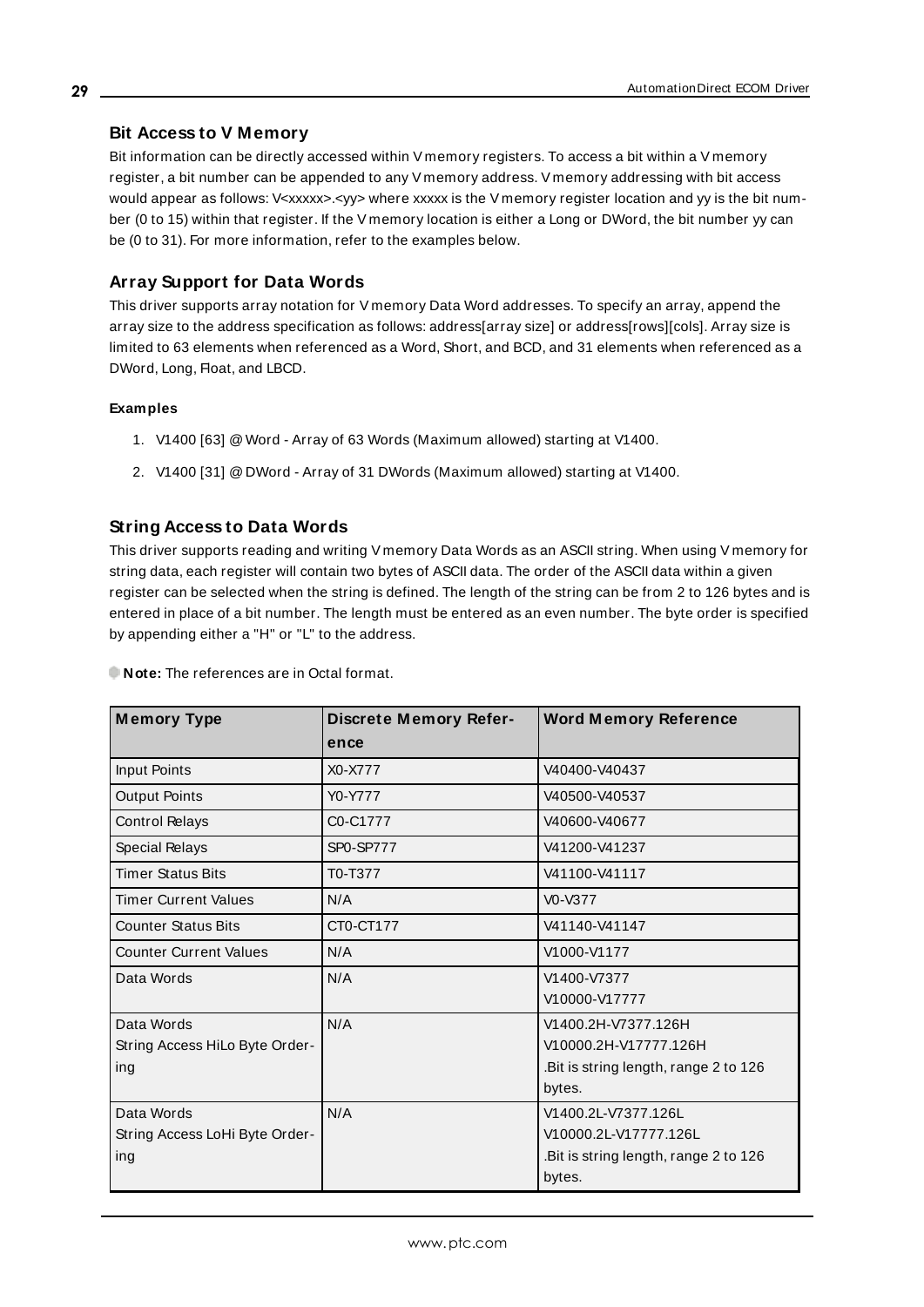| <b>Memory Type</b>       | <b>Discrete Memory Refer-</b> | <b>Word Memory Reference</b> |
|--------------------------|-------------------------------|------------------------------|
|                          | ence                          |                              |
| Stages                   | S0-S1777                      | V41000-V41077                |
| <b>System Parameters</b> | N/A                           | V7400-V7777<br>V37000-V37777 |

#### **Examples**

| <b>Example</b> | <b>Description</b>                                               |
|----------------|------------------------------------------------------------------|
| V40401         | Bits 20-27 (octal) of X Input.                                   |
| V41100         | Timer status bits 0-17 (octal).                                  |
| V7400          | Stage control bit 57.                                            |
| V1400.1        | Bit access to V1400 bit 1.                                       |
| V1400.100H     | String with length 100 and HiLo byte ordering starting at V1400. |
| V1500.78L      | String with length 78 and LoHi byte ordering starting at V1500.  |

## <span id="page-29-0"></span>**DL-260 Addressing**

The default data types are shown in **bold**.

| Memory Type    | <b>Reference</b> | Data Types                                                                  |
|----------------|------------------|-----------------------------------------------------------------------------|
| $IVO$          | X, Y, GX, GY     | <b>Boolean</b>                                                              |
| <b>Devices</b> | C, SP, T, CT, S  | <b>Boolean</b>                                                              |
| Data Words     |                  | Boolean, Word, Short, DWord, Long, LBCD, Float, String,<br>BCD <sup>*</sup> |

\* The default is for Timers and Counters only.

#### **Bit Access to V Memory**

Bit information can be directly accessed within V memory registers. To access a bit within a V memory register, a bit number can be appended to any V memory address. V memory addressing with bit access would appear as follows: V<xxxxx>.<yy> where xxxxx is the V memory register location and yy is the bit number (0 to 15) within that register. If the V memory location is either a Long or DWord, the bit number yy can be (0 to 31). For more information, refer to the examples below.

#### **Array Support for Data Words**

This driver supports array notation for V memory Data Word addresses. To specify an array, append the array size to the address specification as follows: address[array size] or address[rows][cols]. Array size is limited to 63 elements when referenced as a Word, Short, and BCD, and 31 elements when referenced as a DWord, Long, Float, and LBCD.

#### **Examples**

- 1. V1400 [63] @Word Array of 63 Words (Maximum allowed) starting at V1400.
- 2. V1400 [31] @DWord Array of 31 DWords (Maximum allowed) starting at V1400.

**30**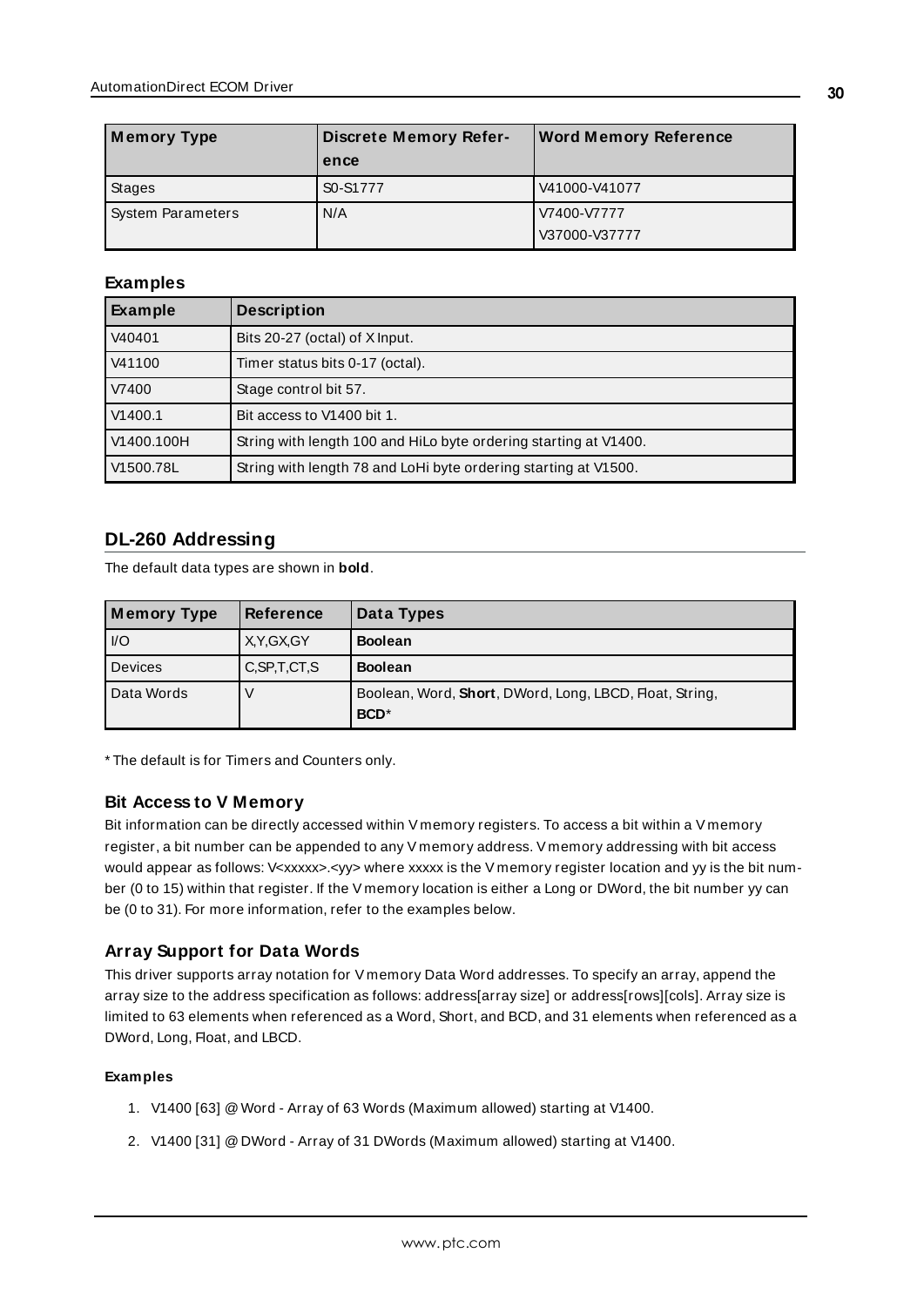## **String Access to Data Words**

This driver supports reading and writing V memory Data Words as an ASCII string. When using V memory for string data, each register will contain two bytes of ASCII data. The order of the ASCII data within a given register can be selected when the string is defined. The length of the string can be from 2 to 126 bytes and is entered in place of a bit number. The length must be entered as an even number. The byte order is specified by appending either a "H" or "L" to the address.

**Note:** The references are in Octal format.

| <b>Memory Type</b>                                  | <b>Discrete Memory Refer-</b> | <b>Word Memory Reference</b>                                                                                         |
|-----------------------------------------------------|-------------------------------|----------------------------------------------------------------------------------------------------------------------|
|                                                     | ence                          |                                                                                                                      |
| <b>Input Points</b>                                 | X0-X1777                      | V40400-V40477                                                                                                        |
| <b>Output Points</b>                                | Y0-Y1777                      | V40500-V40577                                                                                                        |
| <b>Control Relays</b>                               | C0-C3777                      | V40600-V40777                                                                                                        |
| Special Relays                                      | SP0-SP777                     | V41200-V41237                                                                                                        |
| <b>Timer Status Bits</b>                            | T0-T377                       | V41100-V41117                                                                                                        |
| <b>Timer Current Values</b>                         | N/A                           | V0-V377                                                                                                              |
| <b>Counter Status Bits</b>                          | CT0-CT377                     | V41140-V41157                                                                                                        |
| <b>Counter Current Values</b>                       | N/A                           | V1000-V1377                                                                                                          |
| Data Words                                          | N/A                           | V400-V777<br>V1400-V7577<br>V10000-V35777                                                                            |
| Data Words<br>String Access HiLo Byte Order-<br>ing | N/A                           | V400.2H-V777.126H<br>V1400.2H-V7577.126H<br>V10000.2H-V35777.126H<br>.Bit is string length, range 2 to 126<br>bytes. |
| Data Words<br>String Access LoHi Byte Order-<br>ing | N/A                           | V400.2L-V777.126L<br>V1400.2L-V7577.126L<br>V10000.2L-V35777.126L<br>.Bit is string length, range 2 to 126<br>bytes. |
| Remote I/O                                          | GX0-GX3777<br>GY0-GY3777      | V40000-V40177<br>V40200-V40377                                                                                       |
| <b>Stages</b>                                       | S0-S1777                      | V41000-V41077                                                                                                        |
| <b>System Parameters</b>                            | N/A                           | V7600-V7777<br>V36000-V37777                                                                                         |

#### **Examples**

| Example | <b>Description</b>              |
|---------|---------------------------------|
| V40401  | Bits 20-27 (octal) of X Input.  |
| V41100  | Timer status bits 0-17 (octal). |
| V7600   | System parameter word 7600.     |
| V2000.1 | Bit access to V2000 bit 1.      |

**31**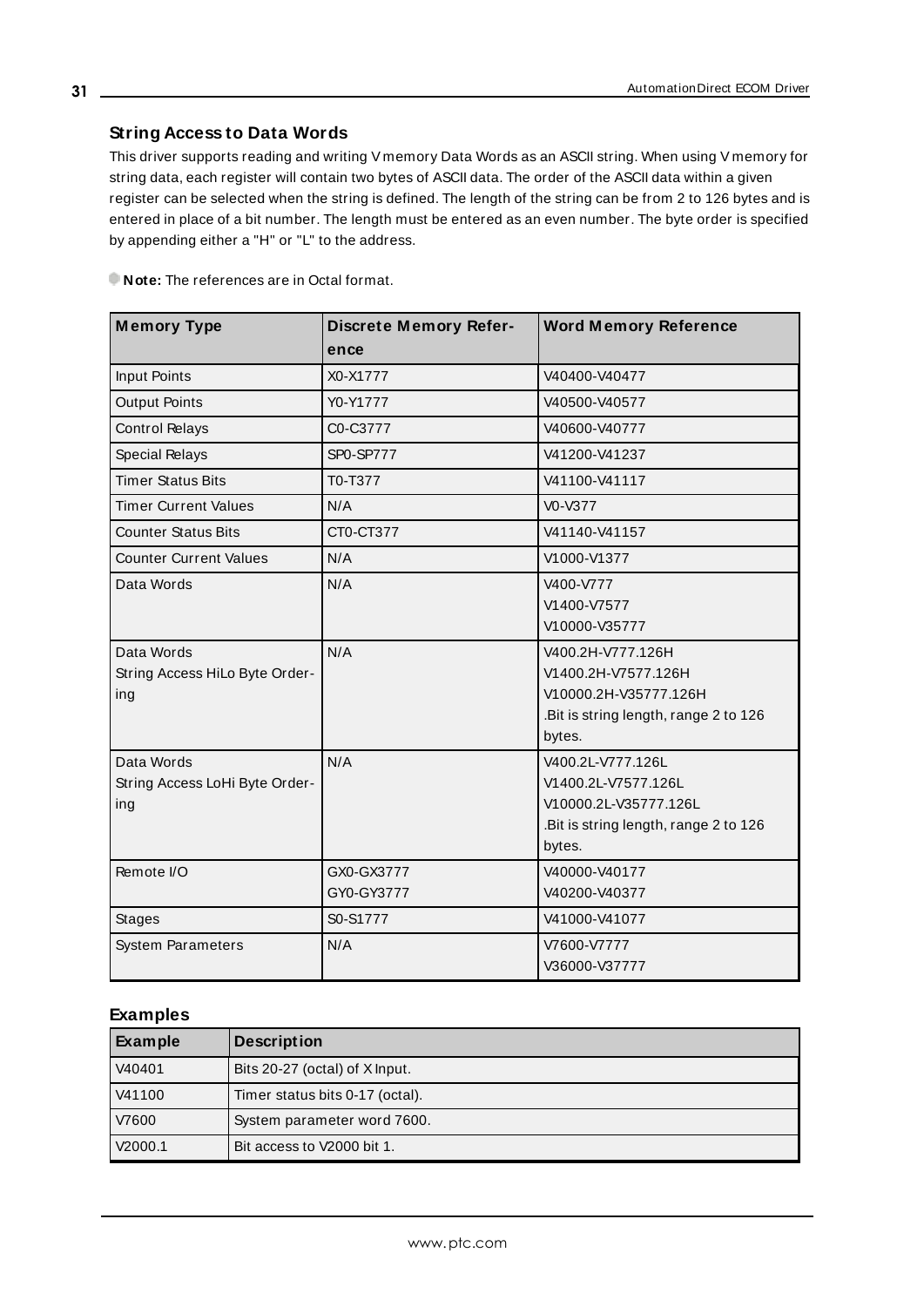| Example   | Description                                                     |
|-----------|-----------------------------------------------------------------|
| V400.100H | String with length 100 and HiLo byte ordering starting at V400. |
| V1400.78L | String with length 78 and LoHi byte ordering starting at V1400. |

## <span id="page-31-0"></span>**DL-430 Addressing**

The default data types are shown in **bold**.

| Memory Type    | <b>Reference</b> | Data Types                                                                  |
|----------------|------------------|-----------------------------------------------------------------------------|
| $\overline{U}$ | X.Y.GX           | <b>Boolean</b>                                                              |
| Devices        | C, SP, T, CT, S  | <b>Boolean</b>                                                              |
| Data Words     |                  | Boolean, Word, Short, DWord, Long, LBCD, Float, String,<br>BCD <sup>*</sup> |

\* The default is for Timers and Counters only.

#### **Bit Access to V Memory**

Bit information can be directly accessed within V memory registers. To access a bit within a V memory register, a bit number can be appended to any V memory address. V memory addressing with bit access would appear as follows: V<xxxxx>.</yy> where xxxxx is the V memory register location and yy is the bit number (0 to 15) within that register. If the V memory location is either a Long or DWord, the bit number yy can be (0 to 31). For more information, refer to the examples below.

#### **Array Support for Data Words**

This driver supports array notation for V memory Data Word addresses. To specify an array, append the array size to the address specification as follows: address[array size] or address[rows][cols]. Array size is limited to 63 elements when referenced as a Word, Short, and BCD, and 31 elements when referenced as a DWord, Long, Float, and LBCD.

#### **Examples**

- 1. V1400 [63] @Word Array of 63 Words (Maximum allowed) starting at V1400.
- 2. V1400 [31] @DWord Array of 31 DWords (Maximum allowed) starting at V1400.

#### **String Access to Data Words**

This driver supports reading and writing V memory Data Words as an ASCII string. When using V memory for string data, each register will contain two bytes of ASCII data. The order of the ASCII data within a given register can be selected when the string is defined. The length of the string can be from 2 to 126 bytes and is entered in place of a bit number. The length must be entered as an even number. The byte order is specified by appending either a "H" or "L" to the address.

**Note:** The references are in Octal format.

| Memory Type  | <b>Discrete Memory Refer-</b><br>ence | <b>Word Memory Reference</b> |
|--------------|---------------------------------------|------------------------------|
| Input Points | X <sub>0</sub> -X <sub>477</sub>      | V40400-V40423                |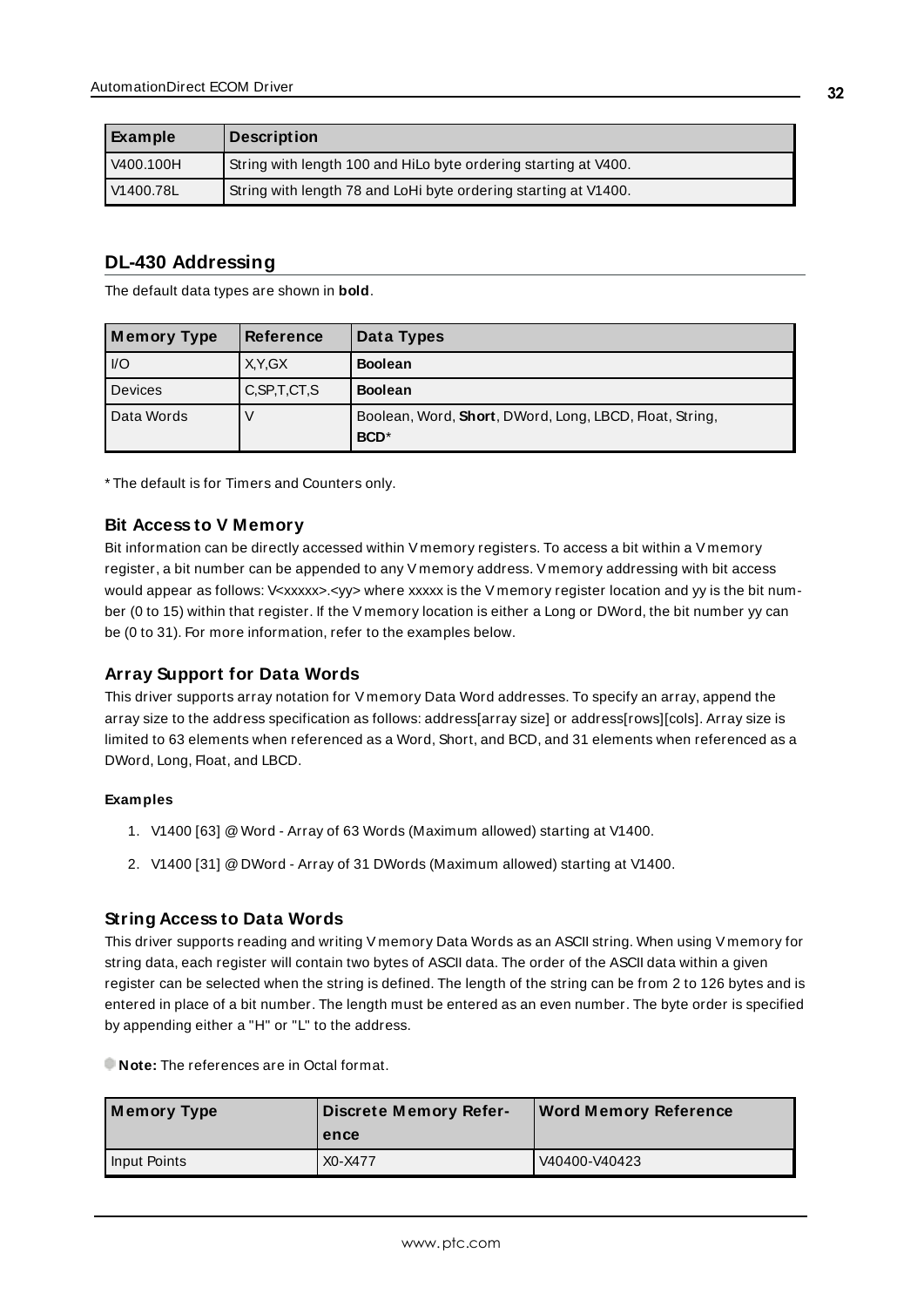| <b>Memory Type</b>                                  | <b>Discrete Memory Refer-</b><br>ence | <b>Word Memory Reference</b>                                           |
|-----------------------------------------------------|---------------------------------------|------------------------------------------------------------------------|
| <b>Output Points</b>                                | Y0-Y477                               | V40500-V40523                                                          |
| <b>Control Relays</b>                               | C0-C737                               | V40600-V40635                                                          |
| <b>Special Relays</b>                               | SP0-SP137<br>SP320-SP617              | V41200-V41205<br>V41215-V41230                                         |
| <b>Timer Status Bits</b>                            | T0-T177                               | V41100-V41107                                                          |
| <b>Timer Current Values</b>                         | N/A                                   | $V0-V177$                                                              |
| <b>Counter Status Bits</b>                          | CT0-CT177                             | V41040-V41147                                                          |
| <b>Counter Current Values</b>                       | N/A                                   | V1000-V1177                                                            |
| Data Words                                          | N/A                                   | V1400-V7377                                                            |
| Data Words<br>String Access HiLo Byte Order-<br>ing | N/A                                   | V1400.2H-V7377.126H<br>.Bit is string length, range 2 to 126<br>bytes. |
| Data Words<br>String Access LoHi Byte Order-<br>ing | N/A                                   | V1400.2L-V7377.126L<br>Bit is string length, range 2 to 126<br>bytes.  |
| Remote I/O                                          | GX0-GX737                             | V40000-V40037                                                          |
| <b>Stages</b>                                       | S0-S577                               | V41000-V41027                                                          |
| <b>System Parameters</b>                            | N/A                                   | V7400-V7777                                                            |

## **Examples**

| <b>Example</b>  | <b>Description</b>                                               |
|-----------------|------------------------------------------------------------------|
| V40401          | Bits 20-27 (octal) of X Input.                                   |
| T172            | Timer contact 172.                                               |
| GX <sub>5</sub> | Remote I/O bit 5.                                                |
| V2000.1         | Bit access to V2000 bit 1.                                       |
| V1400.100H      | String with length 100 and HiLo byte ordering starting at V1400. |
| V1500.78L       | String with length 78 and LoHi byte ordering starting at V1500.  |

# <span id="page-32-0"></span>**DL-440 Addressing**

The default data types are shown in **bold**.

| <b>Memory Type</b> | <b>Reference</b> | Data Types                                                                  |
|--------------------|------------------|-----------------------------------------------------------------------------|
| $ $ $ $ /O         | X.Y.GX           | <b>Boolean</b>                                                              |
| Devices            | C, SP, T, CT, S  | <b>Boolean</b>                                                              |
| Data Words         |                  | Boolean, Word, Short, DWord, Long, LBCD, Float, String,<br>BCD <sup>*</sup> |

\* The default is for Timers and Counters only.

# **Bit Access to V Memory**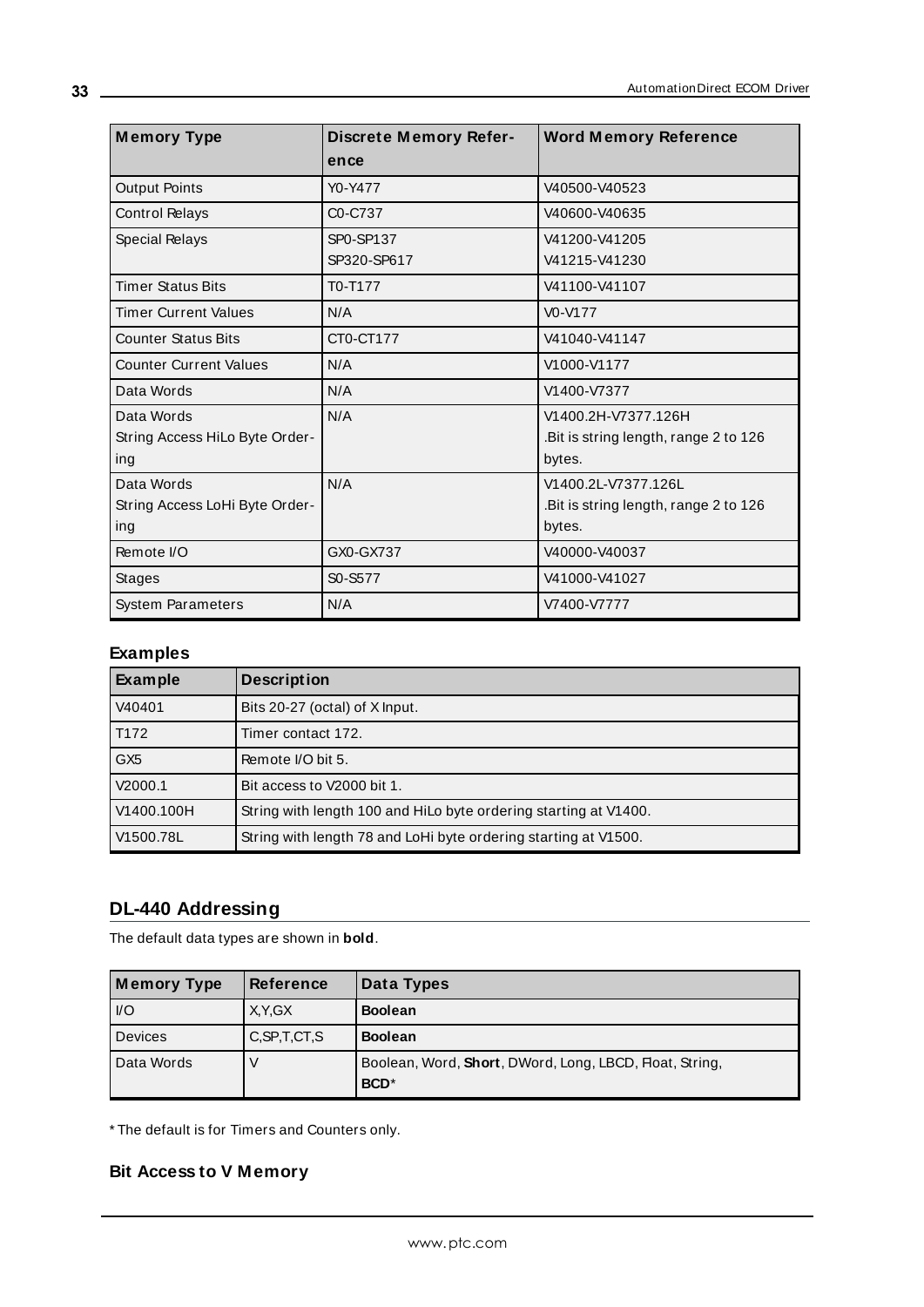Bit information can be directly accessed within V memory registers. To access a bit within a V memory register, a bit number can be appended to any V memory address. V memory addressing with bit access would appear as follows: V<xxxxx>.<yy> where xxxxx is the V memory register location and yy is the bit number (0 to 15) within that register. If the V memory location is either a Long or DWord, the bit number yy can be (0 to 31). For more information, refer to the examples below.

#### **Array Support for Data Words**

This driver supports array notation for V memory Data Word addresses. To specify an array, append the array size to the address specification as follows: address[array size] or address[rows][cols]. Array size is limited to 63 elements when referenced as a Word, Short, and BCD, and 31 elements when referenced as a DWord, Long, Float, and LBCD.

#### **Examples**

- 1. V1400 [63] @Word Array of 63 Words (Maximum allowed) starting at V1400.
- 2. V1400 [31] @DWord Array of 31 DWords (Maximum allowed) starting at V1400.

#### **String Access to Data Words**

This driver supports reading and writing V memory Data Words as an ASCII string. When using V memory for string data, each register will contain two bytes of ASCII data. The order of the ASCII data within a given register can be selected when the string is defined. The length of the string can be from 2 to 126 bytes and is entered in place of a bit number. The length must be entered as an even number. The byte order is specified by appending either a "H" or "L" to the address.

**M emory Type Discrete M emory Reference Word M emory Reference** Input Points X0-X477 V40400-V40423 Output Points 23 | Y0-Y477 | V40500-V40523 Control Relays Co-C1777 V40600-V40677 Special Relays | SP0-SP137 SP320-SP617 SP620-SP717 V41200-V41205 V41215-V41230 V41231-V41234 Timer Status Bits Timer Status Bits To-T377 V41100-V41117 Timer Current Values  $N/A$  V0-V377 Counter Status Bits CT0-CT177 V41040-V41147 Counter Current Values N/A V1000-V1177 Data Words N/A N/A V1400-V7377 V10000-V17777 Data Words String Access HiLo Byte Ordering N/A V1400.2H-V7377.126H V10000.2H-V17777.126H .Bit is string length, range 2 to 126 bytes. Data Words String Access LoHi Byte Ordering N/A V1400.2L-V7377.126L V10000.2L-V17777.126L .Bit is string length, range 2 to 126

**Note:** The references are in Octal format.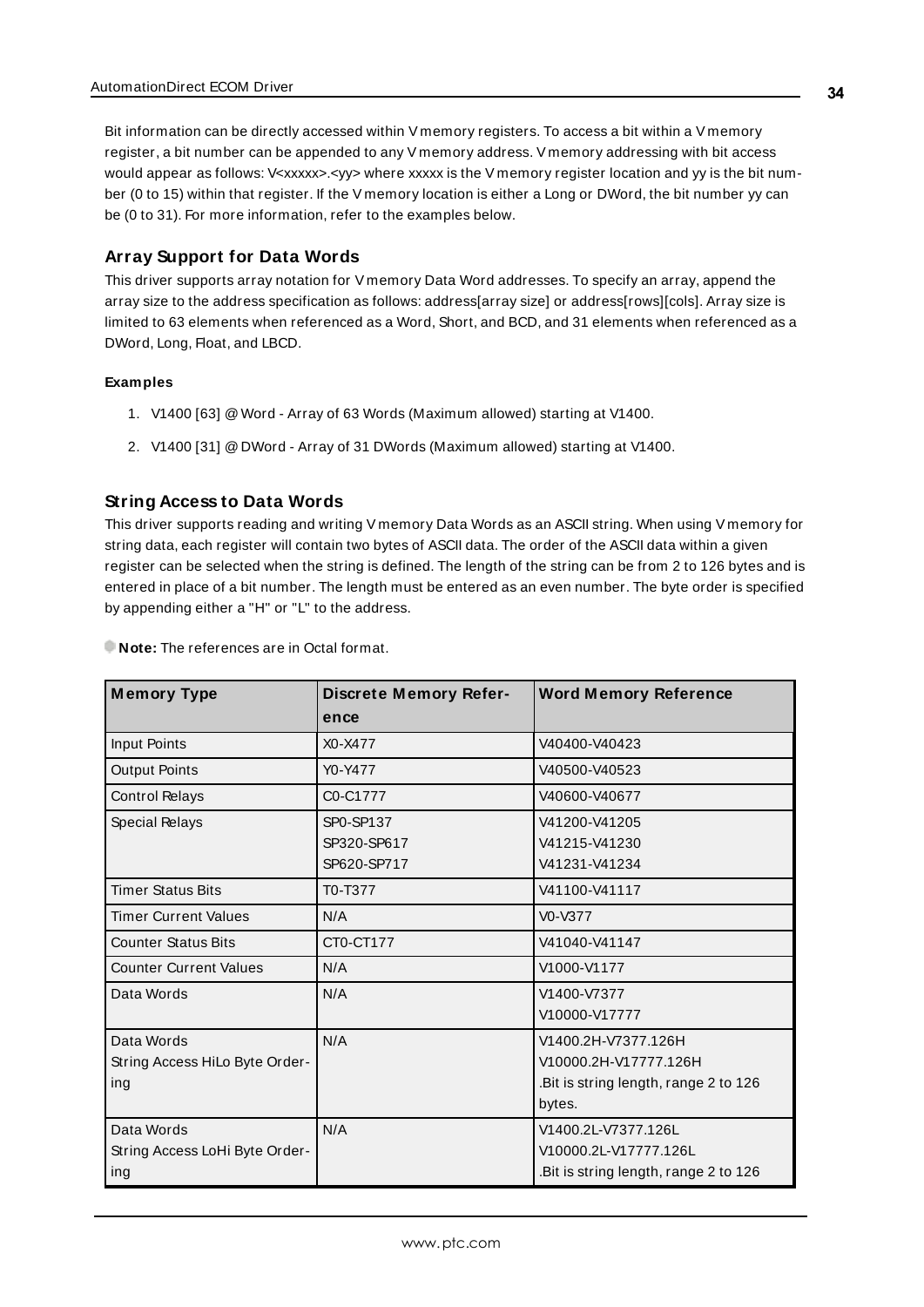| <b>Memory Type</b>       | <b>Discrete Memory Refer-</b><br>ence | <b>Word Memory Reference</b> |
|--------------------------|---------------------------------------|------------------------------|
|                          |                                       | bytes.                       |
| Remote I/O               | GX0-GX1777                            | V40000-V40077                |
| Stages                   | S0-S1777                              | V41000-V41077                |
| <b>System Parameters</b> | N/A                                   | V700-V737<br>V7400-V7777     |

#### **Examples**

| Example    | <b>Description</b>                                               |
|------------|------------------------------------------------------------------|
| V40401     | Bits 20-27 (octal) of X Input.                                   |
| V41100     | Timer status bits 0-17 (octal).                                  |
| V700       | System parameter word 700.                                       |
| V2000.1    | Bit access to V2000 bit 1.                                       |
| V1400.100H | String with length 100 and HiLo byte ordering starting at V1400. |
| V1500.78L  | String with length 78 and LoHi byte ordering starting at V1500.  |

## <span id="page-34-0"></span>**DL-450 Addressing**

The default data types are shown in **bold**.

| Memory Type   | <b>Reference</b> | Data Types                                                                  |
|---------------|------------------|-----------------------------------------------------------------------------|
| $ $ $ $ / $O$ | X, Y, GX, GY     | <b>Boolean</b>                                                              |
| Devices       | C, SP, T, CT, S  | <b>Boolean</b>                                                              |
| Data Words    |                  | Boolean, Word, Short, DWord, Long, LBCD, Float, String,<br>BCD <sup>*</sup> |

\* The default is for Timers and Counters only.

#### **Bit Access to V Memory**

Bit information can be directly accessed within V memory registers. To access a bit within a V memory register, a bit number can be appended to any V memory address. V memory addressing with bit access would appear as follows: V<xxxxx>.<yy> where xxxxx is the V memory register location and yy is the bit number (0 to 15) within that register. If the V memory location is either a Long or DWord, the bit number yy can be (0 to 31). For more information, refer to the examples below.

#### **Array Support for Data Words**

This driver supports array notation for V memory Data Word addresses. To specify an array, append the array size to the address specification as follows: address[array size] or address[rows][cols]. Array size is limited to 63 elements when referenced as a Word, Short, and BCD, and 31 elements when referenced as a DWord, Long, Float, and LBCD.

#### **Examples**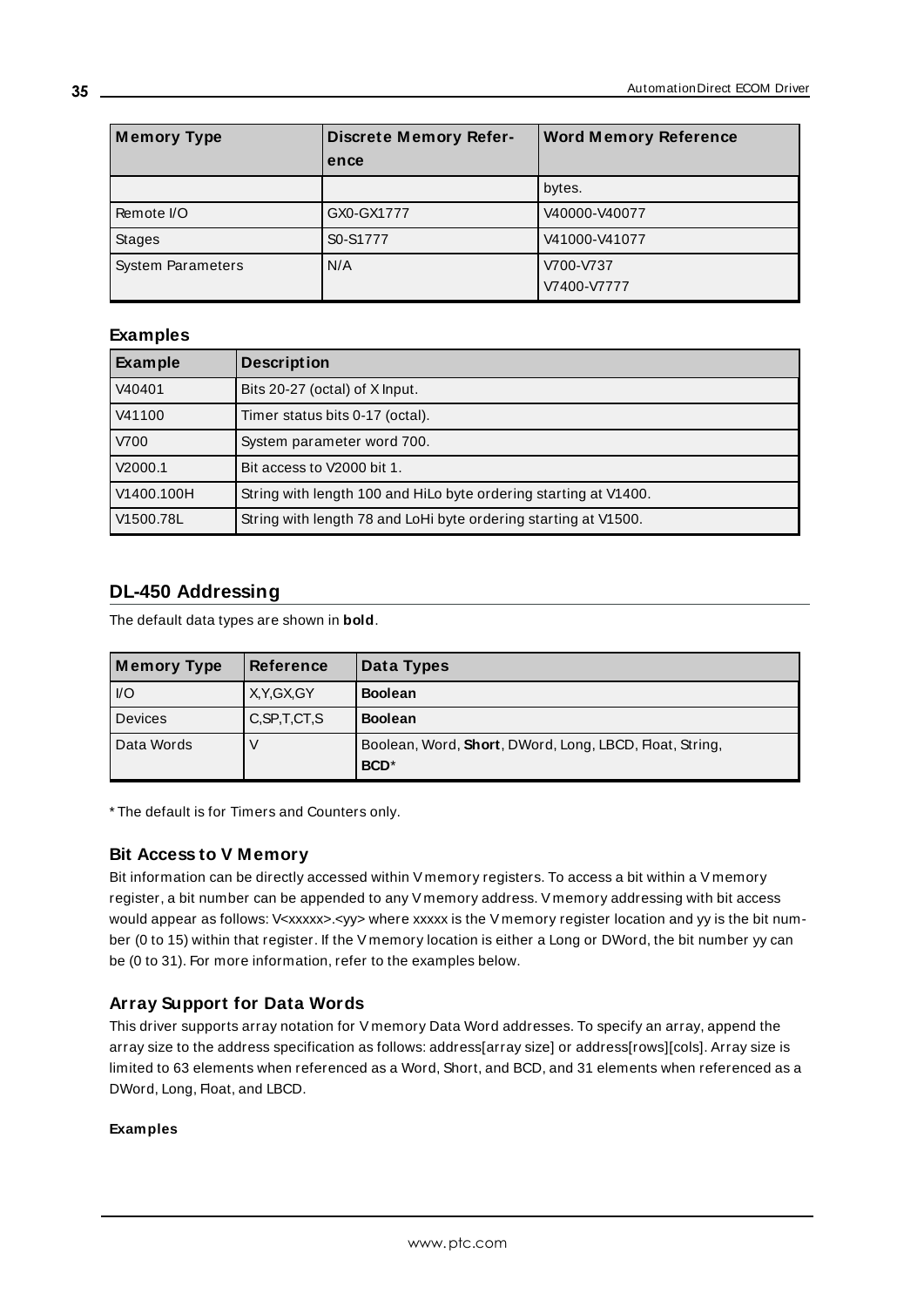- 1. V1400 [63] @Word Array of 63 Words (Maximum allowed) starting at V1400.
- 2. V1400 [31] @DWord Array of 31 DWords (Maximum allowed) starting at V1400.

#### **String Access to Data Words**

This driver supports reading and writing V memory Data Words as an ASCII string. When using V memory for string data, each register will contain two bytes of ASCII data. The order of the ASCII data within a given register can be selected when the string is defined. The length of the string can be from 2 to 126 bytes and is entered in place of a bit number. The length must be entered as an even number. The byte order is specified by appending either a "H" or "L" to the address.

| <b>Memory Type</b>                                  | <b>Discrete Memory Refer-</b> | <b>Word Memory Reference</b>                                                                    |
|-----------------------------------------------------|-------------------------------|-------------------------------------------------------------------------------------------------|
|                                                     | ence                          |                                                                                                 |
| <b>Input Points</b>                                 | X0-X1777                      | V40400-V40477                                                                                   |
| <b>Output Points</b>                                | Y0-Y1777                      | V40500-V40577                                                                                   |
| <b>Control Relays</b>                               | C0-C3777                      | V40600-V40777                                                                                   |
| <b>Special Relays</b>                               | SP0-SP137<br>SP320-SP717      | V41200-V41237                                                                                   |
| <b>Timer Status Bits</b>                            | T0-T377                       | V41100-V41117                                                                                   |
| <b>Timer Current Values</b>                         | N/A                           | $V0-V377$                                                                                       |
| <b>Counter Status Bits</b>                          | CT0-CT377                     | V41040-V41157                                                                                   |
| <b>Counter Current Values</b>                       | N/A                           | V1000-V1377                                                                                     |
| Data Words                                          | N/A                           | V1400-V7377<br>V10000-V37777                                                                    |
| Data Words<br>String Access HiLo Byte Order-<br>ing | N/A                           | V1400.2H-V7377.126H<br>V10000.2H-V37777.126H<br>.Bit is string length, range 2 to 126<br>bytes. |
| Data Words<br>String Access LoHi Byte Order-<br>ing | N/A                           | V1400.2L-V7377.126L<br>V10000.2L-V37777.126L<br>.Bit is string length, range 2 to 126<br>bytes. |
| Remote I/O                                          | GX0-GX3777<br>GY0-GY3777      | V40000-V40177<br>V40200-V40377                                                                  |
| <b>System Parameters</b>                            | N/A                           | V700-V737<br>V7400-V7777                                                                        |

#### **Examples**

| Example | <b>Description</b>              |
|---------|---------------------------------|
| V40401  | Bits 20-27 (octal) of X Input.  |
| V41100  | Timer status bits 0-17 (octal). |
| V700    | System parameter word 700.      |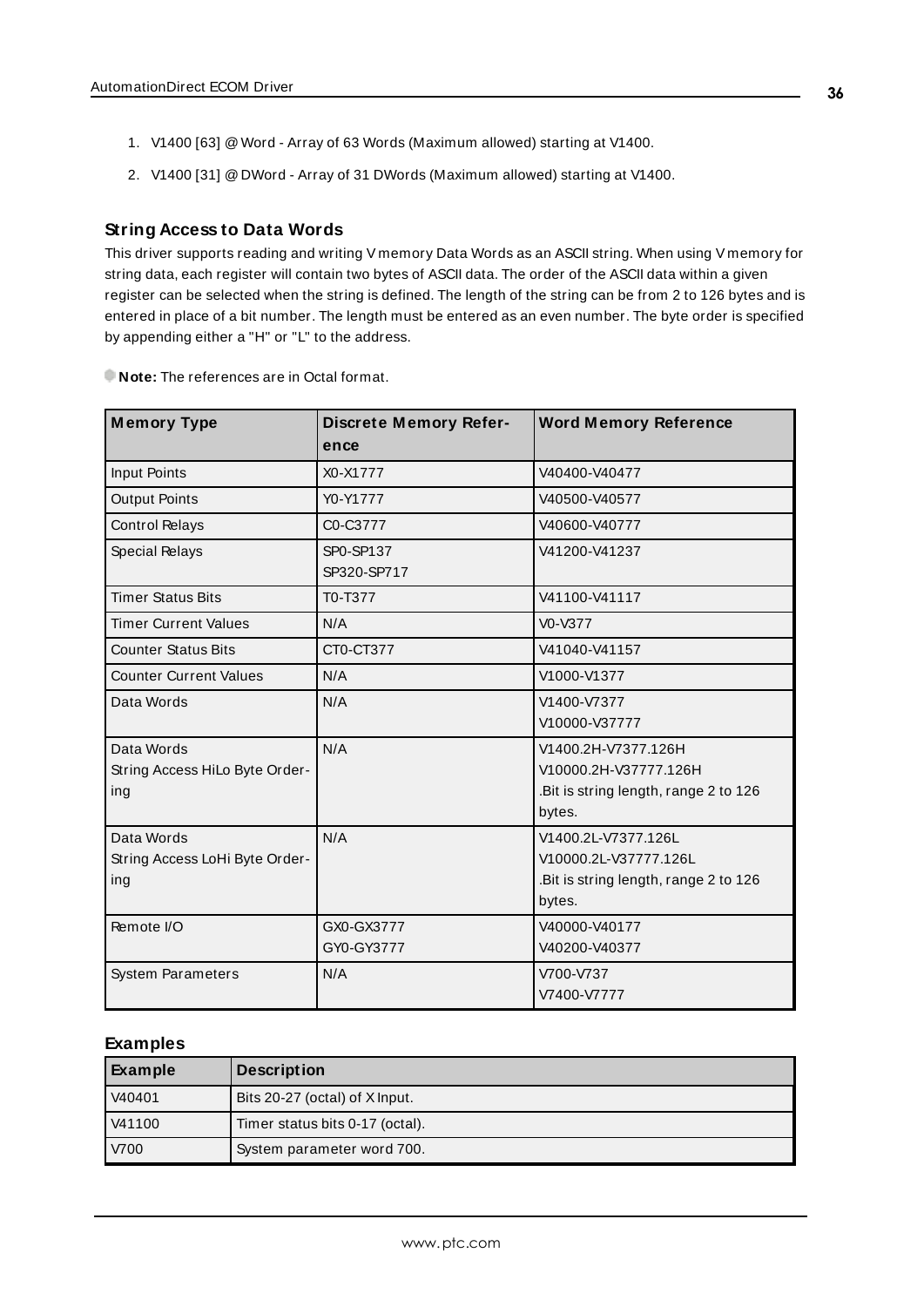| Example    | <b>Description</b>                                               |
|------------|------------------------------------------------------------------|
| V2000.1    | Bit access to V2000 bit 1.                                       |
| V1400.100H | String with length 100 and HiLo byte ordering starting at V1400. |
| V1500.78L  | String with length 78 and LoHi byte ordering starting at V1500.  |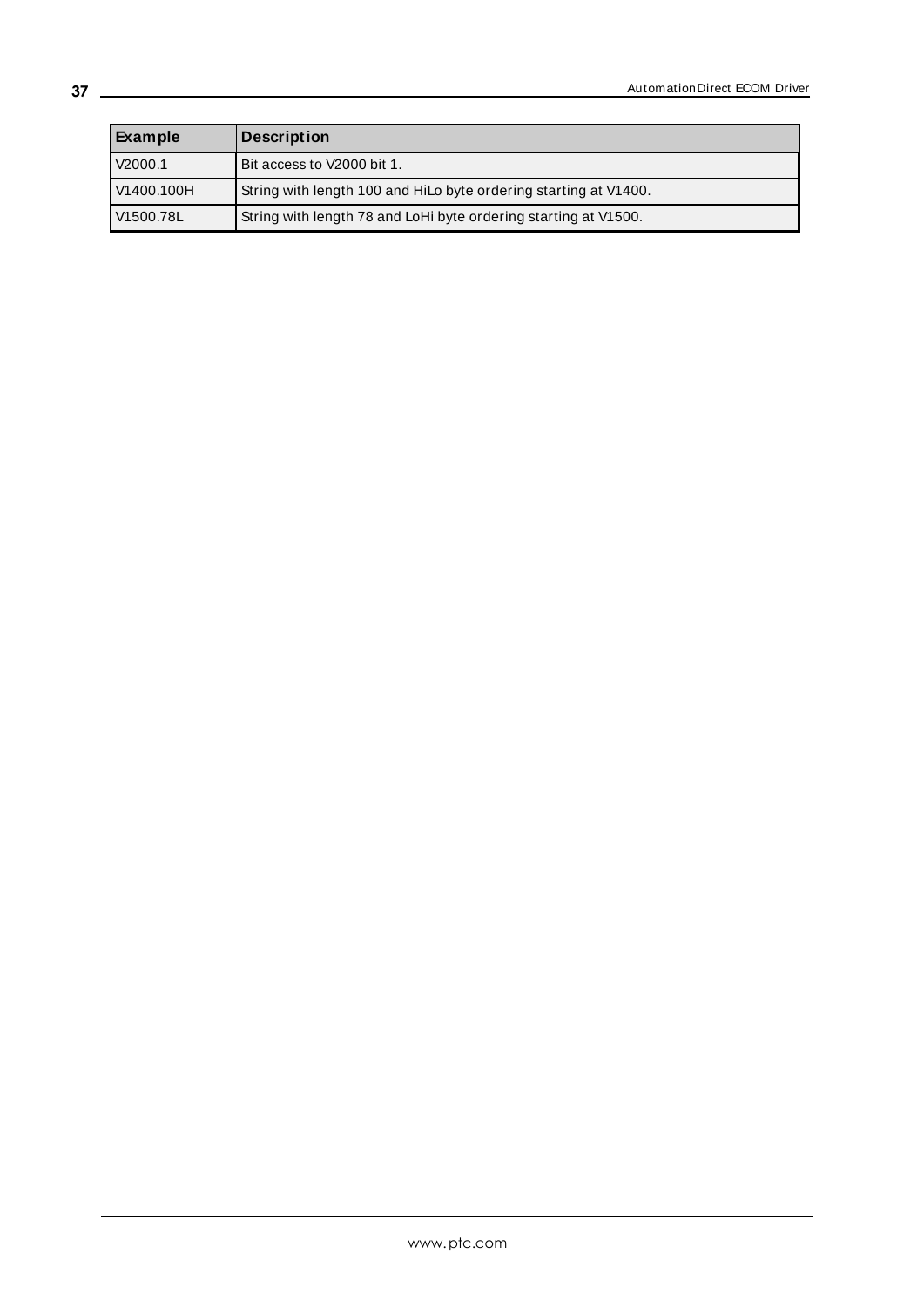## <span id="page-37-0"></span>**Error Descriptions**

The following messages may be generated. Click on the link for a description of the message.

#### **Address Validation**

**[M issing](#page-37-1) address Device address ['<address>'](#page-37-2) contains a syntax error Address ['<address>'](#page-38-0) is out of range for the specified device or register Device address ['<address>'](#page-38-1) is not supported by model '<model name>' Data Type '<type>' is not valid for device address ['<address>'](#page-38-2) Device address ['<address>'](#page-38-3) is Read Only**

#### **Device Status Messages**

**Device '<device name>' is not [responding](#page-39-0) Unable to write to ['<address>'](#page-39-1) on device '<device name>'**

#### **Device Specific Messages**

**Winsock [initialization](#page-40-0) failed (OSError = n) Winsock V1.1 or higher must be installed to use the [AutomationDirect](#page-40-1) ECOM device [driver](#page-40-1) Bad address in block [<start address> to <end [address>\]](#page-40-2) on device '<device name>'**

#### **Automatic Tag Database Generation Messages**

**Unable to [generate](#page-40-3) a tag database for device <device name>. Reason: Low memory [resources](#page-40-3) Unable to [generate](#page-41-0) a tag database for device <device name>. Reason: Import file is invalid or [corrupt](#page-41-0)**

#### <span id="page-37-1"></span>**Missing address**

**Error Type:** Warning

#### **Possible Cause:**

A tag address that has been specified dynamically has no length.

#### **Solution:**

Re-enter the address in the client application.

#### <span id="page-37-2"></span>**Device address '<address>' contains a syntax error**

**Error Type:** Warning

**Possible Cause:**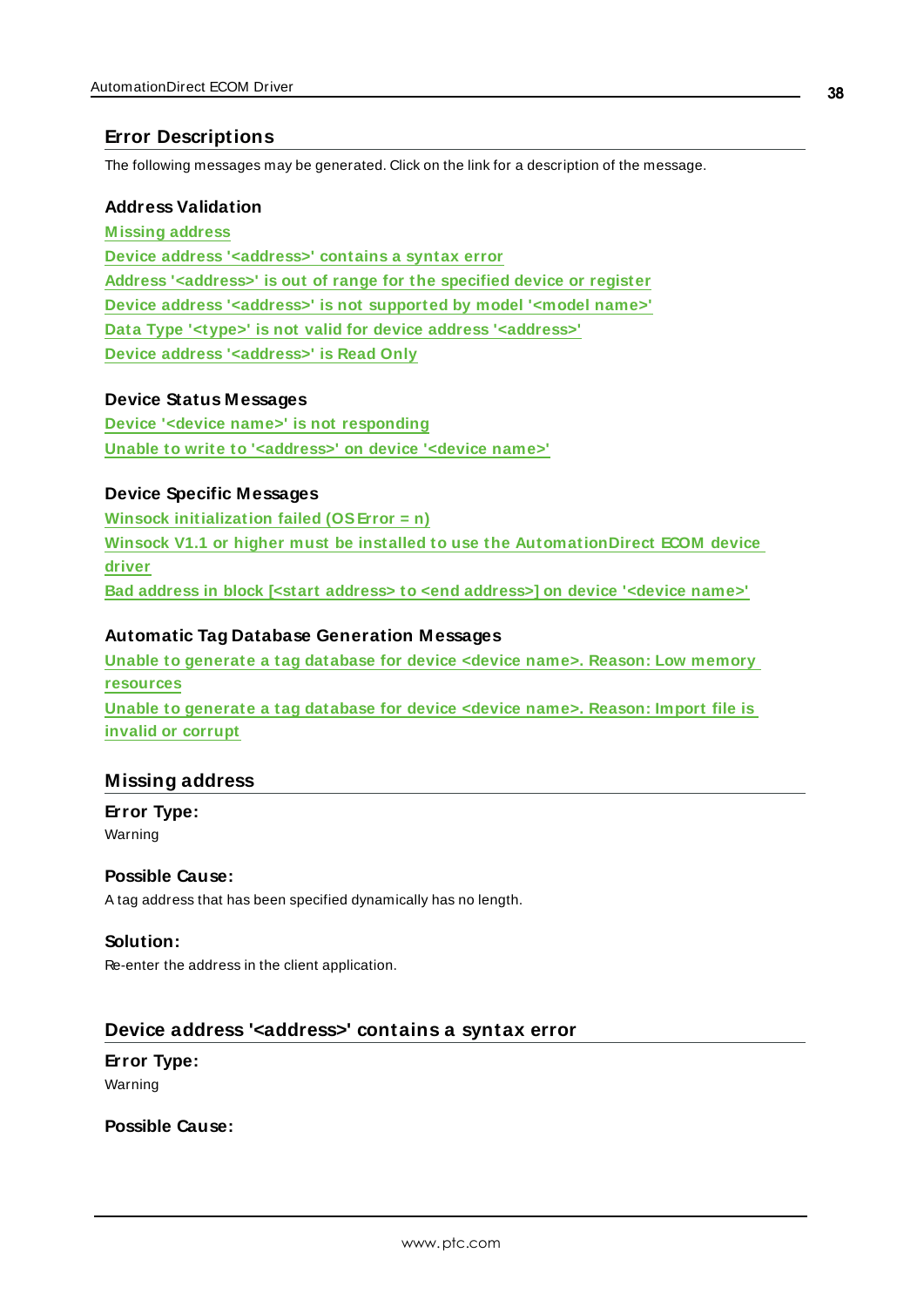- 1. A tag address contains one or more invalid characters.
- 2. The Bit addressing notation conflicts with the assigned data type.

#### **Solution:**

Re-enter the address in the client application.

## <span id="page-38-0"></span>**Address '<address>' is out of range for the specified device or register**

#### **Error Type:**

Warning

#### **Possible Cause:**

A tag address that has been specified dynamically references a location that is beyond the range of supported locations for the device.

#### **Solution:**

Verify that the address is correct; if it is not, re-enter it in the client application.

## <span id="page-38-1"></span>**Device address '<address>' is not supported by model '<model name>'**

#### **Error Type:**

Warning

#### **Possible Cause:**

A tag address that has been specified dynamically references a location that is valid for the communications protocol but not supported by the target device.

#### **Solution:**

Verify that the address is correct; if it is not, re-enter it in the client application. Also verify that the selected model name for the device is correct.

## <span id="page-38-2"></span>**Data Type '<type>' is not valid for device address '<address>'**

#### **Error Type:**

Warning

#### **Possible Cause:**

A tag address that has been specified dynamically has been assigned an invalid data type.

#### **Solution:**

Modify the requested data type in the client application.

#### <span id="page-38-3"></span>**Device address '<address>' is Read Only**

#### **Error Type:**

Warning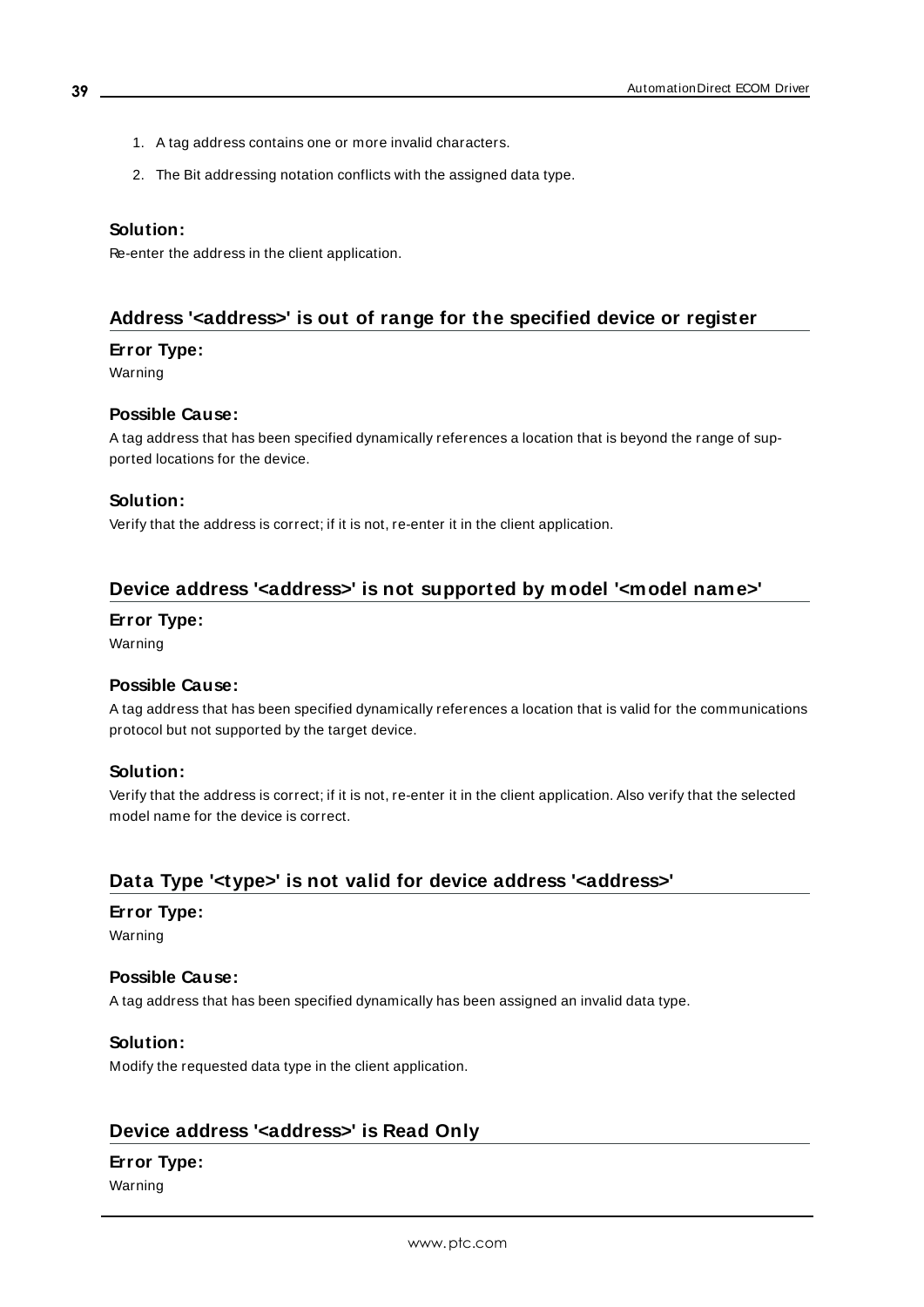#### **Possible Cause:**

A tag address that has been specified dynamically has a requested access mode that is not compatible with what the device supports for that address.

#### **Solution:**

<span id="page-39-0"></span>Change the access mode in the client application.

#### **Device '<device name>' not responding**

#### **Error Type:**

Serious

#### **Possible Cause:**

- 1. The Ethernet connection between the device and the Host PC is broken.
- 2. The named device may have been assigned an incorrect IPaddress.
- 3. The requested address is not available in the device.
- 4. The response from the device took longer to receive than the amount of time specified in the "Request Timeout" device setting.

#### **Solution:**

- 1. Verify the cabling between the PC and the ECOM device network.
- 2. Verify that the IPaddress given to the named device matches that of the actual device.
- 3. Verify that the device supports the requested address.
- 4. Increase the Request Timeout setting so that the entire response can be handled.

#### <span id="page-39-1"></span>**Unable to write to '<address>' on device '<device name>'**

#### **Error Type:**

Serious

#### **Possible Cause:**

- 1. The serial connection between the device and the Host PC is broken.
- 2. The communications parameters for the serial connection are incorrect.
- 3. The named device may have been assigned an incorrect Network ID.

#### **Solution:**

- 1. Verify the cabling between the PC and the PLC device.
- 2. Verify that the specified communications parameters match those of the device.
- 3. Verify that the Network ID given to the named device matches that of the actual device.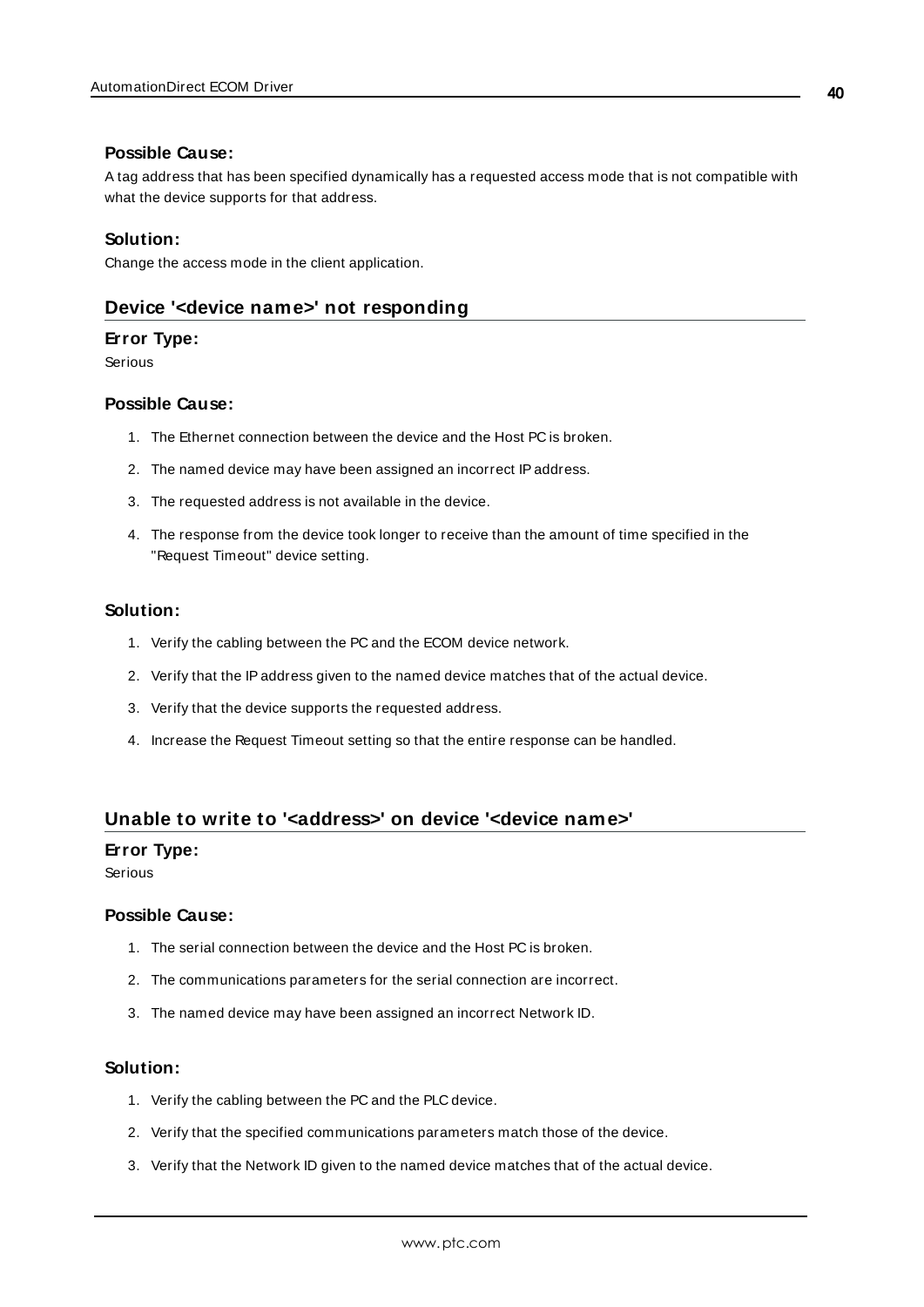# <span id="page-40-0"></span>**Winsock initialization failed (OS Error = n)**

## **Error Type:**

Fatal

| $ $ os<br>Error | <b>Possible Solution</b>                                                                                                                                                           |
|-----------------|------------------------------------------------------------------------------------------------------------------------------------------------------------------------------------|
| 10091           | Indicates that the underlying network subsystem is not ready for network communication. Wait a<br>few seconds and restart the driver.                                              |
| 10067           | Limit on the number of tasks supported by the Windows Sockets implementation has been<br>reached. Close one or more applications that may be using Winsock and restart the driver. |

# <span id="page-40-1"></span>**Winsock V1.1 or higher must be installed to use the AutomationDirect ECOM device driver**

#### **Error Type:**

Fatal

#### **Possible Cause:**

The version number of the Winsock DLL found on the system is less than 1.1.

#### **Solution:**

Upgrade Winsock to version 1.1 or higher.

## <span id="page-40-2"></span>**Bad address in block [<start address> to <end address>] on device '<device name>'**

#### **Error Type:**

Serious

#### **Possible Cause:**

An attempt has been made to reference a nonexistent location in the specified device.

#### **Solution:**

Verify the tags assigned to addresses in the specified range on the device. Eliminate those that reference invalid locations.

## <span id="page-40-3"></span>**Unable to generate a tag database for device <device name>. Reason: Low memory resources**

## **Error Type:**

Warning

#### **Possible Cause:**

Memory required for database generation could not be allocated. The process is cancelled.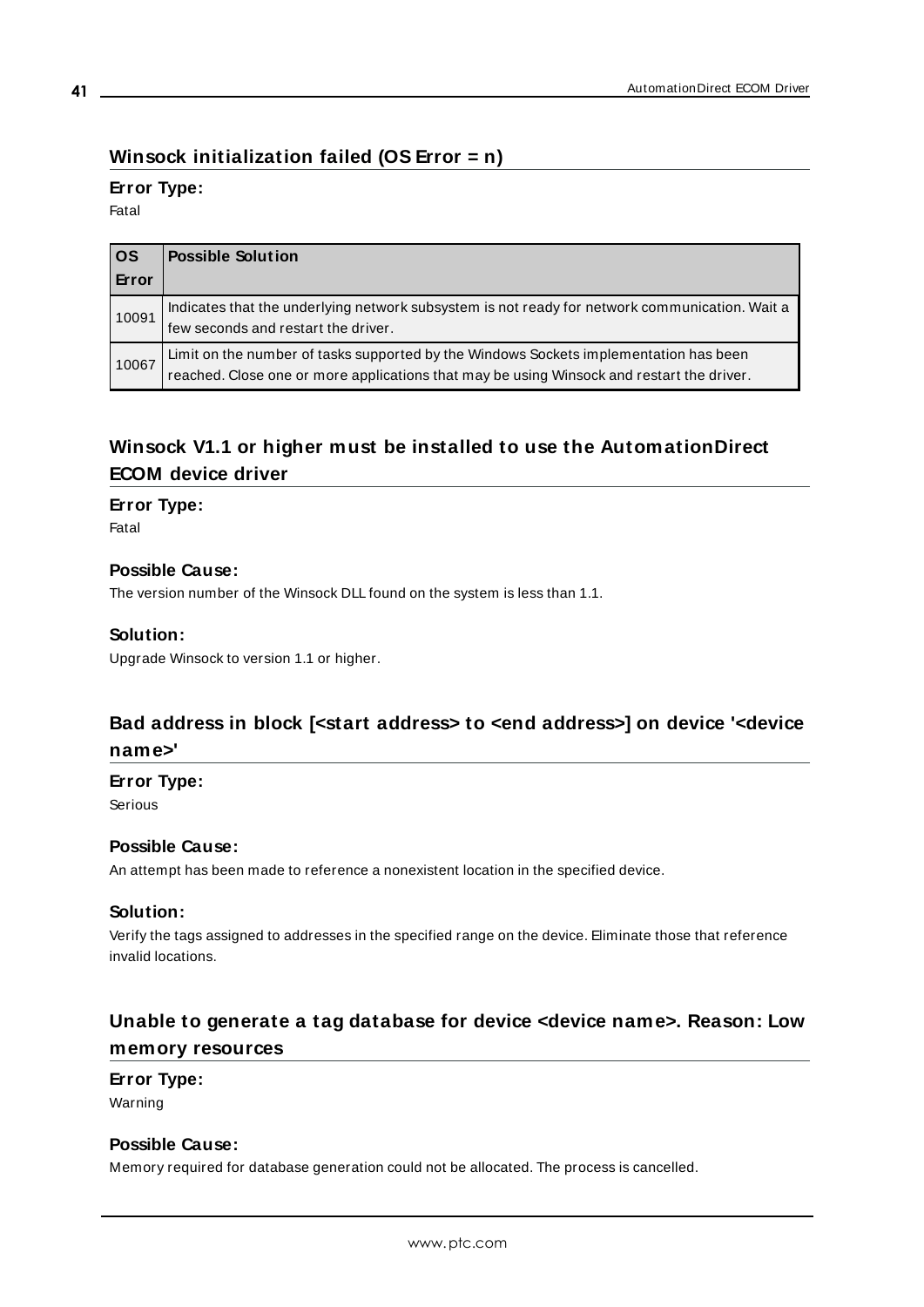## **Solution:**

Close any unused applications and/or increase the amount of virtual memory and try again.

# <span id="page-41-0"></span>**Unable to generate a tag database for device <device name>. Reason: Import file is invalid or corrupt**

#### **Error Type:**

Warning

### **Possible Cause:**

The file specified as the Tag Import File in the Database Settings tab in Device Properties is an improperly formatted txt or csv file.

#### **Solution:**

If importing Element Documentation, verify that the export file was saved in "Standard Format" with a .csv extension. If problem resumes, try re-exporting the file.

**See Also: [Importing](#page-15-3) Direct Soft Elements**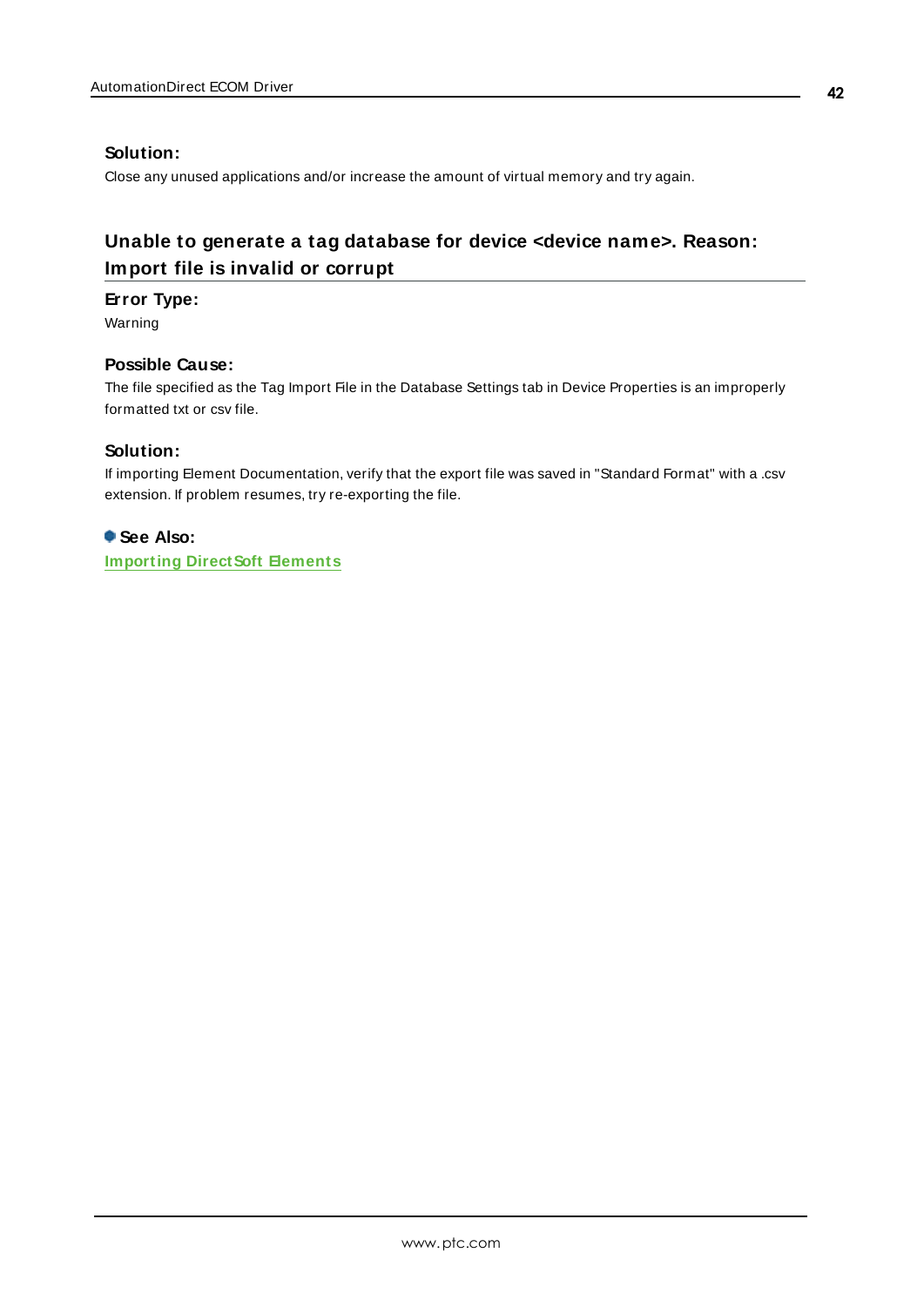# <span id="page-42-0"></span>Index

# **A**

Address '<address>' is out of range for the specified device or register [39](#page-38-0) Address Descriptions [23](#page-22-0) Allow Sub Groups [14](#page-13-1) Attempts Before Timeout [12](#page-11-1) Auto-Demotion [12](#page-11-0) Automatic Tag Database Generation [16](#page-15-0)

# **B**

Bad address in block [<start address> to <end address>] on device '<device name>' [41](#page-40-2) BCD [22](#page-21-1) Boolean [22](#page-21-2)

# **C**

Channel Assignment [9](#page-8-1) Communications Timeouts [11-12](#page-10-1) Connect Timeout [11](#page-10-2) Create [14](#page-13-2)

# **D**

Data Collection [10](#page-9-2) Data Type '<type>' is not valid for device address '<address>' [39](#page-38-2) Data Types Description [22](#page-21-0) Delete [14](#page-13-3) Demote on Failure [12](#page-11-2) Demotion Period [12](#page-11-3) Device '<device name> not responding [40](#page-39-0) Device address '< address>' contains a syntax error [38](#page-37-2) Device address '<address>' is not supported by model '<model name>' [39](#page-38-1) Device address '<address>' is Read Only [39](#page-38-3) Device ID [5](#page-4-1) Device Properties — Communication Parameters [14](#page-13-0)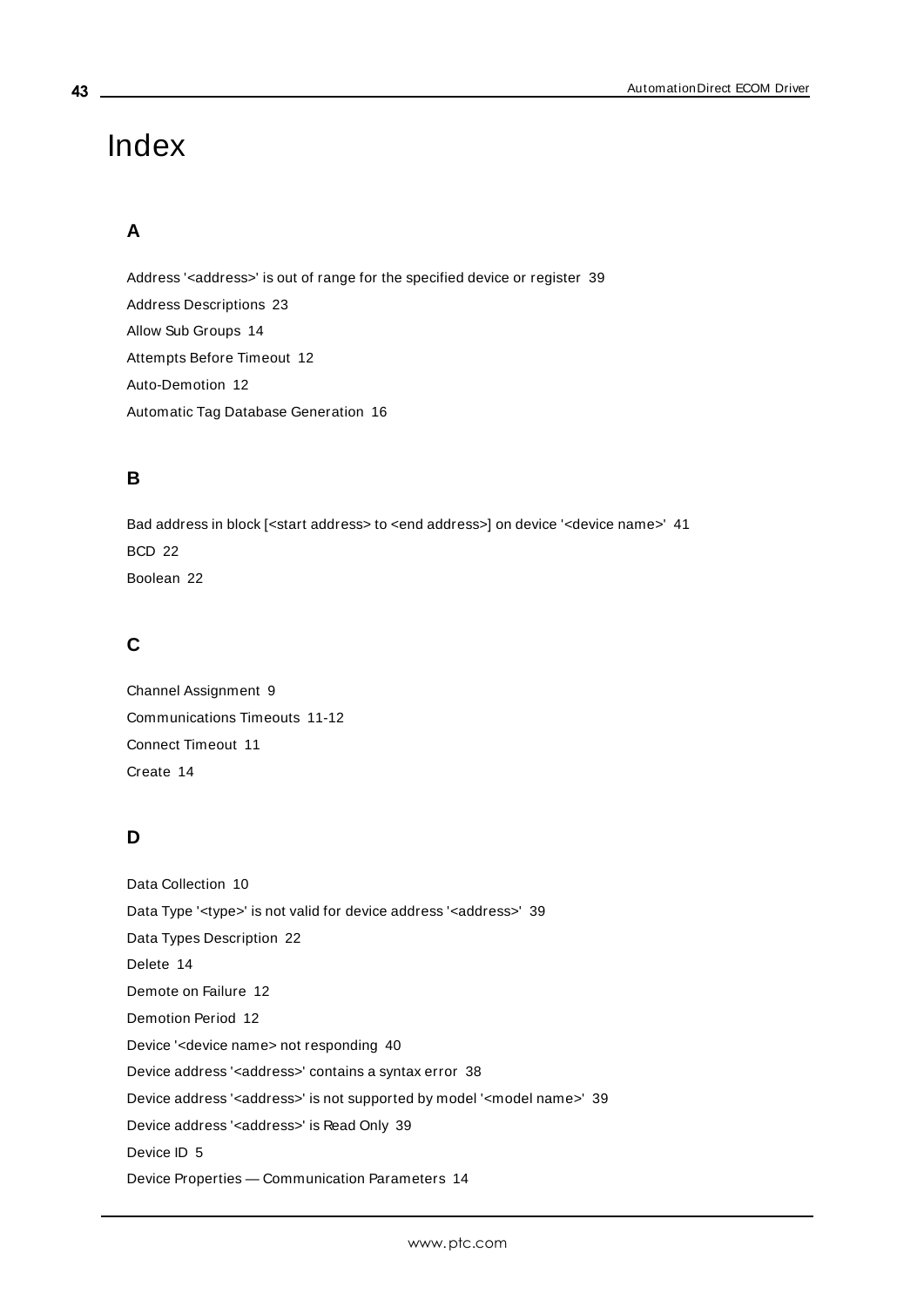Device Properties — Tag Generation [13](#page-12-0) Device Properties — Tag Import Settings [15](#page-14-0) Device Setup [5](#page-4-0) DirectSoft Steps: Import Preparation [16](#page-15-4) Discard Requests when Demoted [12](#page-11-4) DL-05 Addressing [23](#page-22-1) DL-06 Addressing [25](#page-24-0) DL-240 Addressing [27](#page-26-0) DL-250(-1) Addressing [28](#page-27-0) DL-260 Addressing [30](#page-29-0) DL-430 Addressing [32](#page-31-0) DL-440 Addressing [33](#page-32-0) DL-450 Addressing [35](#page-34-0) Do Not Scan, Demand Poll Only [11](#page-10-3) Driver [9](#page-8-2) DWord [22](#page-21-3)

# **E**

ECOM [5](#page-4-2) Element Documentation [15](#page-14-2) Error Descriptions [38](#page-37-0)

# **F**

Float [22](#page-21-4)

# **G**

General [9](#page-8-0) Generate [13](#page-12-1)

# **I**

ID [9](#page-8-3) Identification [9](#page-8-0) Import File-To-Server Name Conversions [16](#page-15-2) Importing DirectSoft Elements [16](#page-15-3)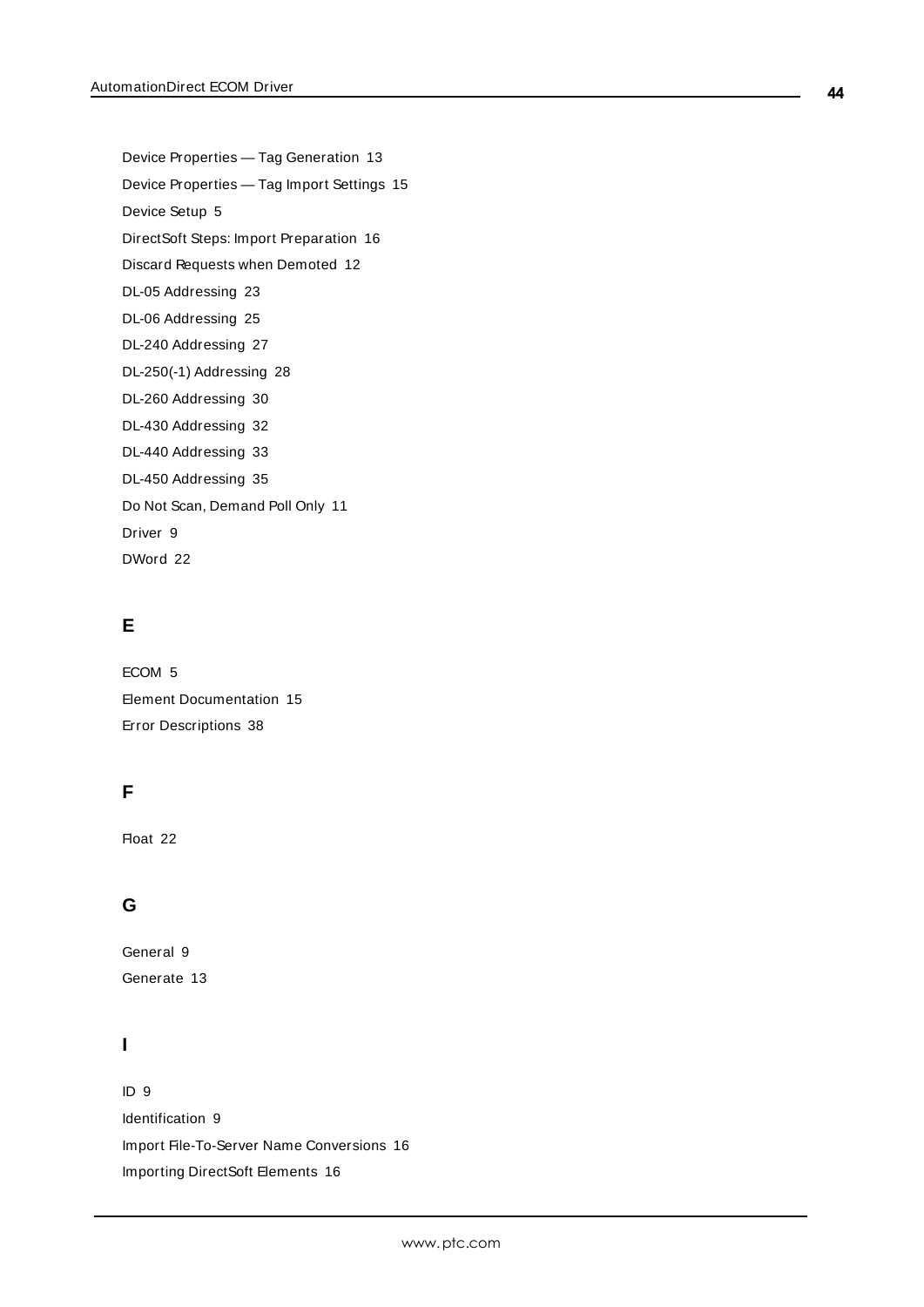Initial Updates from Cache [11](#page-10-4) Inter-Request Delay [12](#page-11-5) IPAddress [5](#page-4-3)

# **L**

Long [22](#page-21-5)

## **M**

Missing address [38](#page-37-1) Model [9](#page-8-4)

## **N**

Name [9](#page-8-5) Network [5](#page-4-4)

# **O**

On Device Startup [13](#page-12-2) On Duplicate Tag [14](#page-13-4) On Property Change [13](#page-12-3) OPC Server Steps: Import Preparation [19](#page-18-0) Operating Mode [10](#page-9-0) Optimizing Your AutomationDirect ECOM Communications [21](#page-20-0) Overview [4](#page-3-1) Overwrite [14](#page-13-5)

## **P**

Parent Group [14](#page-13-6)

## **R**

Redundancy [15](#page-14-1) Request Timeout [11](#page-10-5) Respect Tag-Specified Scan Rate [11](#page-10-6)